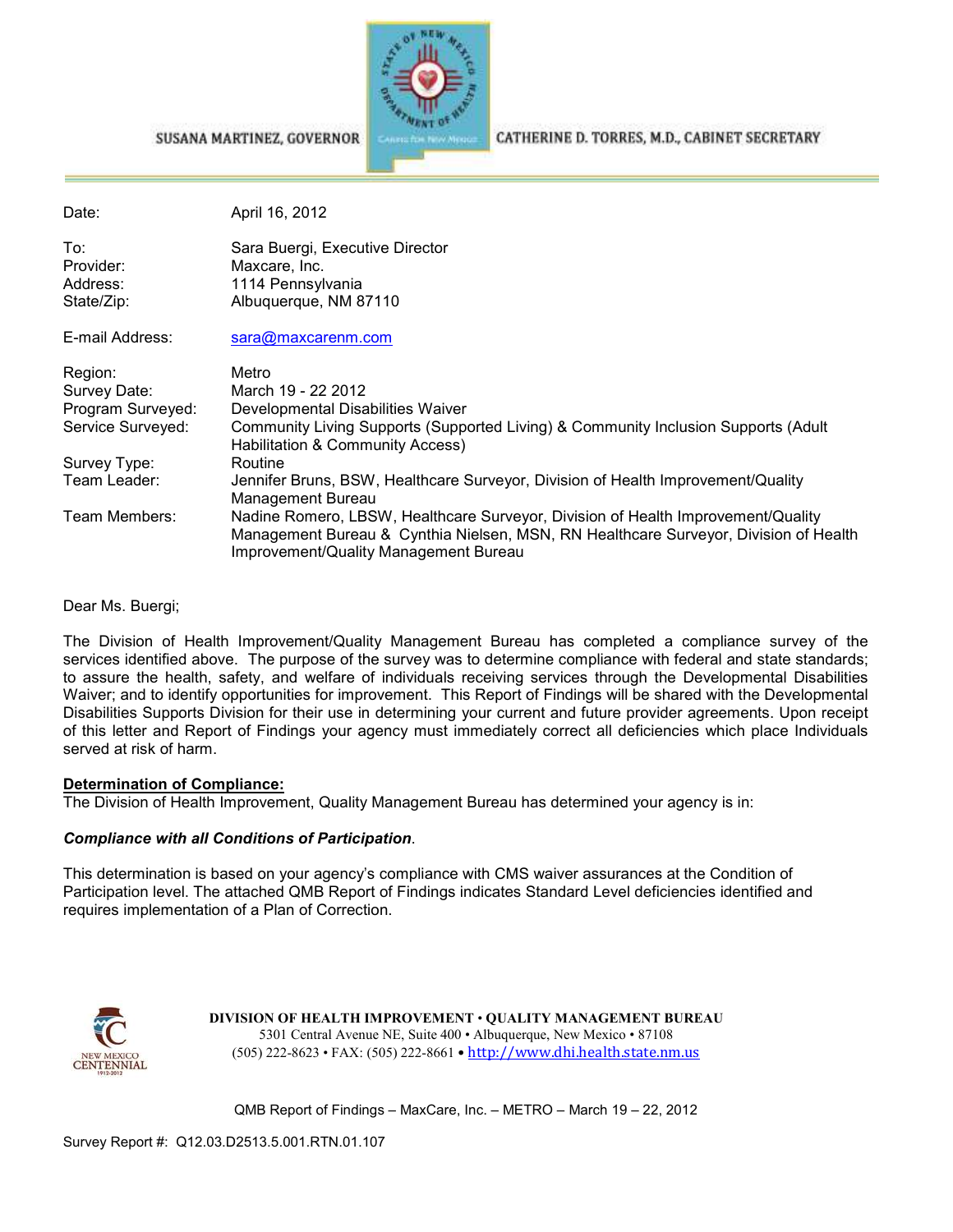#### **Plan of Correction:**

The attached Report of Findings identifies the Standard Level and/or Condition of Participation deficiencies found during your agency's compliance review. You are required to complete and implement a Plan of Correction. Your agency has a total of 45 business days (10 business days to submit your POC for approval and 35 days to implement your *approved* Plan of Correction) from the receipt of this letter.

#### **Submission of your Plan of Correction:**

Please submit your agency's Plan of Correction in the space on the two right columns of the Report of Findings. *(See attachment "A" for additional guidance in completing the Plan of Correction)*.

Within 10 business days of receipt of this letter your agency Plan of Correction must be submitted to the parties below:

**1. Quality Management Bureau, Attention: Plan of Correction Coordinator 5301 Central Ave. NE Suite 400 Albuquerque, NM 87108** 

#### **2. Developmental Disabilities Supports Division Regional Office for region of service surveyed**

Upon notification from QMB that your *Plan of Correction has been approved*, you must implement all remedies and corrective actions to come into compliance. If your Plan of Correction is denied, you must resubmit a revised plan as soon as possible for approval, as your POC approval and all remedies must be completed within 45 business days of the receipt of this letter.

Failure to submit your POC within the allotted 10 business days or complete and implement your Plan of Correction within the total 45 business days allowed may result in the imposition of a \$200 per day Civil Monetary Penalty until it is received, completed and/or implemented.

#### **Request for Informal Reconsideration of Findings (IRF):**

If you disagree with a finding of deficient practice, you have 10 business days upon receipt of this notice to request an IRF. Submit your request for an IRF in writing to:

> QMB Deputy Bureau Chief 5301 Central Ave NE Suite #400 Albuquerque, NM 87108 Attention: IRF request

See Attachment "C" for additional guidance in completing the request for Informal Reconsideration of Findings. The request for an IRF will not delay the implementation of your Plan of Correction which must be completed within 45 total business days (10 business days to submit your POC for approval and 35 days to implement your *approved* Plan of Correction). Providers may not appeal the nature or interpretation of the standard or regulation, the team composition or sampling methodology. If the IRF approves the modification or removal of a finding, you will be advised of any changes.

Please call the Plan of Correction Coordinator at 505-222-8647 if you have questions about the Report of Findings or Plan of Correction. Thank you for your cooperation and for the work you perform.

Sincerely,

Jennifer Bruns, BSW

Jennifer Bruns, BSW Team Lead/Healthcare Surveyor Division of Health Improvement Quality Management Bureau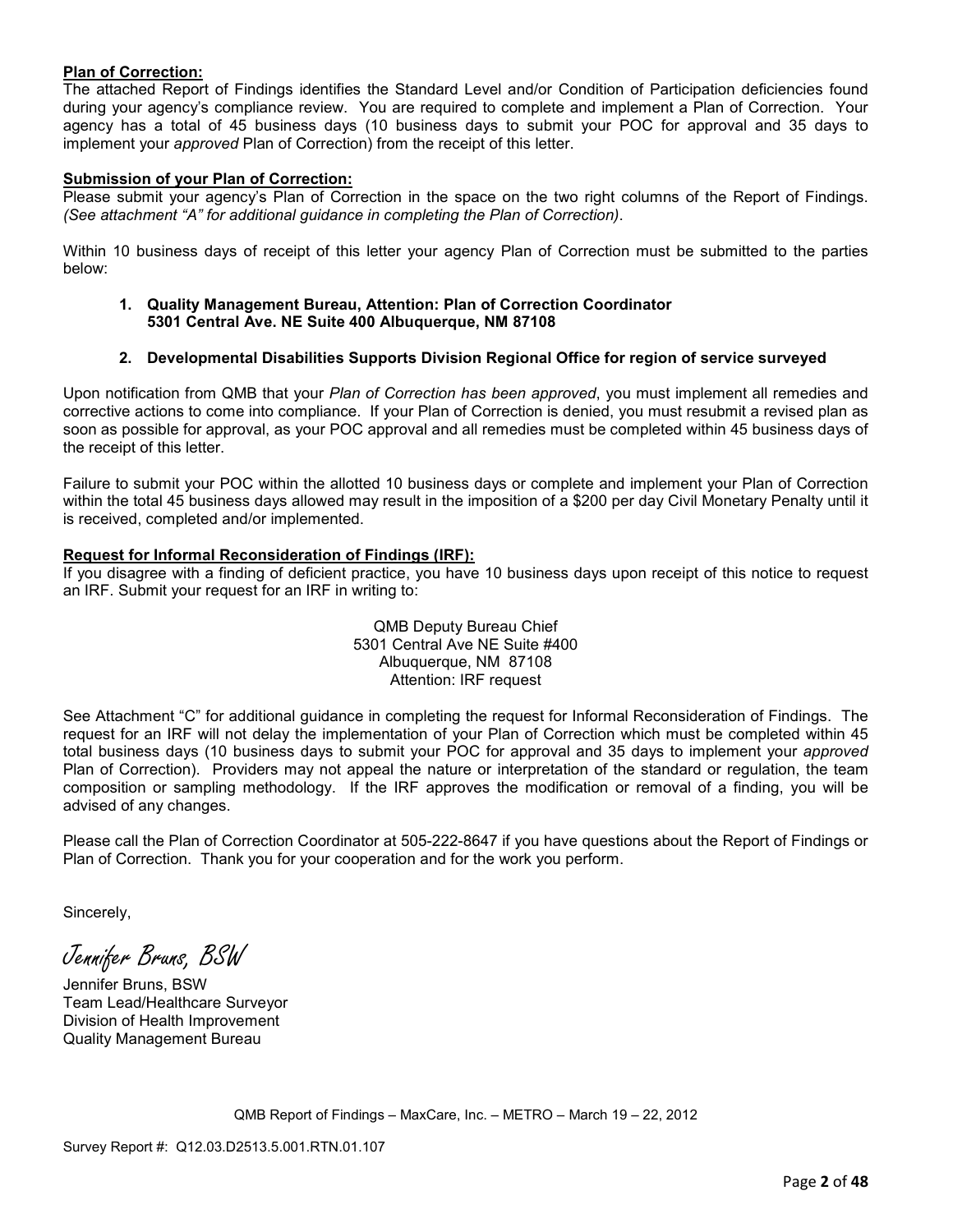| <b>Survey Process Employed:</b>                                                                                                                                                              |                        |                                                                                                                                                 |
|----------------------------------------------------------------------------------------------------------------------------------------------------------------------------------------------|------------------------|-------------------------------------------------------------------------------------------------------------------------------------------------|
| <b>Entrance Conference Date:</b>                                                                                                                                                             | March 19, 2012         |                                                                                                                                                 |
| Present:                                                                                                                                                                                     | Maxcare, Inc.          | Armida Medina, Program Director<br>Anita Fincher, Service Coordinator                                                                           |
|                                                                                                                                                                                              | <b>DOH/DHI/QMB</b>     | Jennifer Bruns, BSW, Team Lead/Healthcare Surveyor<br>Nadine Romero, LBSW, Healthcare Surveyor<br>Cynthia Nielsen, MSN, RN, Healthcare Surveyor |
| Exit Conference Date:                                                                                                                                                                        | March 22, 2012         |                                                                                                                                                 |
| Present:<br>Maxcare, Inc.<br>Sara Buergi, Executive Director<br>Armida Medina, Program Director<br>Anita Fincher, Service Coordinator<br>Cindy Davis, Nurse<br>Julie Cordova, Office Manager |                        | Joanne Passeri, Administrative Director                                                                                                         |
|                                                                                                                                                                                              | DOH/DHI/QMB            | Jennifer Bruns, BSW, Team Lead/Healthcare Surveyor<br>Nadine Romero, LBSW, Healthcare Surveyor                                                  |
| <b>Total Homes Visited</b>                                                                                                                                                                   | Number:                | 4                                                                                                                                               |
| <b>Supported Homes Visited</b><br>❖                                                                                                                                                          | Number:                | 4                                                                                                                                               |
| <b>Administrative Locations Visited</b>                                                                                                                                                      | Number:                | 1                                                                                                                                               |
| <b>Total Sample Size</b>                                                                                                                                                                     | Number:                | 10<br>1 - Jackson Class Members<br>9 - Non-Jackson Class Members<br>7 - Supported Living<br>9 - Adult Habilitation<br>5 - Community Access      |
| <b>Persons Served Records Reviewed</b>                                                                                                                                                       | Number:                | 10                                                                                                                                              |
| Persons Served Interviewed                                                                                                                                                                   | Number:                | 4                                                                                                                                               |
| Persons Served Observed                                                                                                                                                                      | Number:                | 6 (3 Individuals were not available during the on-site<br>visit & 3 other individuals did not want to participate in the interviews).           |
| Direct Support Personnel Interviewed                                                                                                                                                         | Number:                | 8                                                                                                                                               |
| Direct Support Personnel Records Reviewed                                                                                                                                                    | Number:                | 36                                                                                                                                              |
| Service Coordinator Records Reviewed                                                                                                                                                         | Number:                | 2                                                                                                                                               |
| <b>Administrative Files Reviewed</b>                                                                                                                                                         | <b>Billing Records</b> |                                                                                                                                                 |

Survey Report #: Q12.03.D2513.5.001.RTN.01.107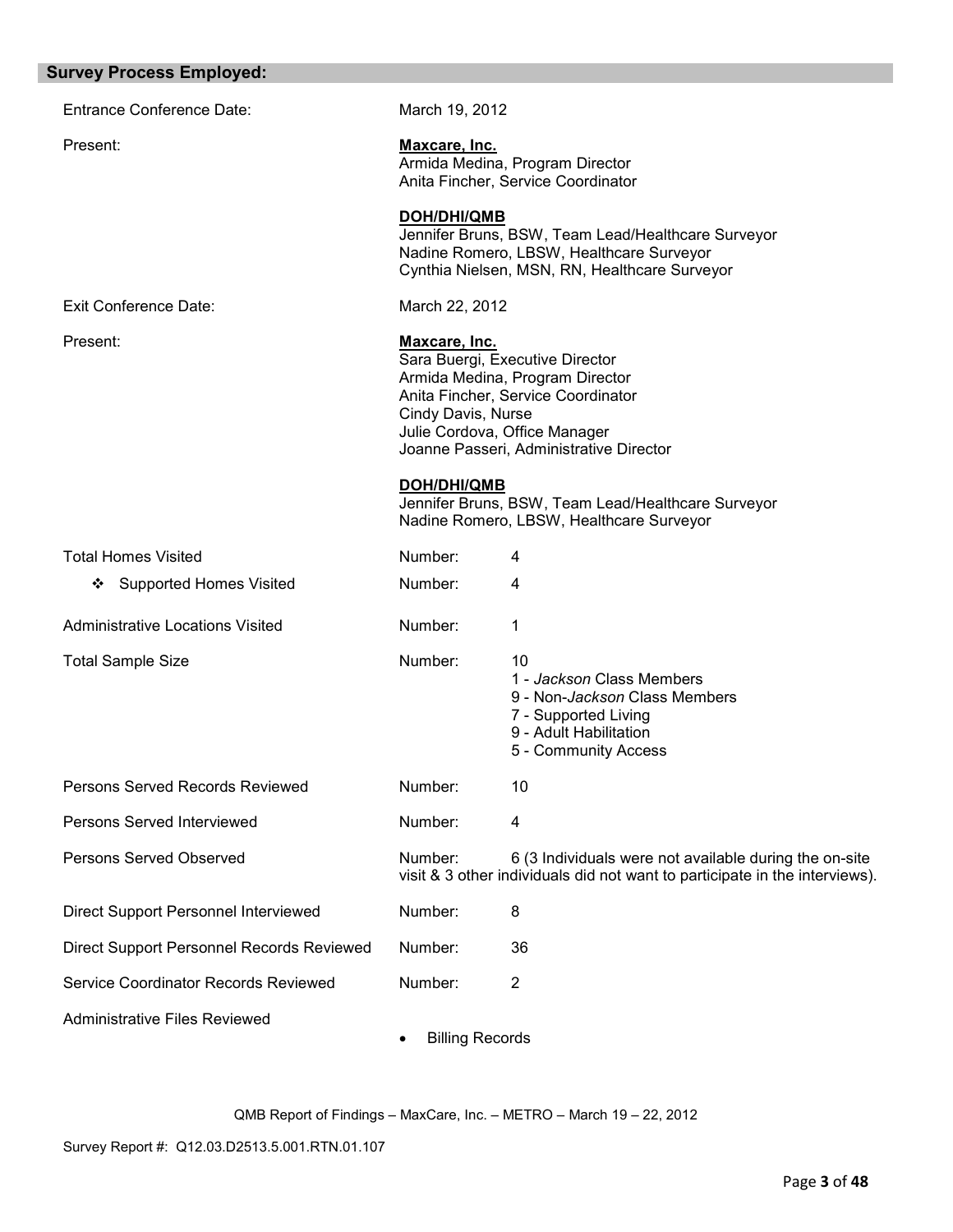- Medical Records
- Incident Management Records
- Personnel Files
- Training Records
- Agency Policy and Procedure
- Caregiver Criminal History Screening Records
- Employee Abuse Registry
- Human Rights Notes and/or Meeting Minutes
- Evacuation Drills
- Quality Assurance / Improvement Plan
- CC: Distribution List: DOH Division of Health Improvement
	- DOH Developmental Disabilities Supports Division
	- DOH Office of Internal Audit
	- HSD Medical Assistance Division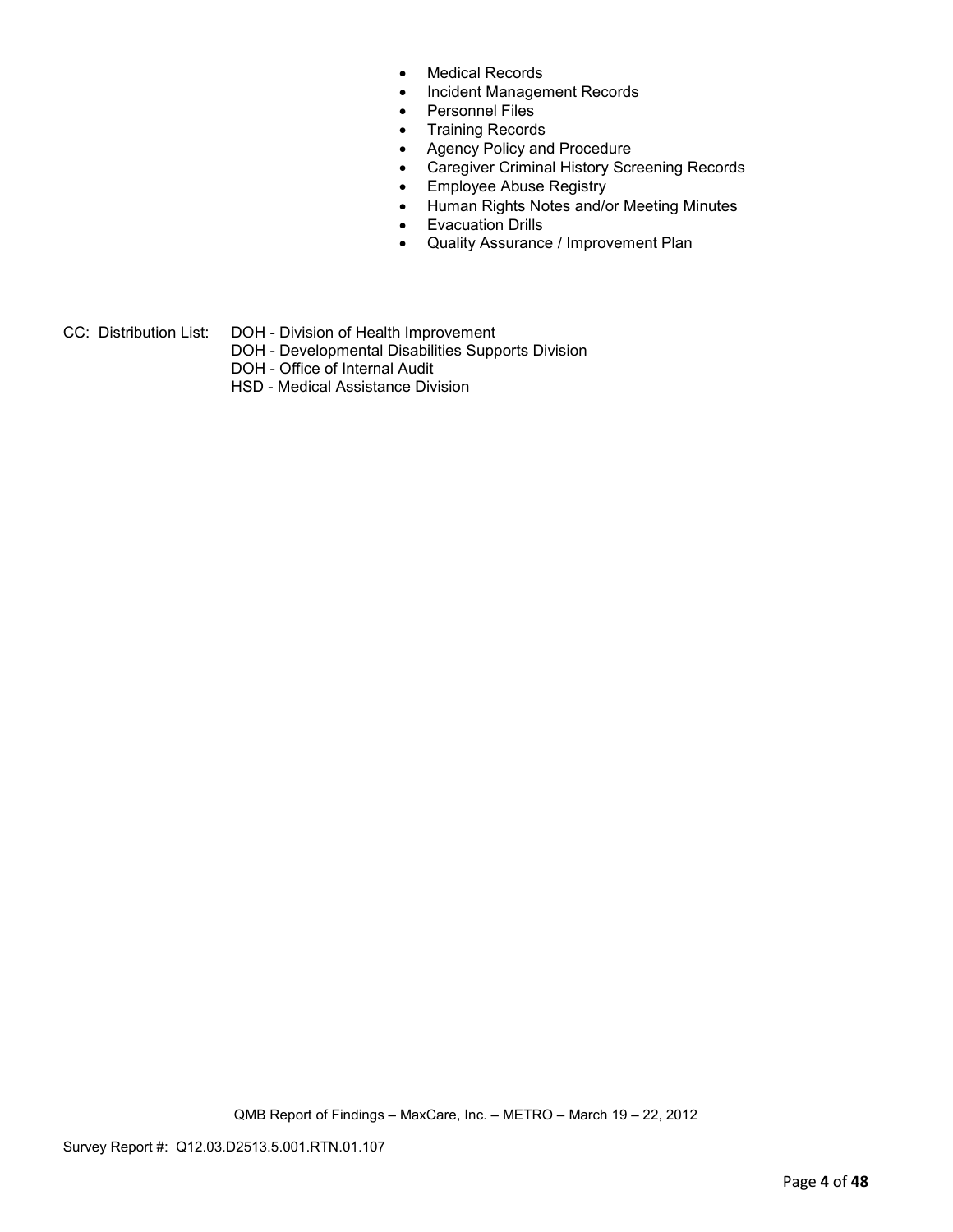## **Attachment A**

## **Provider Instructions for Completing the QMB Plan of Correction (POC) Process**

#### *Introduction:*

After a QMB Compliance Survey, your QMB Report of Findings will be sent to you via e-mail.

Each provider must develop and implement a Plan of Correction (POC) that identifies specific quality assurance and quality improvement activities the agency will implement to correct deficiencies and prevent continued non compliance.

Agencies must submit their Plan of Correction within 10 business days from the date you receive the QMB Report of Findings. (Providers who do not submit a POC within 10 business days will be referred to the Internal Review Committee [IRC] for possible actions or sanctions).

Agencies must fully implement their approved Plan of Correction within 45 business days (10 business days to submit your POC for approval and 35 days to implement your approved Plan of Correction) from the date they receive the QMB Report of Findings. (Providers who fail to complete a POC within the 45 business days allowed shall be referred to the IRC for possible actions or sanctions.)

If you have questions about the Plan of Correction process, call the QMB Plan of Correction Coordinator at 505-222-8647. Requests for technical assistance must be requested through your DDSD Regional Office.

The POC process cannot resolve disputes regarding findings. If you wish to dispute a finding on the official Report of Findings, you must file an Informal Reconsideration of Findings (IRF) request within ten (10) business days of receiving your report. Please note that you must still submit a POC for findings that are in question (see Attachment "C").

### *Instructions for Completing Agency POC:*

### *Required Content*

Your Plan of Correction should provide a step-by-step description of the methods to correct each deficient practice to prevent recurrence and information that ensures the regulation cited is in compliance. The remedies noted in your POC are expected to be added to your Agency's required, annual Quality Assurance Plan.

If a deficiency has already been corrected, the plan should state how it was corrected, the completion date (date the correction was accomplished), and how possible recurrence of the deficiency will be prevented.

The Plan of Correction must address the required six CMS core elements to address *each deficiency* of the POC:

- 1. How the specific and realistic corrective action will be accomplished for individuals found to have been affected by the deficient practice.
- 2. How the agency will identify other individuals who have the potential to be affected by the same deficient practice, and how the agency will act to protect individuals in similar situations.
- 3. What QA measures will be put into place or systemic changes made to ensure that the deficient practice will not recur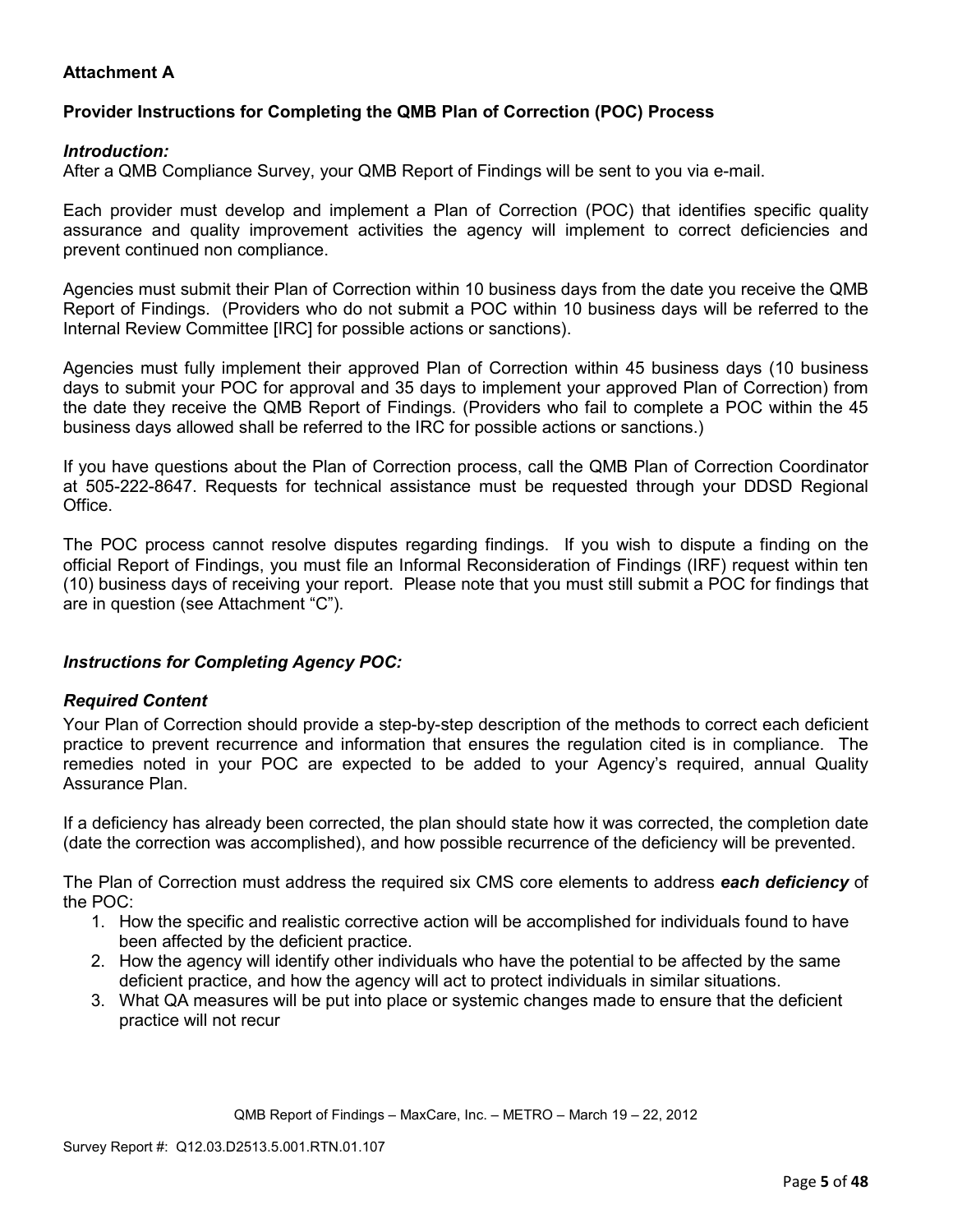- 4. Indicate how the agency plans to monitor its performance to make sure that solutions are sustained. The agency must develop a QA plan for ensuring that correction is achieved and sustained. This QA plan must be implemented, and the corrective action evaluated for its effectiveness. The plan of correction is integrated into the agency quality assurance system; and
- 5. Include dates when corrective action will be completed. The corrective action completion dates must be acceptable to the State.
- 6. The POC must be signed and dated by the agency director or other authorized official.

The following details should be considered when developing your POC:

- Details about how and when Consumer, Personnel and Residential files are audited by Agency personnel to ensure they contain required documents;
- Information about how Medication Administration Records are reviewed to verify they contain all required information before they are distributed, as they are being used, and after they are completed;
- Your processes for ensuring that all staff are trained in Core Competencies, Incident Reporting, and Individual-Specific service requirements, etc;
- How accuracy in Billing documentation is assured;
- How health, safety is assured;
- For Case Management Providers, how ISPs are reviewed to verify they meet requirements, how the timeliness of LOC packet submissions and consumer visits are tracked;
- Your process for gathering, analyzing and responding to Quality data; and,
- Details about Quality Targets in various areas, current status, analyses about why targets were not met, and remedies implemented.

*Note:* **Instruction or in-service of staff alone may not be a sufficient plan of correction.** This is a good first step toward correction, but additional steps should be taken to ensure the deficiency is corrected and will not recur.

### *Completion Dates*

- The plan of correction must include a **completion date** (entered in the far right-hand column) for each finding. Be sure the date is **realistic** in the amount of time your Agency will need to correct the deficiency; not to exceed 45 total business days.
- Direct care issues should be corrected immediately and monitored appropriately.
- Some deficiencies may require a staged plan to accomplish total correction.
- Deficiencies requiring replacement of equipment, etc., may require more time to accomplish correction but should show reasonable time frames.

### *Initial Submission of the Plan of Correction Requirements*

- 1. The Plan of Correction must be completed on the official QMB Survey Report of Findings/Plan of Correction Form and received by QMB within ten (10) business days from the date you received the report of findings.
- 2. For questions about the POC process, call the POC Coordinator, George Perrault at 505-222-8647 for assistance.
- 3. For Technical Assistance (TA) in developing or implementing your POC, contact your local DDSD Regional Office.
- 4. Submit your POC to George Perrault, POC Coordinator in any of the following ways: Electronically at scott.good@state.nm.us*(preferred method)*
	- a. Fax to 505-222-8661, or
	- b. Mail to POC Coordinator, 5301 Central Avenue SW, Suite 400, Albuquerque, NM 87108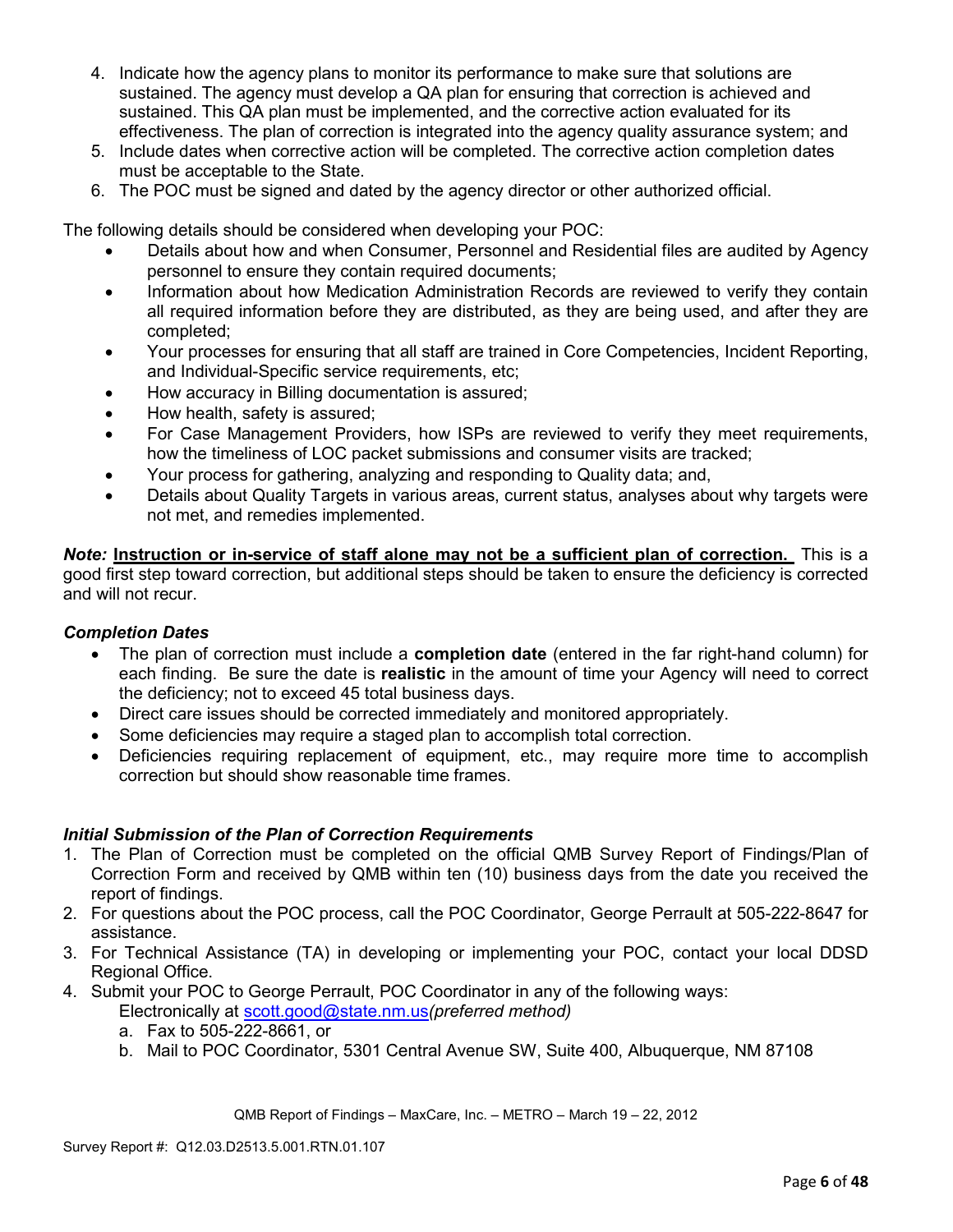- 5. Do not submit supporting documentation (evidence of compliance) to QMB until after your POC has been approved by the POC Coordinator.
- 6. QMB will notify you when your POC has been "approve" or "denied."
	- a. During this time, whether your POC is "approved," or "denied," you will have a maximum of 45 business days from the date of receipt of your Report of Findings to correct all survey deficiencies.
	- b. If your POC is denied, it must be revised and resubmitted as soon as possible, as the 45 business day limit is in effect.
	- c. If your POC is denied a second time your agency may be referred to the Internal Review Committee.
	- d. You will receive written confirmation when your POC has been approved by QMB and a final deadline for completion of your POC.
- 7. Failure to submit your POC within 10 business days without prior approval of an extension by QMB will result in a referral to the Internal Review Committee and the possible implementation of monetary penalties and/or sanctions.

# *POC Document Submission Requirements*

Once your POC has been approved by the QMB Plan of Correction Coordinator you must submit copies of documents as evidence that all deficiencies have been corrected, as follows.

- 1. Your internal documents are due within a *maximum* of 45 business days of receipt of your Report of Findings.
- 2. You may submit your documents by postal mail (paper hard copy or on a disc), fax, or electronically (scanned and attached to e-mails).
- 3. All submitted documents *must be annotated*; please be sure the tag numbers and Identification numbers are indicated on each document submitted. Documents which are not annotated with the Tag number and Identification number may not be accepted.
- 4. Do not submit original documents; Please provide copies or scanned electronic files for evidence. Originals must be maintained in the agency file(s) per DDSD Standards.
- 5. In lieu of some documents, you may submit copies of file or home audit forms that clearly indicate cited deficiencies have been corrected, other attestations of correction must be approved by the Plan of Correction Coordinator prior to their submission.
- 6. For billing deficiencies, you must submit:
	- a. Evidence of an internal audit of billing documentation for a sample of individuals and timeframes;
	- b. Copies of "void and adjust" forms submitted to correct all over-billed or unjustified units billed identified during your internal audit.

Revisions, Modifications or Extensions to your Plan of Correction (post QMB approval) must be made in writing and submitted to the Plan of Correction Coordinator at QMB, prior to the due date and are approved on a case-by-case basis. No changes may be made to your POC or the timeframes for implementation without written approval of the POC Coordinator.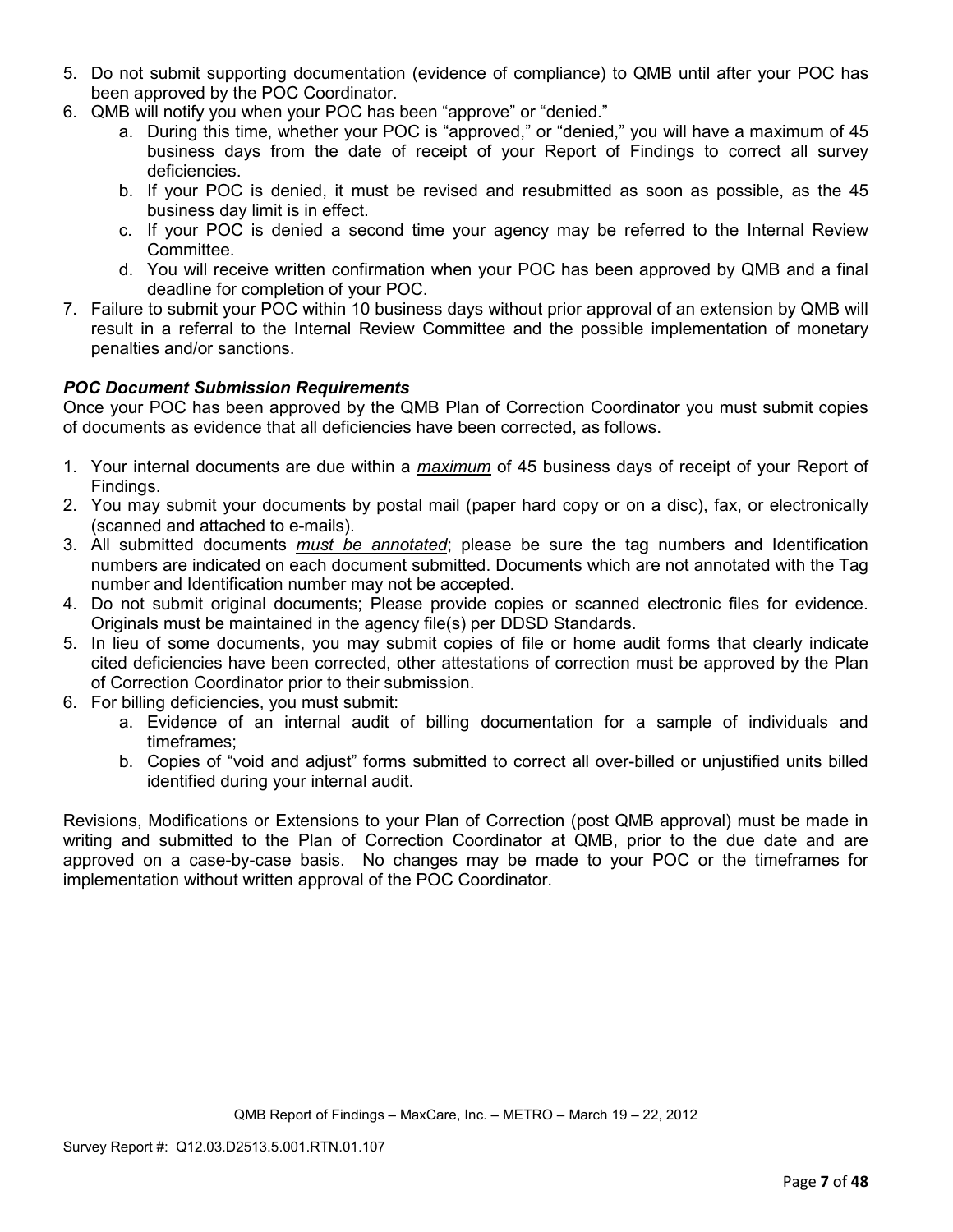### **QMB Determinations of Compliance**

• "Compliance with Conditions of Participation"

The QMB determination of "Compliance with Conditions of Participation," indicates that a provider is in compliance with all 'Conditions of Participation,' (CoP) but may have standard level deficiencies (deficiencies which are not at the condition level) out of compliance. The agency has obtained a level of compliance such that there is a minimal potential for harm to individuals' health and safety. To qualify for a determination of Compliance with Conditions of Participation, the provider must be in compliance with *all* Conditions of Participation.

## • "Partial-Compliance with Conditions of Participation"

The QMB determination of "Partial-Compliance with Conditions of Participation" indicates that a provider is out of compliance with one (1) to three (3) 'Conditions of Participation.' This partialcompliance, if not corrected, may result in a serious negative outcome or the potential for more than minimal harm to individuals' health and safety. The Agency may also have standard level deficiencies (deficiencies which are not at the condition level).

Providers receiving a repeat determination of 'Partial-Compliance' for repeat deficiencies of CoPs may be referred by the Quality Management Bureau to the Internal Review Committee (IRC) for consideration of remedies and possible actions.

### • "Non-Compliant with Conditions of Participation":

The QMB determination of "Non-Compliance with Conditions of Participation," indicates a provider is significantly out of compliance with Conditions of Participation and/or has:

- Four (4) Conditions of Participation out of compliance.
- Multiple findings of widespread non-compliance with any standard or regulation with a significant potential for more than minimal harm.
- Any finding of actual harm or Immediate Jeopardy.

The Agency may also have standard level deficiencies (deficiencies which are not at the condition level).

Providers receiving a repeat determination of 'Non-Compliance' will be referred by Quality Management Bureau to the Internal Review Committee (IRC) for consideration of remedies and possible actions.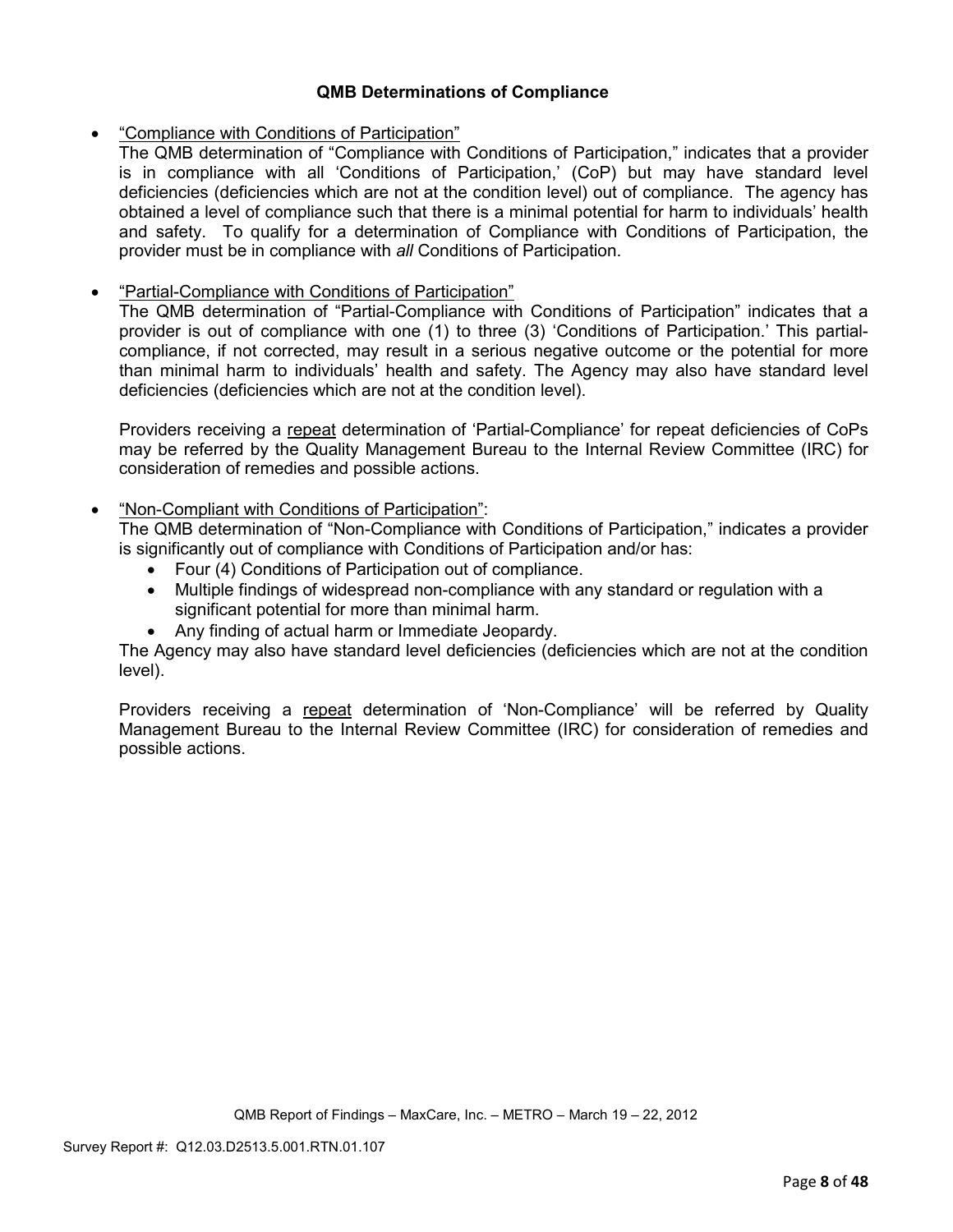#### **Guidelines for the Provider Informal Reconsideration of Finding (IRF) Process**

# **Introduction:**

Throughout the QMB Survey process, surveyors are openly communicating with providers. Open communication means surveyors have clarified issues and/or requested missing information before completing the review through the use of the signed/dated "Document Request," or "administrative Needs," etc. forms. Regardless, there may still be instances where the provider disagrees with a specific finding. Providers may use the following process to informally dispute a finding.

## **Instructions:**

- 1. The Informal Reconsideration of the Finding (IRF) request must be in writing to the QMB Deputy Bureau Chief **within 10 business days** of receipt of the final Report of Findings.
- 2. The written request for an IRF *must* be completed on the QMB Request for Informal Reconsideration of Finding form available on the QMB website: http://dhi.health.state.nm.us/qmb
- 3. The written request for an IRF must specify in detail the request for reconsideration and why the finding is inaccurate.
- 4. The IRF request must include all supporting documentation or evidence.
- 5. If you have questions about the IRC process, email the IRF Chairperson, Scott Good at scott.good@state.nm.us for assistance.

# **The following limitations apply to the IRF process:**

- The request for an IRF and all supporting evidence must be received within 10 business days.
- Findings based on evidence requested during the survey and not provided may not be subject to reconsideration.
- The supporting documentation must be new evidence not previously reviewed or requested by the survey team.
- Providers must continue to complete their Plan of Correction during the IRF process
- Providers may not request an IRF to challenge the sampling methodology.
- Providers may not request an IRF based on disagreement with the nature of the standard or regulation.
- Providers may not request an IRF to challenge the team composition.
- Providers may not request an IRF to challenge the DHI/QMB determination of compliance or the length of their DDSD provider contract.

A Provider forfeits the right to an IRF if the request is not made within 10 business days of receiving the report and/or does not include all supporting documentation or evidence to show compliance with the standards and regulations.

The IRF Committee will review the request, the Provider will be notified in writing of the ruling; no face-toface meeting will be conducted.

When a Provider requests that a finding be reconsidered, it does not stop or delay the Plan of Correction process. **Providers must continue to complete the Plan of Correction, including the finding in dispute regardless of the IRF status.** If a finding is removed or modified, it will be noted and removed or modified from the Report of Findings. It should be noted that in some cases a Plan of Correction may be completed prior to the IRF process being completed. The provider will be notified in writing on the decisions of the IRF committee.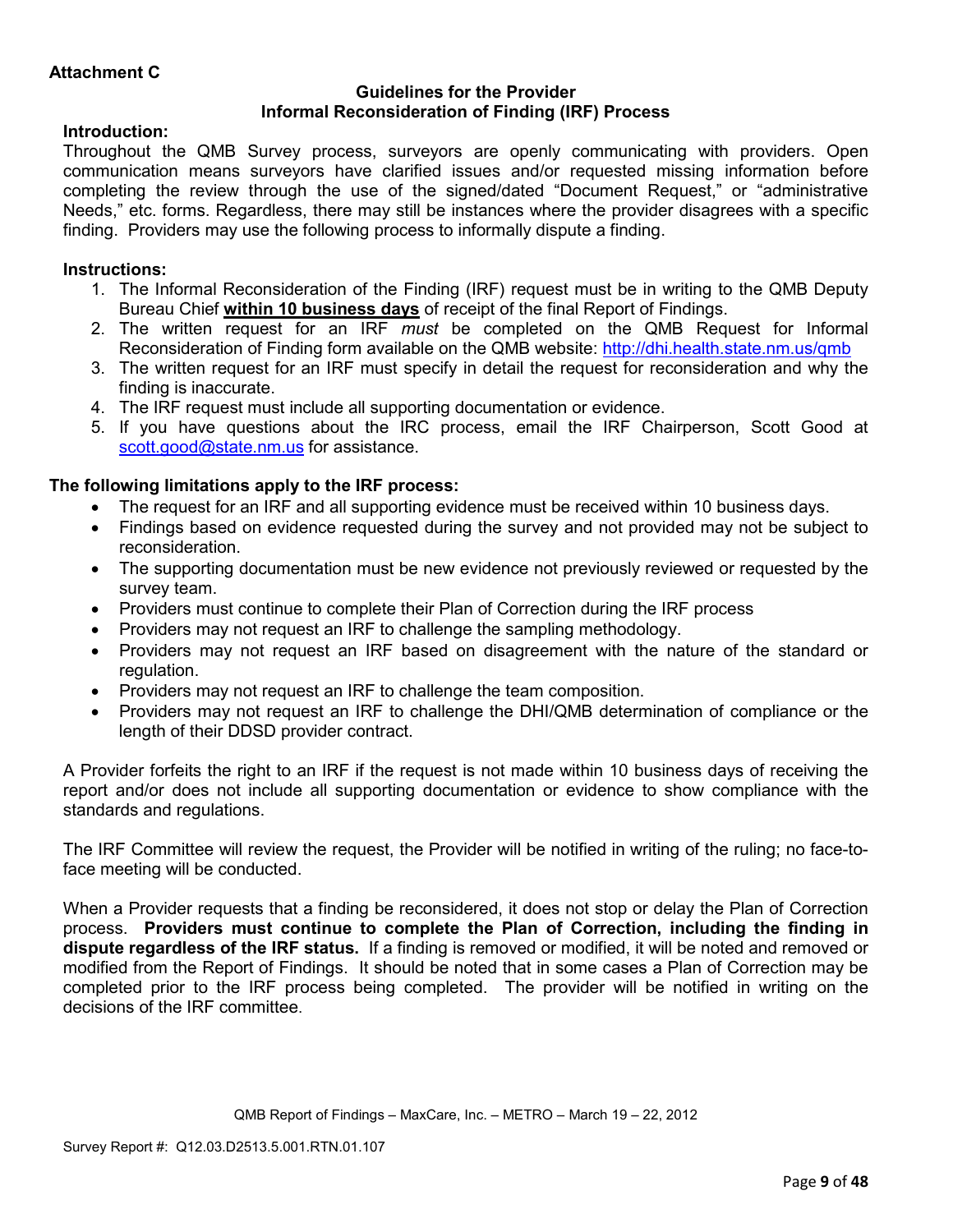| Agency:          | Maxcare, Inc. - Metro Region                                                                      |
|------------------|---------------------------------------------------------------------------------------------------|
| Program:         | Developmental Disabilities Waiver                                                                 |
| Service:         | Community Living Supports (Supported Living) & Community Inclusion Supports (Adult Habilitation & |
|                  | <b>Community Access)</b>                                                                          |
| Monitoring Type: | <b>Routine Survey</b>                                                                             |
| Date of Survey:  | March 19 - 22, 2012                                                                               |

| <b>Standard of Care</b>                                                                                                                                                                                                                                                                                                                                                                                                                                                                                                                                                                                                                                                          | <b>Deficiencies</b>                                                                                                                                                                                                                                                                                                                                              | <b>Agency Plan of Correction, On-going</b><br><b>QA/QI &amp; Responsible Party</b>                                                                                           | <b>Date</b><br><b>Due</b> |
|----------------------------------------------------------------------------------------------------------------------------------------------------------------------------------------------------------------------------------------------------------------------------------------------------------------------------------------------------------------------------------------------------------------------------------------------------------------------------------------------------------------------------------------------------------------------------------------------------------------------------------------------------------------------------------|------------------------------------------------------------------------------------------------------------------------------------------------------------------------------------------------------------------------------------------------------------------------------------------------------------------------------------------------------------------|------------------------------------------------------------------------------------------------------------------------------------------------------------------------------|---------------------------|
|                                                                                                                                                                                                                                                                                                                                                                                                                                                                                                                                                                                                                                                                                  |                                                                                                                                                                                                                                                                                                                                                                  | CMS Assurance - Service Plans: ISP Implementation - Services are delivered in accordance with the service plan, including type,                                              |                           |
| scope, amount, duration and frequency specified in the service plan.                                                                                                                                                                                                                                                                                                                                                                                                                                                                                                                                                                                                             |                                                                                                                                                                                                                                                                                                                                                                  |                                                                                                                                                                              |                           |
| Tag # 6L14 Residential Case File                                                                                                                                                                                                                                                                                                                                                                                                                                                                                                                                                                                                                                                 | <b>Standard Level Deficiency</b>                                                                                                                                                                                                                                                                                                                                 |                                                                                                                                                                              |                           |
| Developmental Disabilities (DD) Waiver Service<br>Standards effective 4/1/2007<br><b>CHAPTER 6. VIII. COMMUNITY LIVING</b><br><b>SERVICE PROVIDER AGENCY</b><br><b>REQUIREMENTS</b>                                                                                                                                                                                                                                                                                                                                                                                                                                                                                              | Based on record review, the Agency failed to<br>maintain a complete and confidential case file in<br>the residence for 3 of 7 Individuals receiving<br>Supported Living Services.                                                                                                                                                                                |                                                                                                                                                                              |                           |
| A. Residence Case File: For individuals<br>receiving Supported Living or Family Living, the<br>Agency shall maintain in the individual's home a<br>complete and current confidential case file for<br>each individual. For individuals receiving<br>Independent Living Services, rather than<br>maintaining this file at the individual's home, the<br>complete and current confidential case file for<br>each individual shall be maintained at the<br>agency's administrative site. Each file shall<br>include the following:<br>(1) Complete and current ISP and all<br>supplemental plans specific to the individual;<br>(2) Complete and current Health Assessment<br>Tool: | The following was not found, incomplete and/or<br>not current:<br>• Current Emergency & Personal<br><b>Identification Information</b><br><sup>o</sup> Did not contain Health Plan Name (#2)<br>• Occupational Therapy Plan (#5)<br>• Physical Therapy Plan (#5)<br>• Special Health Care Needs<br><sup>o</sup> Nutritional Plan (#5 & 8)<br>$\degree$ CARMP (#5) | Provider:<br>State your Plan of Correction for the findings in<br>this Tag above this line.<br>Enter your Quality Assurance/Quality<br>Improvement processes below the line. |                           |
| (3) Current emergency contact information,                                                                                                                                                                                                                                                                                                                                                                                                                                                                                                                                                                                                                                       |                                                                                                                                                                                                                                                                                                                                                                  |                                                                                                                                                                              |                           |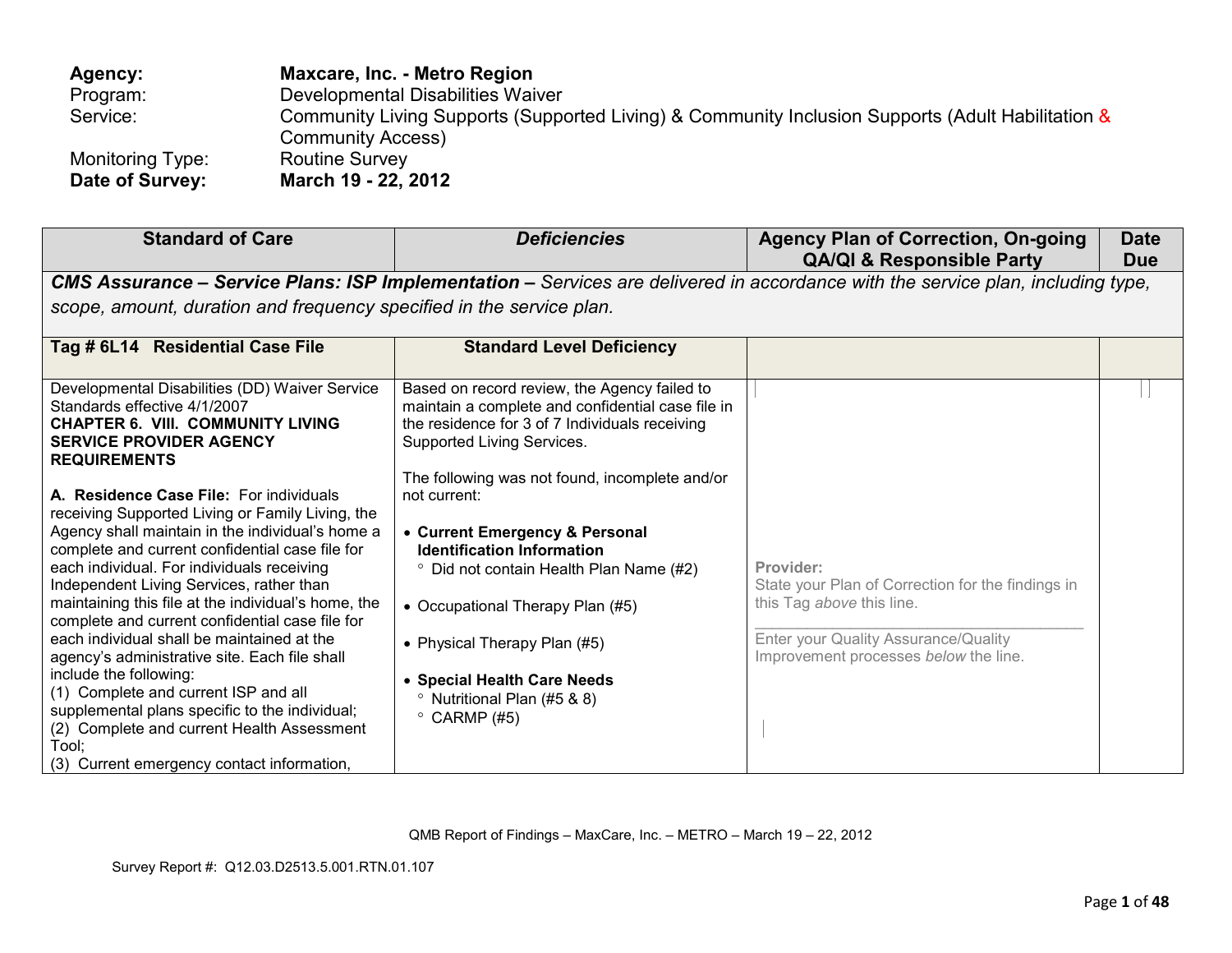| which includes the individual's address,<br>telephone number, names and telephone<br>numbers of residential Community Living<br>Support providers, relatives, or guardian or<br>conservator, primary care physician's name(s)<br>and telephone number(s), pharmacy name,<br>address and telephone number and dentist<br>name, address and telephone number, and                                                                                                                                                                                                                                                                                                                                                                                            |  |  |
|------------------------------------------------------------------------------------------------------------------------------------------------------------------------------------------------------------------------------------------------------------------------------------------------------------------------------------------------------------------------------------------------------------------------------------------------------------------------------------------------------------------------------------------------------------------------------------------------------------------------------------------------------------------------------------------------------------------------------------------------------------|--|--|
| health plan;<br>(4) Up-to-date progress notes, signed and<br>dated by the person making the note for at least<br>the past month (older notes may be transferred<br>to the agency office);                                                                                                                                                                                                                                                                                                                                                                                                                                                                                                                                                                  |  |  |
| (5) Data collected to document ISP Action Plan<br>implementation                                                                                                                                                                                                                                                                                                                                                                                                                                                                                                                                                                                                                                                                                           |  |  |
| (6) Progress notes written by direct care staff<br>and by nurses regarding individual health status<br>and physical conditions including action taken in<br>response to identified changes in condition for at<br>least the past month;<br>(7) Physician's or qualified health care providers<br>written orders;<br>(8) Progress notes documenting implementation<br>of a physician's or qualified health care<br>provider's order(s);<br>(9) Medication Administration Record (MAR) for<br>the past three (3) months which includes:<br>(a) The name of the individual;<br>(b) A transcription of the healthcare<br>practitioners prescription including the<br>brand and generic name of the medication;<br>Diagnosis for which the medication is<br>(c) |  |  |
| prescribed:<br>(d) Dosage, frequency and method/route of                                                                                                                                                                                                                                                                                                                                                                                                                                                                                                                                                                                                                                                                                                   |  |  |
| delivery;                                                                                                                                                                                                                                                                                                                                                                                                                                                                                                                                                                                                                                                                                                                                                  |  |  |
| (e) Times and dates of delivery;<br>Initials of person administering or assisting<br>with medication; and                                                                                                                                                                                                                                                                                                                                                                                                                                                                                                                                                                                                                                                  |  |  |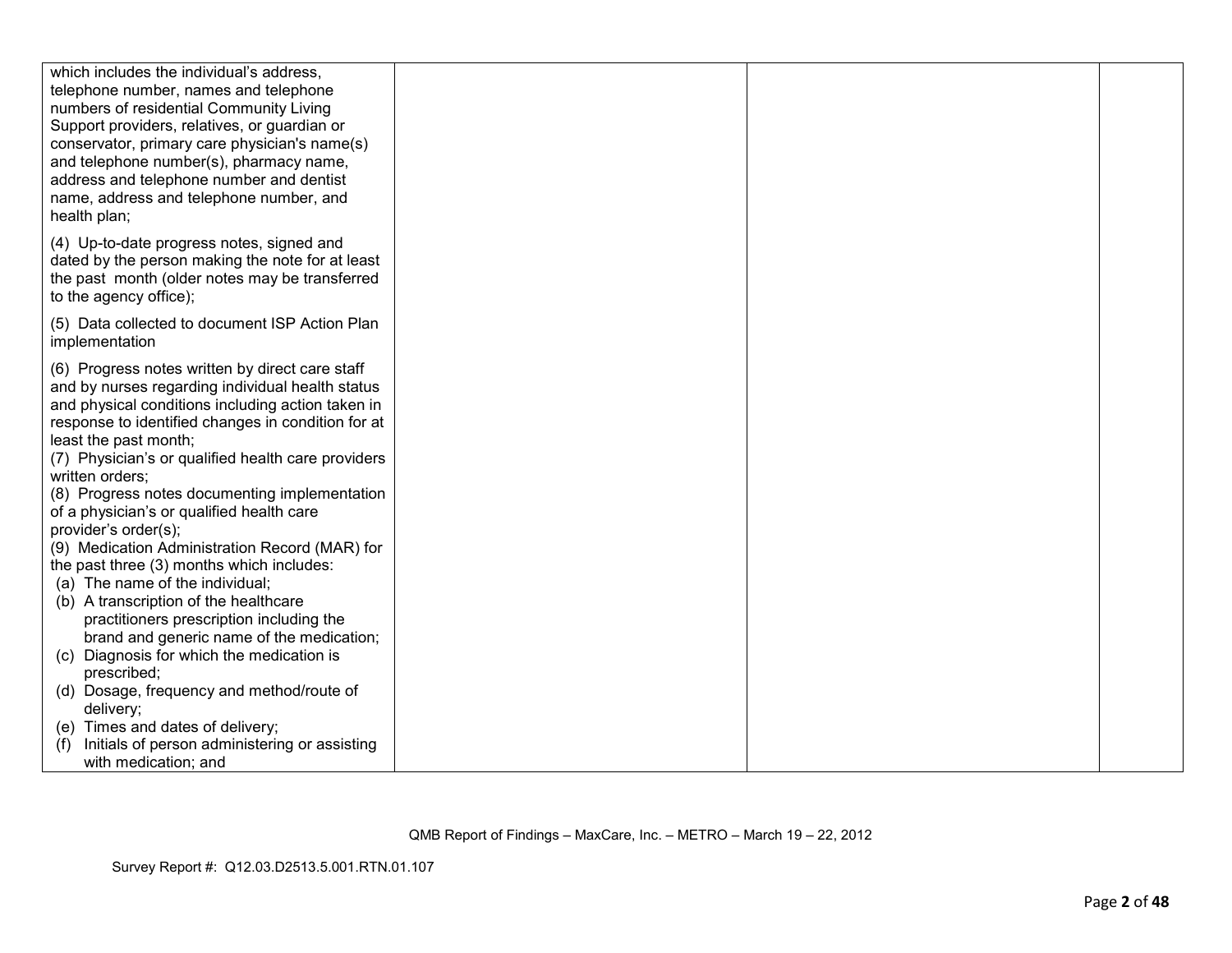| (q) | An explanation of any medication                   |  |  |
|-----|----------------------------------------------------|--|--|
|     | irregularity, allergic reaction or adverse         |  |  |
|     | effect.                                            |  |  |
|     | (h) For PRN medication an explanation for the      |  |  |
|     | use of the PRN must include:                       |  |  |
|     | Observable signs/symptoms or<br>(i)                |  |  |
|     | circumstances in which the medication              |  |  |
|     | is to be used, and                                 |  |  |
|     | (ii) Documentation of the                          |  |  |
|     | effectiveness/result of the PRN                    |  |  |
|     | delivered.                                         |  |  |
| (i) | A MAR is not required for individuals              |  |  |
|     | participating in Independent Living Services       |  |  |
|     | who self-administer their own medication.          |  |  |
|     | However, when medication administration            |  |  |
|     | is provided as part of the Independent             |  |  |
|     | Living Service a MAR must be maintained            |  |  |
|     | at the individual's home and an updated            |  |  |
|     | copy must be placed in the agency file on a        |  |  |
|     | weekly basis.                                      |  |  |
|     | (10) Record of visits to healthcare practitioners  |  |  |
|     | including any treatment provided at the visit and  |  |  |
|     | a record of all diagnostic testing for the current |  |  |
|     | ISP year; and                                      |  |  |
|     | (11) Medical History to include: demographic       |  |  |
|     | data, current and past medical diagnoses           |  |  |
|     | including the cause (if known) of the              |  |  |
|     | developmental disability and any psychiatric       |  |  |
|     | diagnosis, allergies (food, environmental,         |  |  |
|     | medications), status of routine adult health care  |  |  |
|     | screenings, immunizations, hospital discharge      |  |  |
|     | summaries for past twelve (12) months, past        |  |  |
|     | medical history including hospitalizations,        |  |  |
|     | surgeries, injuries, family history and current    |  |  |
|     | physical exam.                                     |  |  |
|     |                                                    |  |  |
|     |                                                    |  |  |
|     |                                                    |  |  |
|     |                                                    |  |  |
|     |                                                    |  |  |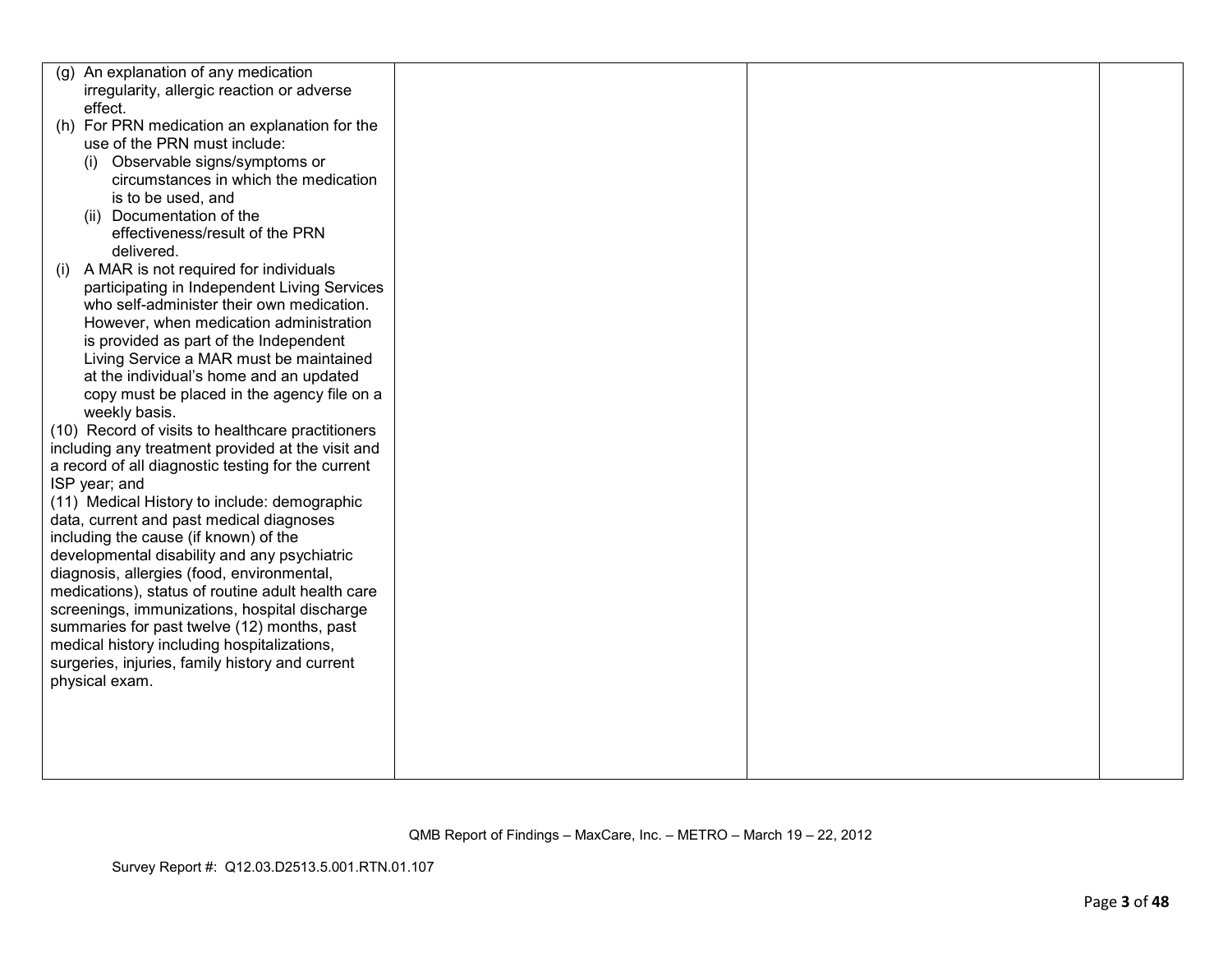| <b>Standard of Care</b>                                                                                                                                                                                                                                                                                                                                                                                                                                                                                                                                                                                                                                                                                                                                                                                                                                                                                                                                                | <b>Deficiencies</b>                                                                                                                                                                                                                                                                                                          | <b>Agency Plan of Correction, On-going</b><br><b>QA/QI &amp; Responsible Party</b>                                                                                           | <b>Date</b><br><b>Due</b> |
|------------------------------------------------------------------------------------------------------------------------------------------------------------------------------------------------------------------------------------------------------------------------------------------------------------------------------------------------------------------------------------------------------------------------------------------------------------------------------------------------------------------------------------------------------------------------------------------------------------------------------------------------------------------------------------------------------------------------------------------------------------------------------------------------------------------------------------------------------------------------------------------------------------------------------------------------------------------------|------------------------------------------------------------------------------------------------------------------------------------------------------------------------------------------------------------------------------------------------------------------------------------------------------------------------------|------------------------------------------------------------------------------------------------------------------------------------------------------------------------------|---------------------------|
| requirements and the approved waiver.                                                                                                                                                                                                                                                                                                                                                                                                                                                                                                                                                                                                                                                                                                                                                                                                                                                                                                                                  | CMS Assurance – Qualified Providers – The State monitors non-licensed/non-certified providers to assure adherence to waiver<br>requirements. The State implements its policies and procedures for verifying that provider training is conducted in accordance with State                                                     |                                                                                                                                                                              |                           |
| Tag # 1A11.1 Transportation Training                                                                                                                                                                                                                                                                                                                                                                                                                                                                                                                                                                                                                                                                                                                                                                                                                                                                                                                                   | <b>Standard Level Deficiency</b>                                                                                                                                                                                                                                                                                             |                                                                                                                                                                              |                           |
| Developmental Disabilities (DD) Waiver Service<br>Standards effective 4/1/2007<br><b>CHAPTER 1 II. PROVIDER AGENCY</b><br><b>REQUIREMENTS:</b> The objective of these<br>standards is to establish Provider Agency policy,<br>procedure and reporting requirements for DD<br>Medicaid Waiver program. These requirements<br>apply to all such Provider Agency staff, whether<br>directly employed or subcontracting with the<br>Provider Agency. Additional Provider Agency<br>requirements and personnel qualifications may<br>be applicable for specific service standards<br>Department of Health (DOH) Developmental<br><b>Disabilities Supports Division (DDSD) Policy</b><br><b>Training Requirements for Direct Service</b><br>Agency Staff Policy Eff Date: March 1, 2007<br><b>II. POLICY STATEMENTS:</b><br>I. Staff providing direct services shall<br>complete safety training within the first thirty (30)<br>days of employment and before working alone | Based on record review, the Agency failed to<br>provide staff training regarding the safe<br>operation of the vehicle, assisting passengers<br>and safe lifting procedures for 1 of 36 Direct<br>Support Personnel.<br>No documented evidence was found of the<br>following required training:<br>• Transportation (DSP #56) | Provider:<br>State your Plan of Correction for the findings in<br>this Tag above this line.<br>Enter your Quality Assurance/Quality<br>Improvement processes below the line. |                           |
| with an individual receiving services. The<br>training shall address at least the following:<br>1. Operating a fire extinguisher<br>2. Proper lifting procedures<br>3. General vehicle safety precautions (e.g.,<br>pre-trip inspection, removing keys from the<br>ignition when not in the driver's seat)<br>4. Assisting passengers with cognitive and/or                                                                                                                                                                                                                                                                                                                                                                                                                                                                                                                                                                                                            |                                                                                                                                                                                                                                                                                                                              |                                                                                                                                                                              |                           |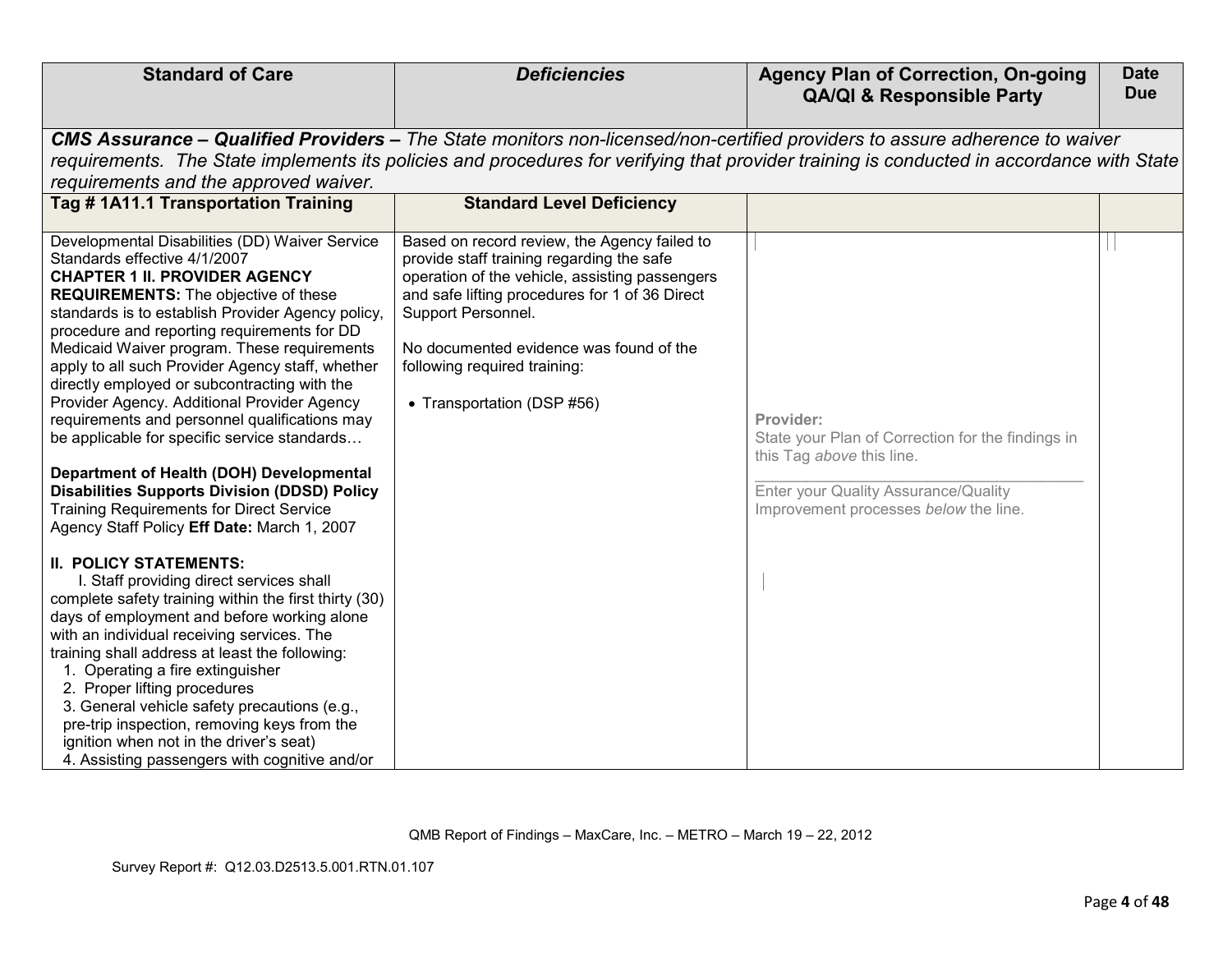| physical impairments (e.g., general guidelines<br>for supporting individuals who may be<br>unaware of safety issues involving traffic or<br>those who require physical assistance to<br>enter/exit a vehicle)<br>5. Operating wheelchair lifts (if applicable to<br>the staff's role)<br>6. Wheelchair tie-down procedures (if<br>applicable to the staff's role)<br>7. Emergency and evacuation procedures<br>(e.g., roadside emergency, fire emergency) |  |  |
|-----------------------------------------------------------------------------------------------------------------------------------------------------------------------------------------------------------------------------------------------------------------------------------------------------------------------------------------------------------------------------------------------------------------------------------------------------------|--|--|
|                                                                                                                                                                                                                                                                                                                                                                                                                                                           |  |  |
|                                                                                                                                                                                                                                                                                                                                                                                                                                                           |  |  |
|                                                                                                                                                                                                                                                                                                                                                                                                                                                           |  |  |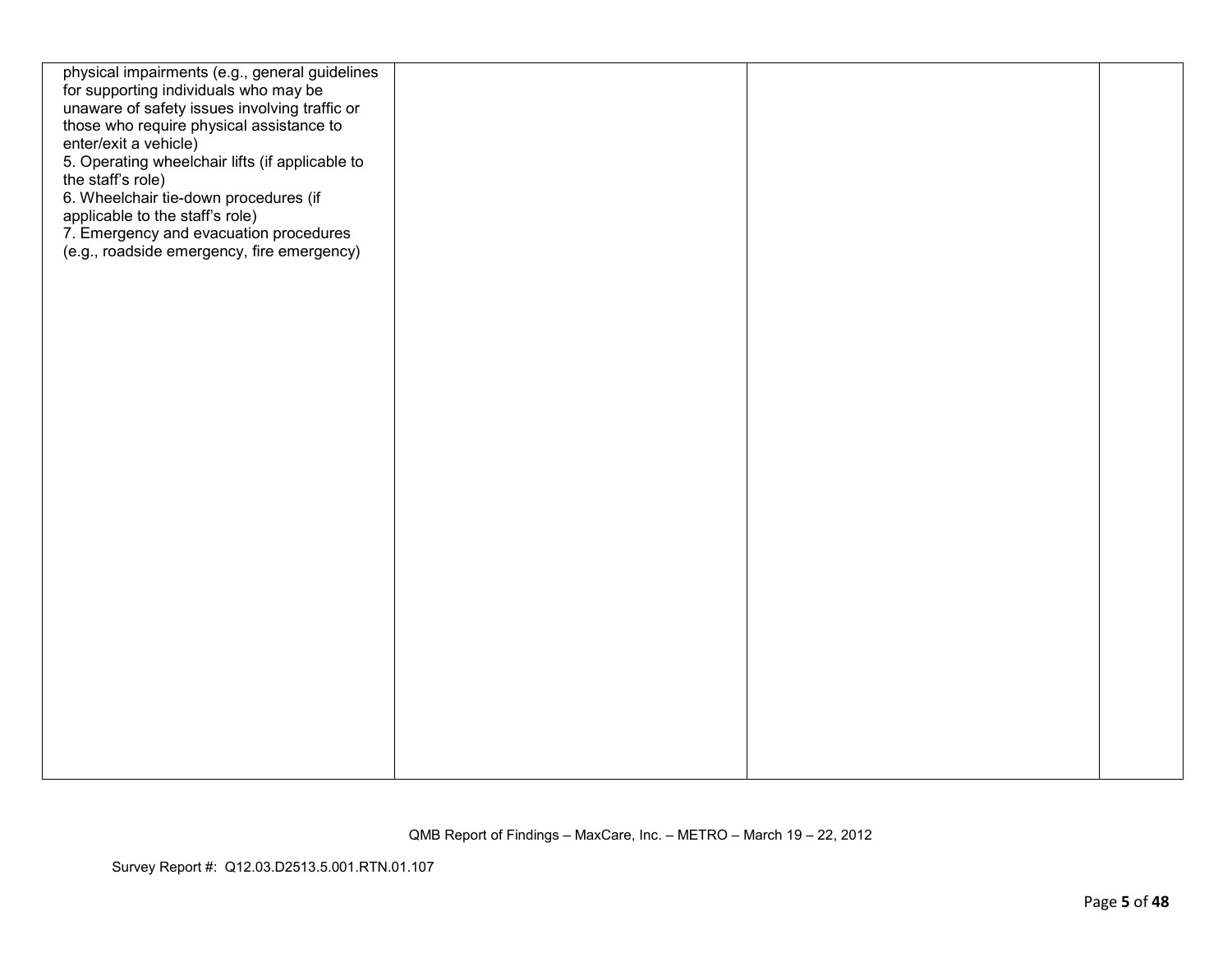| Tag #1A20 Direct Support Personnel                                 | <b>Standard Level Deficiency</b>               |                                                   |  |
|--------------------------------------------------------------------|------------------------------------------------|---------------------------------------------------|--|
| <b>Training</b>                                                    |                                                |                                                   |  |
| Developmental Disabilities (DD) Waiver Service                     | Based on record review, the Agency failed to   |                                                   |  |
| Standards effective 4/1/2007                                       | ensure that Orientation and Training           |                                                   |  |
| <b>CHAPTER 1 IV. GENERAL REQUIREMENTS</b>                          | requirements were met for 12 of 36 Direct      |                                                   |  |
| FOR PROVIDER AGENCY SERVICE                                        | Support Personnel.                             |                                                   |  |
| PERSONNEL: The objective of this section is to                     |                                                |                                                   |  |
| establish personnel standards for DD Medicaid                      | Review of Direct Support Personnel training    |                                                   |  |
| Waiver Provider Agencies for the following                         | records found no evidence of the following     |                                                   |  |
| services: Community Living Supports,                               | required DOH/DDSD trainings and certification  |                                                   |  |
| Community Inclusion Services, Respite,                             | being completed:                               |                                                   |  |
| Substitute Care and Personal Support                               |                                                |                                                   |  |
| Companion Services. These standards apply to                       | • Foundation for Health & Wellness (DSP #46)   | Provider:                                         |  |
| all personnel who provide services, whether                        |                                                | State your Plan of Correction for the findings in |  |
| directly employed or subcontracting with the                       | • Person-Centered Planning (1-Day) (DSP #46,   | this Tag above this line.                         |  |
| Provider Agency. Additional personnel                              | 48 & 65)                                       |                                                   |  |
| requirements and qualifications may be                             |                                                | Enter your Quality Assurance/Quality              |  |
| applicable for specific service standards.                         | $\bullet$ First Aid (DSP #43)                  | Improvement processes below the line.             |  |
| C. Orientation and Training Requirements:                          |                                                |                                                   |  |
| Orientation and training for direct support staff                  | $\bullet$ CPR (DSP #43)                        |                                                   |  |
| and his or her supervisors shall comply with the                   |                                                |                                                   |  |
| DDSD/DOH Policy Governing the Training                             | • Assisting With Medication Delivery (DSP #41, |                                                   |  |
| Requirements for Direct Support Staff and                          | 43, 50, 62 & 65)                               |                                                   |  |
| Internal Service Coordinators Serving                              |                                                |                                                   |  |
| Individuals with Developmental Disabilities to                     | • Participatory Communication & Choice         |                                                   |  |
| include the following:                                             | Making (DSP #48, 61, 63 & 66)                  |                                                   |  |
| Each new employee shall receive<br>(1)                             |                                                |                                                   |  |
| appropriate orientation, including but not                         | • Advocacy 101 (DSP #48, 60, 63 & 66)          |                                                   |  |
| limited to, all policies relating to fire                          |                                                |                                                   |  |
| prevention, accident prevention, incident                          | • Positive Behavior Supports Strategies (DSP   |                                                   |  |
| management and reporting, and                                      | #48, 50, 60 & 66)                              |                                                   |  |
| emergency procedures; and<br>Individual-specific training for each |                                                |                                                   |  |
| (2)<br>individual under his or her direct care, as                 | • Teaching & Support Strategies (DSP #44, 50,  |                                                   |  |
| described in the individual service plan,                          | 61 & 66)                                       |                                                   |  |
| prior to working alone with the individual.                        |                                                |                                                   |  |
|                                                                    |                                                |                                                   |  |
| Department of Health (DOH) Developmental                           |                                                |                                                   |  |
| <b>Disabilities Supports Division (DDSD) Policy</b>                |                                                |                                                   |  |
| - Policy Title: Training Requirements for                          |                                                |                                                   |  |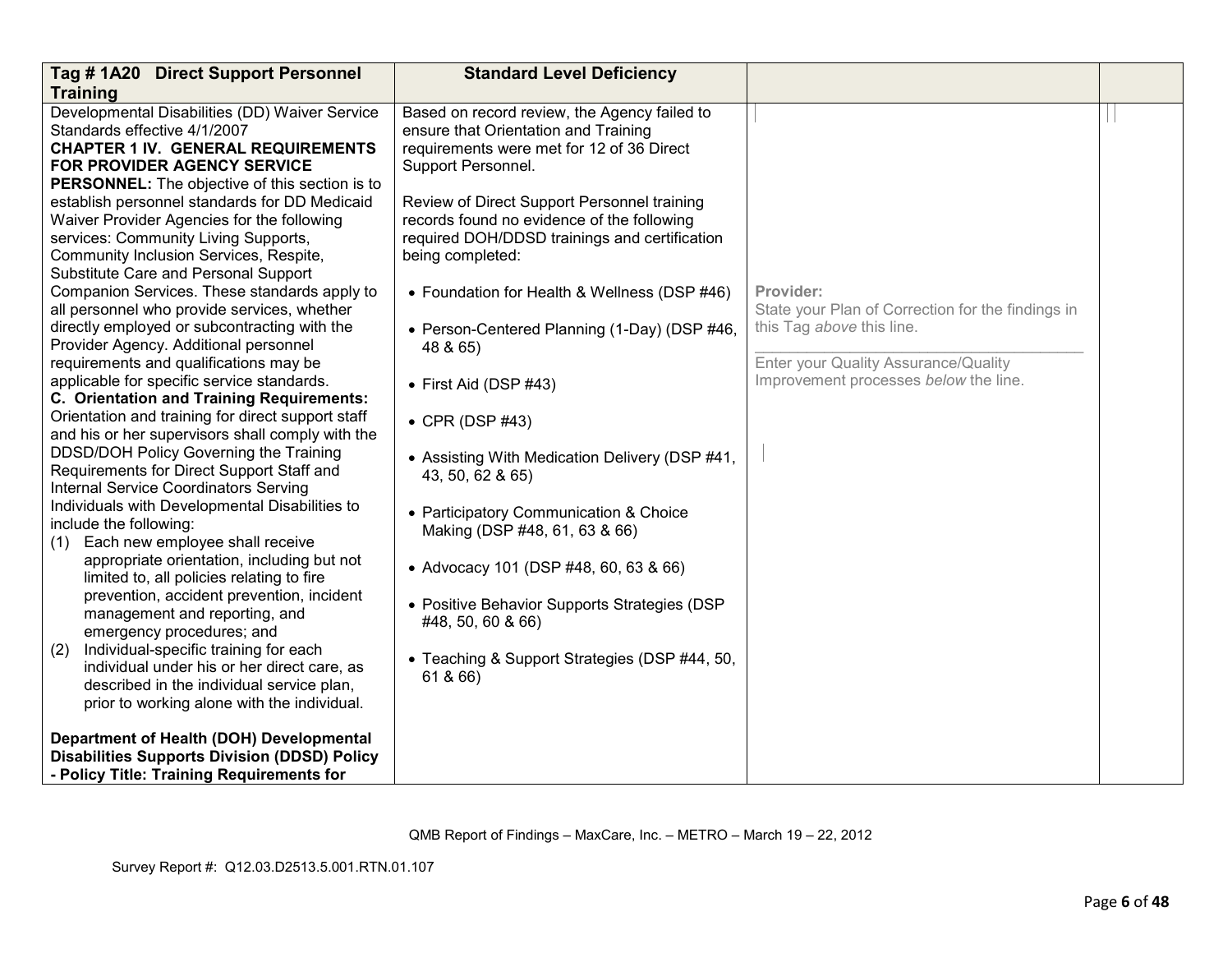| Direct Service Agency Staff Policy - Eff.            |  |  |
|------------------------------------------------------|--|--|
| March 1, 2007 - II. POLICY STATEMENTS:               |  |  |
| A. Individuals shall receive services from           |  |  |
| competent and qualified staff.                       |  |  |
| B. Staff shall complete individual-specific          |  |  |
| (formerly known as "Addendum B") training            |  |  |
| requirements in accordance with the                  |  |  |
| specifications described in the individual service   |  |  |
| plan (ISP) of each individual served.                |  |  |
| C. Staff shall complete training on DOH-             |  |  |
| approved incident reporting procedures in            |  |  |
| accordance with 7 NMAC 1.13.                         |  |  |
| D. Staff providing direct services shall complete    |  |  |
| training in universal precautions on an annual       |  |  |
| basis. The training materials shall meet             |  |  |
| Occupational Safety and Health Administration        |  |  |
| (OSHA) requirements.                                 |  |  |
| E. Staff providing direct services shall maintain    |  |  |
| certification in first aid and CPR. The training     |  |  |
| materials shall meet OSHA                            |  |  |
| requirements/guidelines.                             |  |  |
| F. Staff who may be exposed to hazardous             |  |  |
| chemicals shall complete relevant training in        |  |  |
| accordance with OSHA requirements.                   |  |  |
| G. Staff shall be certified in a DDSD-approved       |  |  |
| behavioral intervention system (e.g., Mandt,         |  |  |
| CPI) before using physical restraint techniques.     |  |  |
| Staff members providing direct services shall        |  |  |
| maintain certification in a DDSD-approved            |  |  |
| behavioral intervention system if an individual      |  |  |
| they support has a behavioral crisis plan that       |  |  |
| includes the use of physical restraint techniques.   |  |  |
| H. Staff shall complete and maintain certification   |  |  |
| in a DDSD-approved medication course in              |  |  |
| accordance with the DDSD Medication Delivery         |  |  |
| Policy M-001.                                        |  |  |
| I. Staff providing direct services shall complete    |  |  |
| safety training within the first thirty (30) days of |  |  |
| employment and before working alone with an          |  |  |
| individual receiving service.                        |  |  |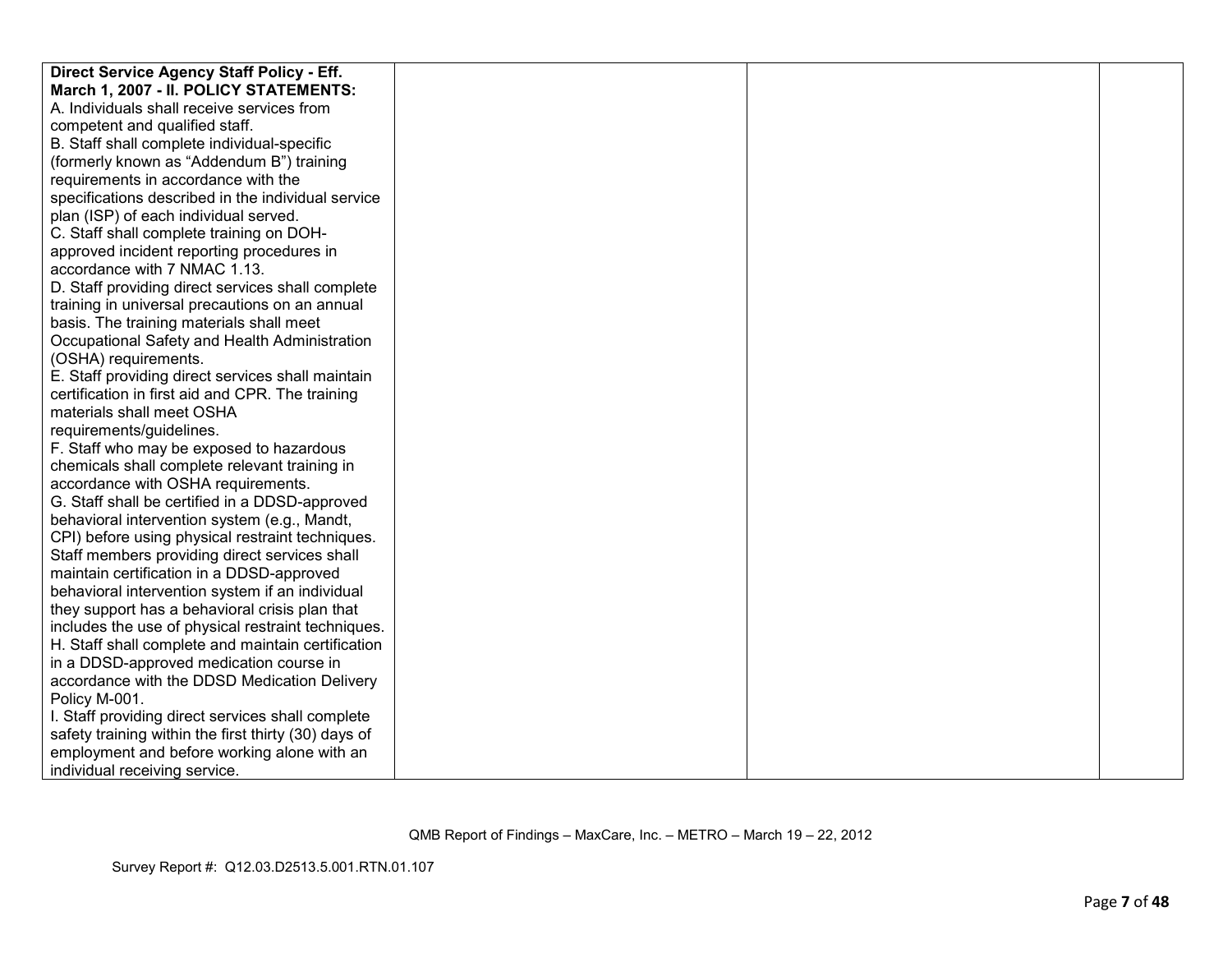| Tag # 1A26 Consolidated On-line                                                                                                                                                                                                                                                                                                                                                                                                                                                                                                                                                                                                                                                                                                                                                                                                                                                                                                                                                                                                                                                                                                                                                                                                                                                                                                                                                                                                                                                                                                                                                                                                                                                                                                                                                              | <b>Standard Level Deficiency</b>                                                                                                                                                                                                                                                                                                                                                                                                                                                                                                                                |                                                                                                                                                                              |  |
|----------------------------------------------------------------------------------------------------------------------------------------------------------------------------------------------------------------------------------------------------------------------------------------------------------------------------------------------------------------------------------------------------------------------------------------------------------------------------------------------------------------------------------------------------------------------------------------------------------------------------------------------------------------------------------------------------------------------------------------------------------------------------------------------------------------------------------------------------------------------------------------------------------------------------------------------------------------------------------------------------------------------------------------------------------------------------------------------------------------------------------------------------------------------------------------------------------------------------------------------------------------------------------------------------------------------------------------------------------------------------------------------------------------------------------------------------------------------------------------------------------------------------------------------------------------------------------------------------------------------------------------------------------------------------------------------------------------------------------------------------------------------------------------------|-----------------------------------------------------------------------------------------------------------------------------------------------------------------------------------------------------------------------------------------------------------------------------------------------------------------------------------------------------------------------------------------------------------------------------------------------------------------------------------------------------------------------------------------------------------------|------------------------------------------------------------------------------------------------------------------------------------------------------------------------------|--|
| <b>Registry/Employee Abuse Registry</b>                                                                                                                                                                                                                                                                                                                                                                                                                                                                                                                                                                                                                                                                                                                                                                                                                                                                                                                                                                                                                                                                                                                                                                                                                                                                                                                                                                                                                                                                                                                                                                                                                                                                                                                                                      |                                                                                                                                                                                                                                                                                                                                                                                                                                                                                                                                                                 |                                                                                                                                                                              |  |
| NMAC 7.1.12.8 REGISTRY ESTABLISHED;<br>PROVIDER INQUIRY REQUIRED: Upon the<br>effective date of this rule, the department has<br>established and maintains an accurate and<br>complete electronic registry that contains the<br>name, date of birth, address, social security<br>number, and other appropriate identifying<br>information of all persons who, while employed<br>by a provider, have been determined by the<br>department, as a result of an investigation of a<br>complaint, to have engaged in a substantiated<br>registry-referred incident of abuse, neglect or<br>exploitation of a person receiving care or<br>services from a provider. Additions and updates<br>to the registry shall be posted no later than two<br>(2) business days following receipt. Only<br>department staff designated by the custodian<br>may access, maintain and update the data in the<br>registry.<br>Provider requirement to inquire of<br>А.<br>registry. A provider, prior to employing or<br>contracting with an employee, shall inquire of<br>the registry whether the individual under<br>consideration for employment or contracting is<br>listed on the registry.<br>Prohibited employment. A provider<br>В.<br>may not employ or contract with an individual to<br>be an employee if the individual is listed on the<br>registry as having a substantiated registry-<br>referred incident of abuse, neglect or<br>exploitation of a person receiving care or<br>services from a provider.<br>Documentation of inquiry to registry.<br>D.<br>The provider shall maintain documentation in the<br>employee's personnel or employment records<br>that evidences the fact that the provider made<br>an inquiry to the registry concerning that<br>employee prior to employment. Such | Based on record review, the Agency failed to<br>maintain documentation in the employee's<br>personnel records that evidenced inquiry to the<br>Employee Abuse Registry prior to employment<br>for 2 of 38 Agency Personnel.<br>The following Agency Personnel records<br>contained evidence that indicated the<br><b>Employee Abuse Registry was completed</b><br>after hire:<br><b>Direct Support Personnel (DSP):</b><br>$\bullet$ #42 - Date of hire 6/20/2011, completed<br>6/27/2011.<br>$\bullet$ #63 - Date of hire 11/09/2010, completed<br>04/19/2011. | Provider:<br>State your Plan of Correction for the findings in<br>this Tag above this line.<br>Enter your Quality Assurance/Quality<br>Improvement processes below the line. |  |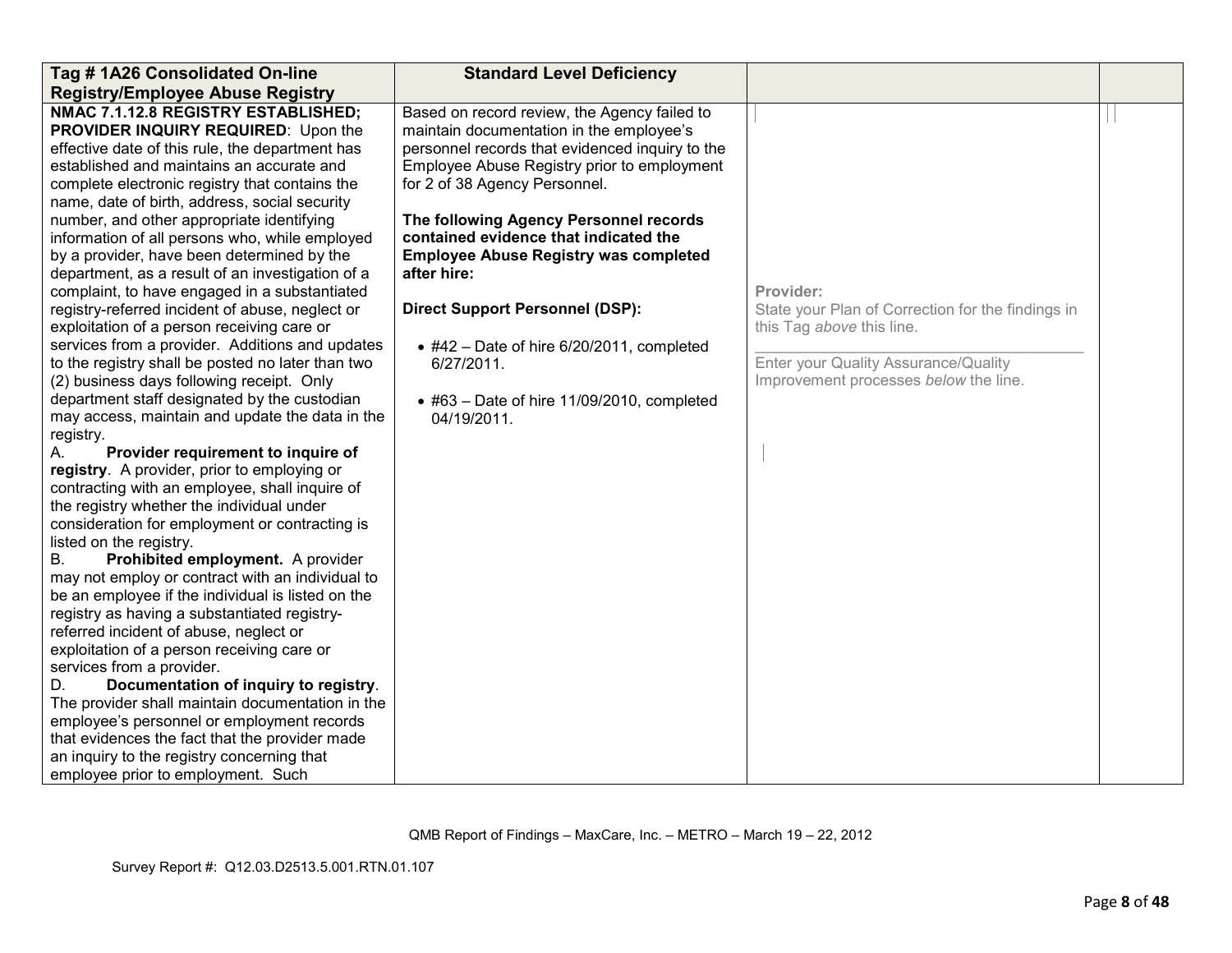| documentation must include evidence, based on      |  |  |
|----------------------------------------------------|--|--|
| the response to such inquiry received from the     |  |  |
| custodian by the provider, that the employee       |  |  |
| was not listed on the registry as having a         |  |  |
| substantiated registry-referred incident of abuse, |  |  |
| neglect or exploitation.                           |  |  |
| Documentation for other staff. With<br>Е.          |  |  |
|                                                    |  |  |
| respect to all employed or contracted individuals  |  |  |
| providing direct care who are licensed health      |  |  |
| care professionals or certified nurse aides, the   |  |  |
| provider shall maintain documentation reflecting   |  |  |
| the individual's current licensure as a health     |  |  |
| care professional or current certification as a    |  |  |
| nurse aide.                                        |  |  |
| F.<br><b>Consequences of noncompliance.</b>        |  |  |
| The department or other governmental agency        |  |  |
| having regulatory enforcement authority over a     |  |  |
| provider may sanction a provider in accordance     |  |  |
| with applicable law if the provider fails to make  |  |  |
| an appropriate and timely inquiry of the registry, |  |  |
| or fails to maintain evidence of such inquiry, in  |  |  |
| connection with the hiring or contracting of an    |  |  |
| employee; or for employing or contracting any      |  |  |
| person to work as an employee who is listed on     |  |  |
| the registry. Such sanctions may include a         |  |  |
| directed plan of correction, civil monetary        |  |  |
| penalty not to exceed five thousand dollars        |  |  |
| (\$5000) per instance, or termination or non-      |  |  |
| renewal of any contract with the department or     |  |  |
| other governmental agency.                         |  |  |
|                                                    |  |  |
| Developmental Disabilities (DD) Waiver Service     |  |  |
| Standards effective 4/1/2007                       |  |  |
| <b>Chapter 1.IV. General Provider</b>              |  |  |
| Requirements. D. Criminal History                  |  |  |
| Screening: All personnel shall be screened by      |  |  |
| the Provider Agency in regard to the employee's    |  |  |
| qualifications, references, and employment         |  |  |
| history, prior to employment. All Provider         |  |  |
| Agencies shall comply with the Criminal Records    |  |  |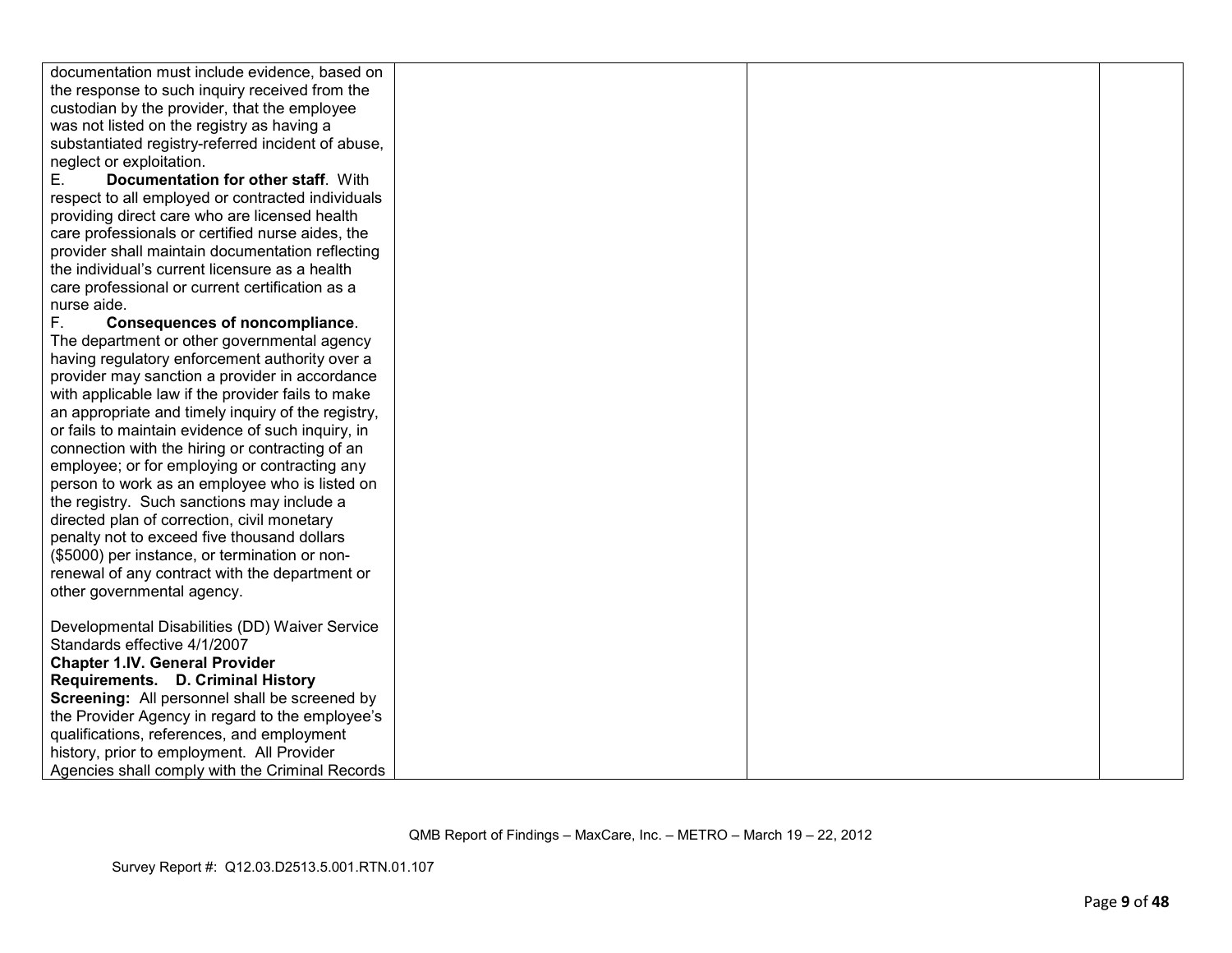| Screening for Caregivers 7.1.12 NMAC and<br>Employee Abuse Registry 7.1.12 NMAC as<br>required by the Department of Health, Division<br>of Health Improvement. |  |  |
|----------------------------------------------------------------------------------------------------------------------------------------------------------------|--|--|
|                                                                                                                                                                |  |  |
|                                                                                                                                                                |  |  |
|                                                                                                                                                                |  |  |
|                                                                                                                                                                |  |  |
|                                                                                                                                                                |  |  |
|                                                                                                                                                                |  |  |
|                                                                                                                                                                |  |  |
|                                                                                                                                                                |  |  |
|                                                                                                                                                                |  |  |
|                                                                                                                                                                |  |  |
|                                                                                                                                                                |  |  |
|                                                                                                                                                                |  |  |
|                                                                                                                                                                |  |  |
|                                                                                                                                                                |  |  |
|                                                                                                                                                                |  |  |
|                                                                                                                                                                |  |  |
|                                                                                                                                                                |  |  |
|                                                                                                                                                                |  |  |
|                                                                                                                                                                |  |  |
|                                                                                                                                                                |  |  |
|                                                                                                                                                                |  |  |
|                                                                                                                                                                |  |  |
|                                                                                                                                                                |  |  |
|                                                                                                                                                                |  |  |
|                                                                                                                                                                |  |  |
|                                                                                                                                                                |  |  |
|                                                                                                                                                                |  |  |
|                                                                                                                                                                |  |  |
|                                                                                                                                                                |  |  |
|                                                                                                                                                                |  |  |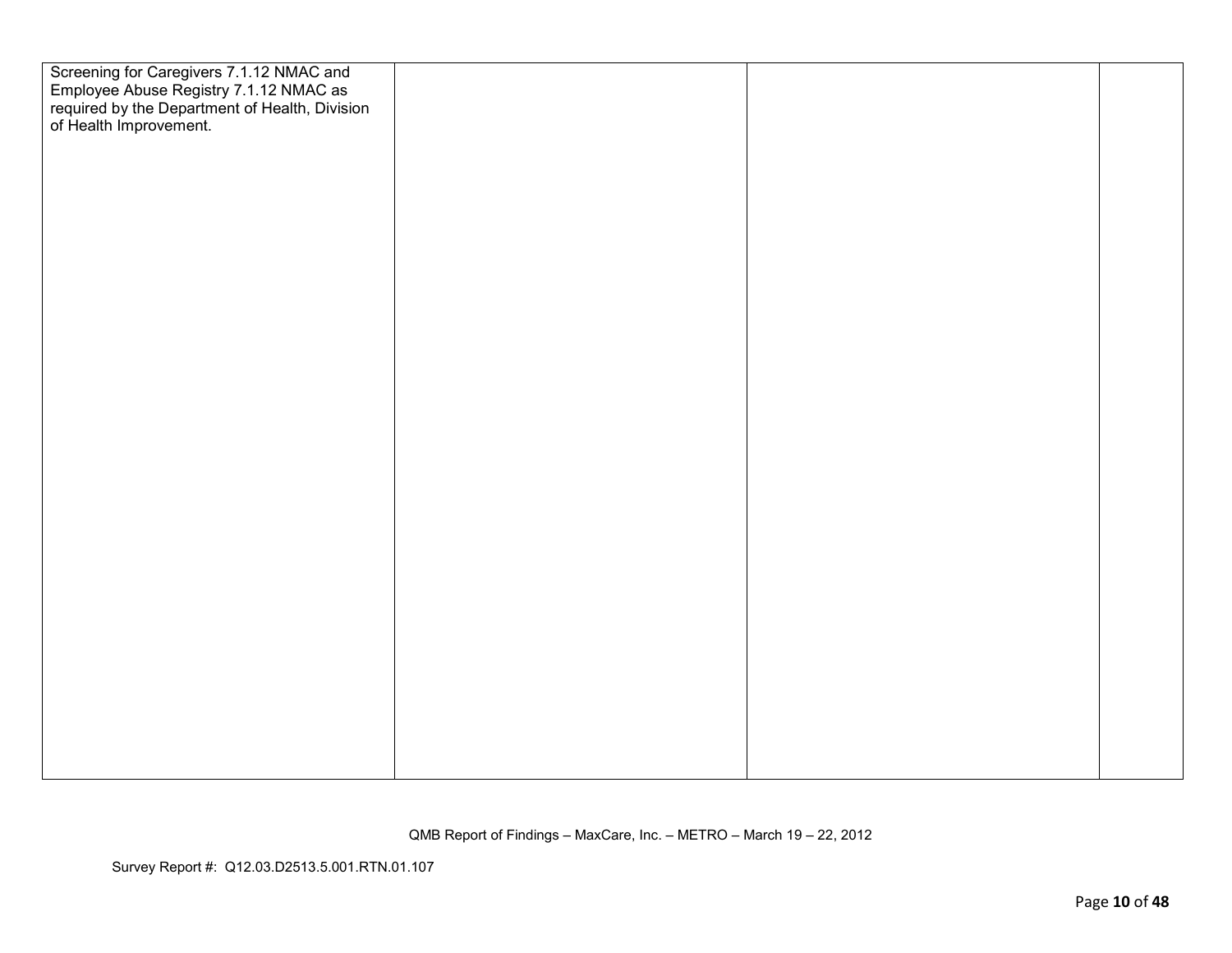| Tag # 1A36 Service Coordination                                                                                                                                                                                                                                                                                                                                                                                                                                                                                                                                                                                                                                                                                                                     | <b>Standard Level Deficiency</b>                                                                                                                                                                                                                                                                                                                                                                                                                              |                                                                                                                                                                              |  |
|-----------------------------------------------------------------------------------------------------------------------------------------------------------------------------------------------------------------------------------------------------------------------------------------------------------------------------------------------------------------------------------------------------------------------------------------------------------------------------------------------------------------------------------------------------------------------------------------------------------------------------------------------------------------------------------------------------------------------------------------------------|---------------------------------------------------------------------------------------------------------------------------------------------------------------------------------------------------------------------------------------------------------------------------------------------------------------------------------------------------------------------------------------------------------------------------------------------------------------|------------------------------------------------------------------------------------------------------------------------------------------------------------------------------|--|
| <b>Requirements</b><br>Developmental Disabilities (DD) Waiver Service<br>Standards effective 4/1/2007<br><b>CHAPTER 1 IV. GENERAL REQUIREMENTS</b><br><b>FOR PROVIDER AGENCY SERVICE</b><br>PERSONNEL: The objective of this section is to<br>establish personnel standards for DD Medicaid<br>Waiver Provider Agencies for the following<br>services: Community Living Supports,<br>Community Inclusion Services, Respite,<br>Substitute Care and Personal Support<br>Companion Services. These standards apply to<br>all personnel who provide services, whether<br>directly employed or subcontracting with the<br>Provider Agency. Additional personnel<br>requirements and qualifications may be<br>applicable for specific service standards. | Based on record review, the Agency failed to<br>ensure that Orientation and Training<br>requirements were met for 1 of 2 Service<br>Coordinators.<br>Review of Service Coordinators training records<br>found no evidence of the following required<br>DOH/DDSD trainings being completed:<br>• Person-Centered Planning in New Mexico (2-<br>Day) (SC #77)<br>• Promoting Effective Teamwork (SC #77)<br>• Positive Behavior Supports Strategies (SC<br>#77) | Provider:<br>State your Plan of Correction for the findings in<br>this Tag above this line.<br>Enter your Quality Assurance/Quality<br>Improvement processes below the line. |  |
| C. Orientation and Training Requirements:<br>Orientation and training for direct support staff<br>and his or her supervisors shall comply with the<br>DDSD/DOH Policy Governing the Training<br>Requirements for Direct Support Staff and<br><b>Internal Service Coordinators Serving</b><br>Individuals with Developmental Disabilities to<br>include the following:                                                                                                                                                                                                                                                                                                                                                                               |                                                                                                                                                                                                                                                                                                                                                                                                                                                               |                                                                                                                                                                              |  |
| (1) Each new employee shall receive<br>appropriate orientation, including but not<br>limited to, all policies relating to fire<br>prevention, accident prevention, incident<br>management and reporting, and emergency<br>procedures; and                                                                                                                                                                                                                                                                                                                                                                                                                                                                                                           |                                                                                                                                                                                                                                                                                                                                                                                                                                                               |                                                                                                                                                                              |  |
| NMAC 7.26.5.7 "service coordinator": the<br>community provider staff member, sometimes<br>called the program manager or the internal<br>case manager, who supervises, implements<br>and monitors the service plan within the                                                                                                                                                                                                                                                                                                                                                                                                                                                                                                                        |                                                                                                                                                                                                                                                                                                                                                                                                                                                               |                                                                                                                                                                              |  |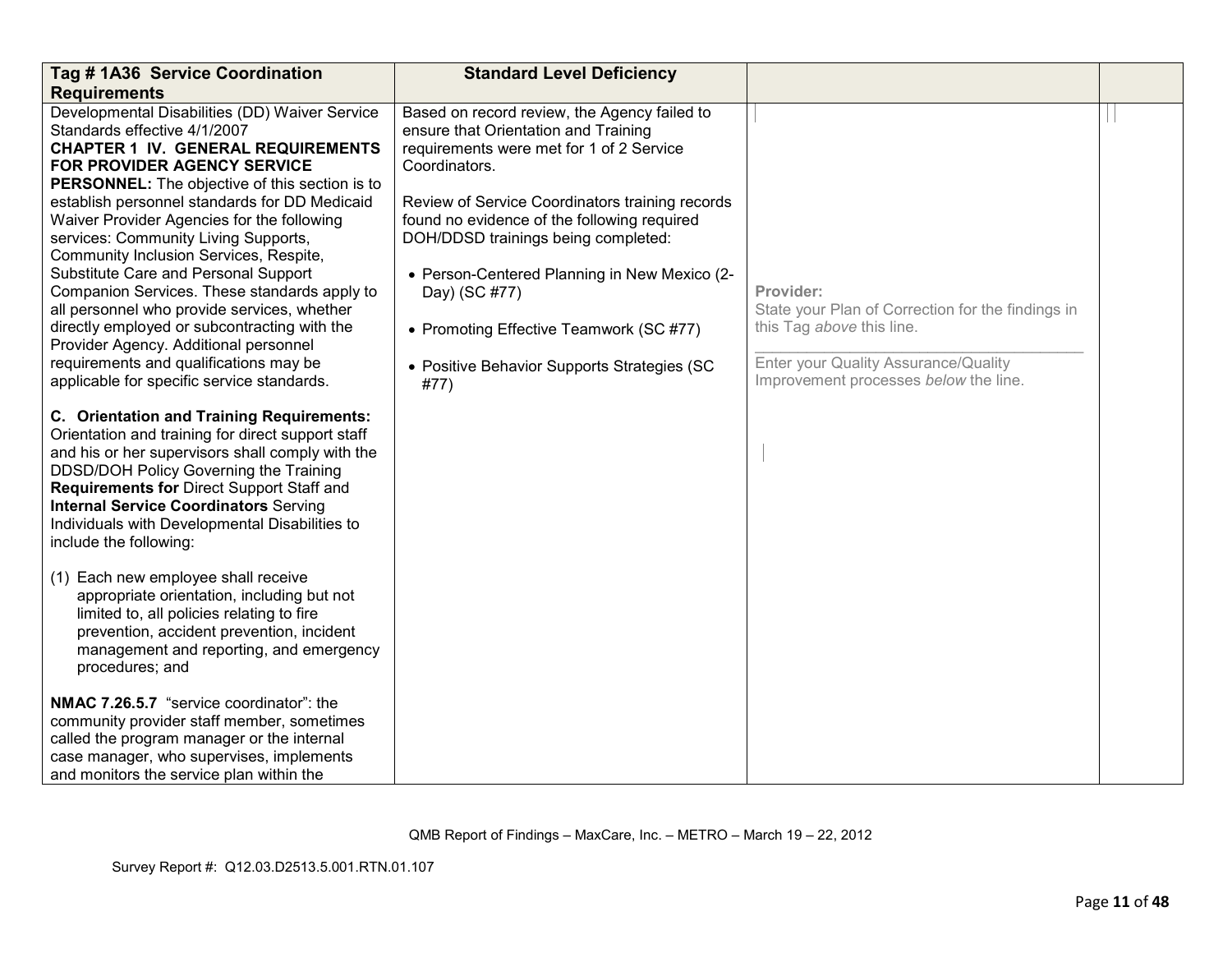| community service provider agency                  |  |  |
|----------------------------------------------------|--|--|
|                                                    |  |  |
|                                                    |  |  |
| NMAC 7.26.5.11 (b) service coordinator: the        |  |  |
| service coordinators of the community provider     |  |  |
| agencies shall assure that appropriate staff       |  |  |
| develop strategies specific to their               |  |  |
| responsibilities in the ISP; the service           |  |  |
| coordinators shall assure the action plans and     |  |  |
| strategies are implemented consistent with the     |  |  |
| provisions of the ISP, and shall report to the     |  |  |
| case manager on ISP implementation and the         |  |  |
| individual's progress on action plans within their |  |  |
| agencies; for persons funded solely by state       |  |  |
| general funds, the service coordinator shall       |  |  |
|                                                    |  |  |
| assume all the duties of the independent case      |  |  |
| manager described within these regulations; if     |  |  |
| there are two or more "key" community service      |  |  |
| provider agencies with two or more service         |  |  |
| coordinator staff, the IDT shall designate which   |  |  |
| service coordinator shall assume the duties of     |  |  |
| the case manager; the criteria to guide the IDTs   |  |  |
| selection are set forth as follows:                |  |  |
|                                                    |  |  |
| (i) the designated service coordinator shall       |  |  |
| have the skills necessary to carry out the         |  |  |
| duties and responsibilities of the case            |  |  |
| manager as defined in these regulations;           |  |  |
| (ii) the designated service coordinator shall      |  |  |
|                                                    |  |  |
| have the time and interest to fulfill the          |  |  |
| functions of the case manager as defined in        |  |  |
| these regulations;                                 |  |  |
| (iii) the designated service coordinator shall be  |  |  |
| familiar with and understand community             |  |  |
| service delivery and supports;                     |  |  |
| (iv) the designated service coordinator shall      |  |  |
| know the individual or be willing to become        |  |  |
| familiar and develop a relationship with the       |  |  |
| individual being served;                           |  |  |
|                                                    |  |  |
|                                                    |  |  |
|                                                    |  |  |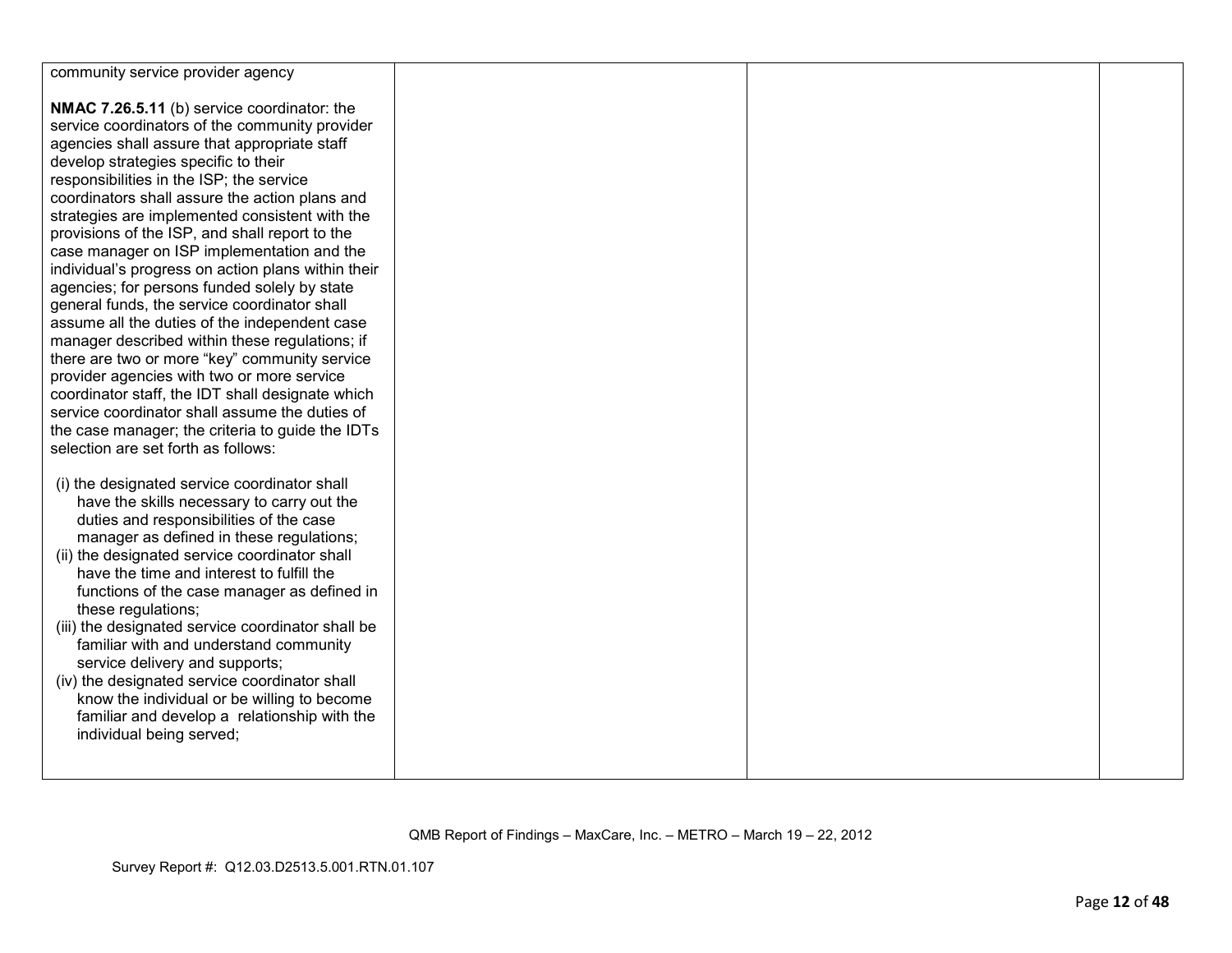|                                                                                                                                                                                                                                                                                                                                                                                                                                                                                                                                                                                                                                                                                                                                                                                                                                                                                                                                                                                                                                                                                                                                                                                                                                                                                                                             |                                                                                                                                                                                                                                                                                                                                                                                                                                                                                                                                                                                                                                                    | <b>QA/QI &amp; Responsible Party</b>                                                                                                                                         | <b>Due</b> |
|-----------------------------------------------------------------------------------------------------------------------------------------------------------------------------------------------------------------------------------------------------------------------------------------------------------------------------------------------------------------------------------------------------------------------------------------------------------------------------------------------------------------------------------------------------------------------------------------------------------------------------------------------------------------------------------------------------------------------------------------------------------------------------------------------------------------------------------------------------------------------------------------------------------------------------------------------------------------------------------------------------------------------------------------------------------------------------------------------------------------------------------------------------------------------------------------------------------------------------------------------------------------------------------------------------------------------------|----------------------------------------------------------------------------------------------------------------------------------------------------------------------------------------------------------------------------------------------------------------------------------------------------------------------------------------------------------------------------------------------------------------------------------------------------------------------------------------------------------------------------------------------------------------------------------------------------------------------------------------------------|------------------------------------------------------------------------------------------------------------------------------------------------------------------------------|------------|
|                                                                                                                                                                                                                                                                                                                                                                                                                                                                                                                                                                                                                                                                                                                                                                                                                                                                                                                                                                                                                                                                                                                                                                                                                                                                                                                             |                                                                                                                                                                                                                                                                                                                                                                                                                                                                                                                                                                                                                                                    | CMS Assurance - Health and Welfare - The state, on an ongoing basis, identifies, addresses and seeks to prevent occurrences of                                               |            |
| abuse, neglect and exploitation. Individuals shall be afforded their basic human rights. The provider supports individuals to access                                                                                                                                                                                                                                                                                                                                                                                                                                                                                                                                                                                                                                                                                                                                                                                                                                                                                                                                                                                                                                                                                                                                                                                        |                                                                                                                                                                                                                                                                                                                                                                                                                                                                                                                                                                                                                                                    |                                                                                                                                                                              |            |
| needed healthcare services in a timely manner.                                                                                                                                                                                                                                                                                                                                                                                                                                                                                                                                                                                                                                                                                                                                                                                                                                                                                                                                                                                                                                                                                                                                                                                                                                                                              |                                                                                                                                                                                                                                                                                                                                                                                                                                                                                                                                                                                                                                                    |                                                                                                                                                                              |            |
| Tag # 1A09.1 Medication Delivery -                                                                                                                                                                                                                                                                                                                                                                                                                                                                                                                                                                                                                                                                                                                                                                                                                                                                                                                                                                                                                                                                                                                                                                                                                                                                                          | <b>Standard Level Deficiency</b>                                                                                                                                                                                                                                                                                                                                                                                                                                                                                                                                                                                                                   |                                                                                                                                                                              |            |
| <b>PRN Medication</b>                                                                                                                                                                                                                                                                                                                                                                                                                                                                                                                                                                                                                                                                                                                                                                                                                                                                                                                                                                                                                                                                                                                                                                                                                                                                                                       |                                                                                                                                                                                                                                                                                                                                                                                                                                                                                                                                                                                                                                                    |                                                                                                                                                                              |            |
| Developmental Disabilities (DD) Waiver<br>Service Standards effective 4/1/2007<br><b>CHAPTER 1 II. PROVIDER AGENCY</b><br><b>REQUIREMENTS:</b> The objective of these<br>standards is to establish Provider Agency<br>policy, procedure and reporting requirements<br>for DD Medicaid Waiver program. These<br>requirements apply to all such Provider Agency<br>staff, whether directly employed or<br>subcontracting with the Provider Agency.<br>Additional Provider Agency requirements and<br>personnel qualifications may be applicable for<br>specific service standards.<br>E. Medication Delivery: Provider Agencies<br>that provide Community Living, Community<br>Inclusion or Private Duty Nursing services shall<br>have written policies and procedures regarding<br>medication(s) delivery and tracking and<br>reporting of medication errors in accordance<br>with DDSD Medication Assessment and<br>Delivery Policy and Procedures, the Board of<br>Nursing Rules and Board of Pharmacy<br>standards and regulations.<br>(2) When required by the DDSD Medication<br>Assessment and Delivery Policy, Medication<br>Administration Records (MAR) shall be<br>maintained and include:<br>(a) The name of the individual, a<br>transcription of the physician's written or<br>licensed health care provider's | Based on record review, the Agency failed to<br>maintain PRN Medication Administration<br>Records which contained all elements required<br>by standard for 1 of 10 Individuals.<br>Individual #4<br>December 2011<br>No evidence of documented Signs/Symptoms<br>were found for the following PRN medication:<br>• Lorazepam 2mg - PRN - 12/12 (given 1<br>time)<br>• Alprazolam 1mg - PRN - 12/12 (given 1<br>time)<br>No Time of Administration was noted on the<br>Medication Administration Record for the<br>following PRN medication:<br>• Lorazepam 2mg - PRN - 12/12 (given 1<br>time)<br>• Alprazolam 1mg - PRN - 12/12 (given 1<br>time) | Provider:<br>State your Plan of Correction for the findings in<br>this Tag above this line.<br>Enter your Quality Assurance/Quality<br>Improvement processes below the line. |            |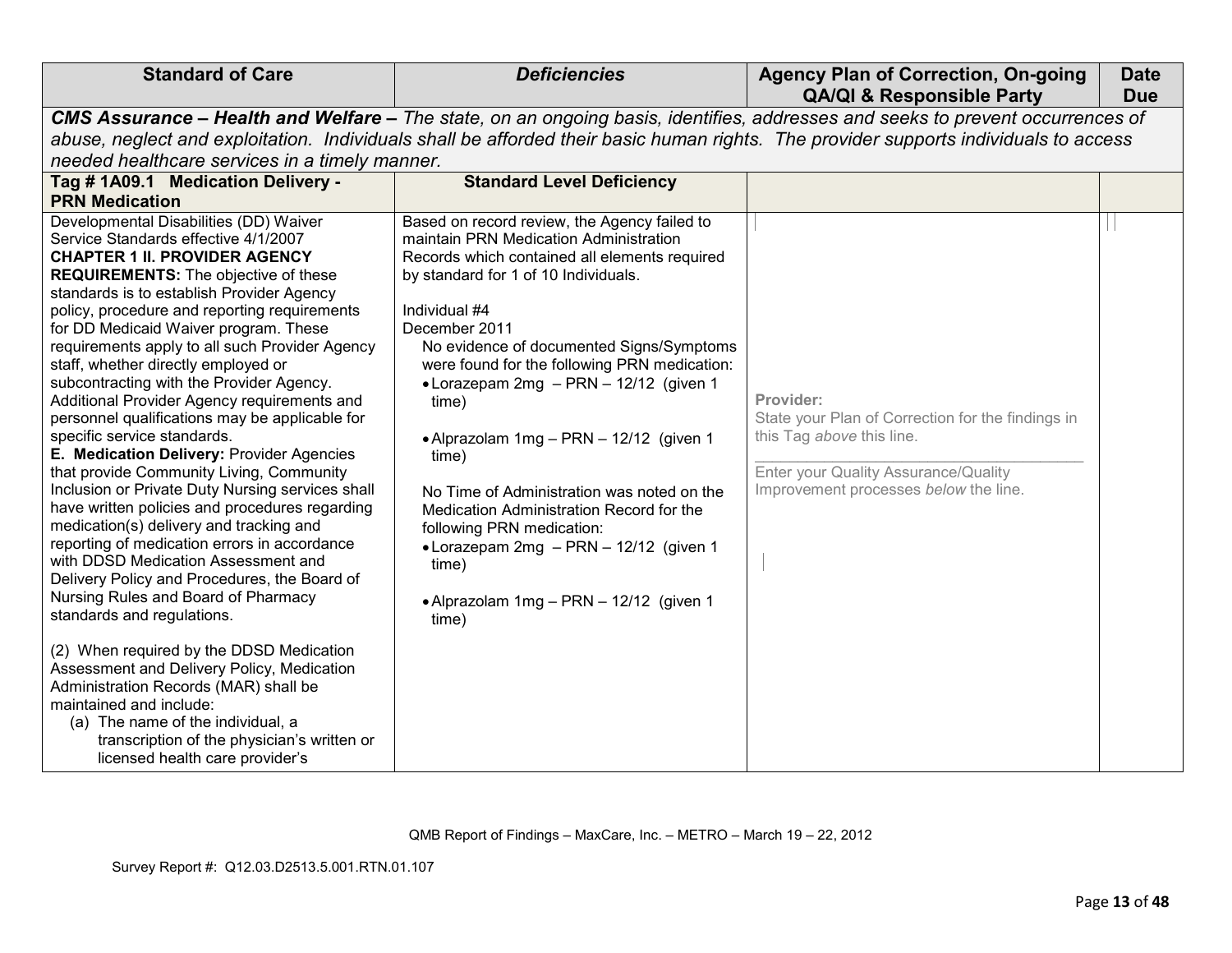| prescription including the brand and                                                        |  |
|---------------------------------------------------------------------------------------------|--|
| generic name of the medication,                                                             |  |
| diagnosis for which the medication is                                                       |  |
| prescribed;                                                                                 |  |
| (b) Prescribed dosage, frequency and                                                        |  |
| method/route of administration, times                                                       |  |
| and dates of administration;                                                                |  |
| (c) Initials of the individual administering or                                             |  |
| assisting with the medication;                                                              |  |
| (d) Explanation of any medication                                                           |  |
| irregularity;                                                                               |  |
| (e) Documentation of any allergic reaction                                                  |  |
| or adverse medication effect; and                                                           |  |
| For PRN medication, an explanation for<br>(f)                                               |  |
| the use of the PRN medication shall                                                         |  |
| include observable signs/symptoms or                                                        |  |
| circumstances in which the medication                                                       |  |
| is to be used, and documentation of                                                         |  |
| effectiveness of PRN medication                                                             |  |
| administered.                                                                               |  |
|                                                                                             |  |
| (3) The Provider Agency shall also maintain a                                               |  |
| signature page that designates the full name                                                |  |
| that corresponds to each initial used to                                                    |  |
| document administered or assisted delivery of                                               |  |
| each dose;                                                                                  |  |
|                                                                                             |  |
| (4) MARs are not required for individuals                                                   |  |
| participating in Independent Living who self-                                               |  |
| administer their own medications:                                                           |  |
|                                                                                             |  |
| (5) Information from the prescribing pharmacy<br>regarding medications shall be kept in the |  |
| home and community inclusion service                                                        |  |
| locations and shall include the expected                                                    |  |
| desired outcomes of administrating the                                                      |  |
| medication, signs and symptoms of adverse                                                   |  |
| events and interactions with other medications;                                             |  |
|                                                                                             |  |
| NMAC 16.19.11.8 MINIMUM STANDARDS:                                                          |  |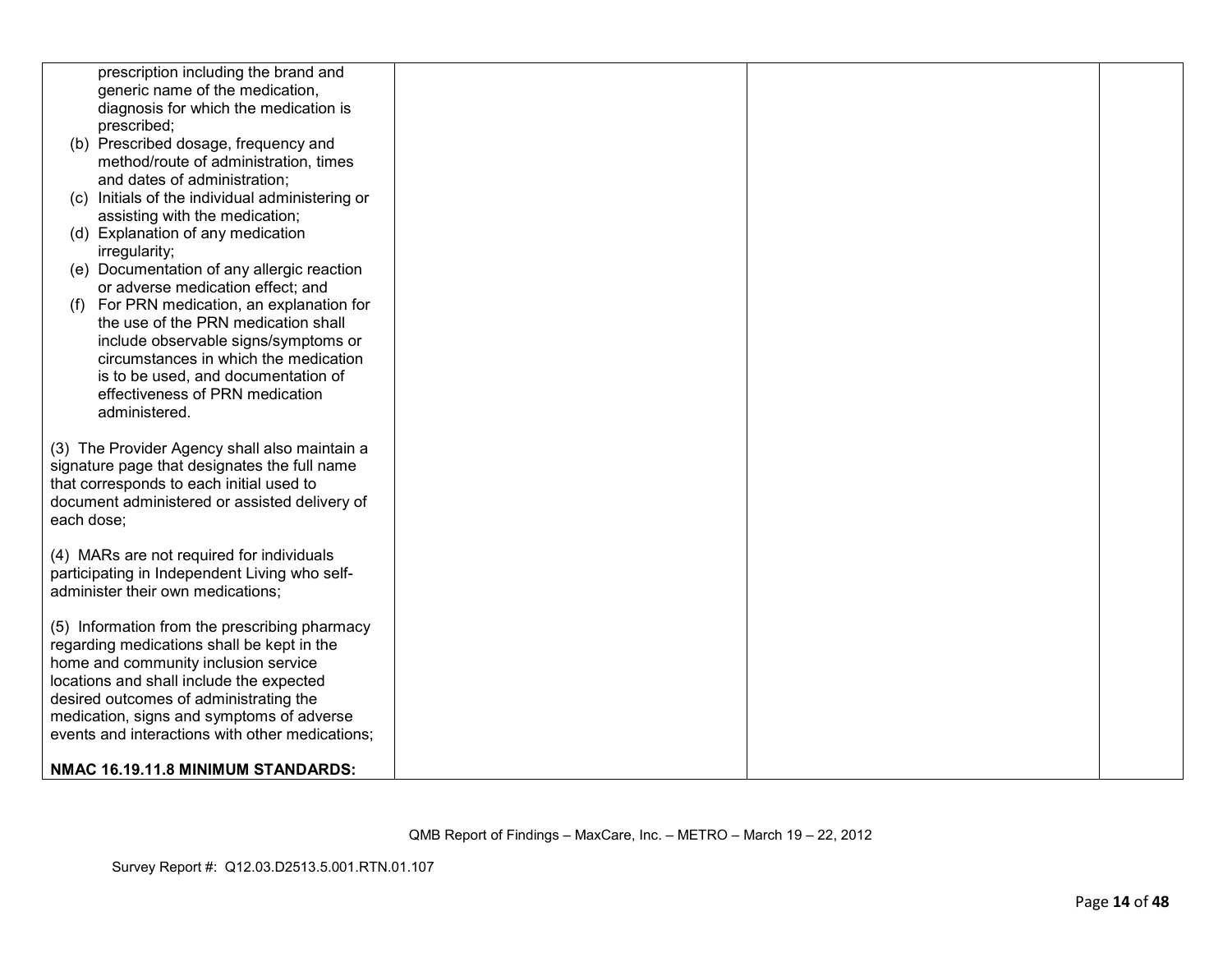| A. MINIMUM STANDARDS FOR THE                                                                                                                                                                                                                                                                 |  |  |
|----------------------------------------------------------------------------------------------------------------------------------------------------------------------------------------------------------------------------------------------------------------------------------------------|--|--|
| DISTRIBUTION, STORAGE, HANDLING AND                                                                                                                                                                                                                                                          |  |  |
| <b>RECORD KEEPING OF DRUGS:</b>                                                                                                                                                                                                                                                              |  |  |
| (d) The facility shall have a Medication                                                                                                                                                                                                                                                     |  |  |
| Administration Record (MAR) documenting                                                                                                                                                                                                                                                      |  |  |
| medication administered to residents,                                                                                                                                                                                                                                                        |  |  |
| including over-the-counter medications.                                                                                                                                                                                                                                                      |  |  |
| This documentation shall include:                                                                                                                                                                                                                                                            |  |  |
| Name of resident;<br>(i)                                                                                                                                                                                                                                                                     |  |  |
| (ii) Date given;                                                                                                                                                                                                                                                                             |  |  |
| (iii) Drug product name;                                                                                                                                                                                                                                                                     |  |  |
| (iv) Dosage and form;                                                                                                                                                                                                                                                                        |  |  |
| (v) Strength of drug;                                                                                                                                                                                                                                                                        |  |  |
| (vi) Route of administration;                                                                                                                                                                                                                                                                |  |  |
| (vii) How often medication is to be taken;                                                                                                                                                                                                                                                   |  |  |
| (viii) Time taken and staff initials;                                                                                                                                                                                                                                                        |  |  |
| (ix) Dates when the medication is                                                                                                                                                                                                                                                            |  |  |
| discontinued or changed;                                                                                                                                                                                                                                                                     |  |  |
| The name and initials of all staff<br>(x)                                                                                                                                                                                                                                                    |  |  |
| administering medications.                                                                                                                                                                                                                                                                   |  |  |
| <b>Model Custodial Procedure Manual</b><br><b>D. Administration of Drugs</b><br>Unless otherwise stated by practitioner,<br>patients will not be allowed to administer their<br>own medications.<br>Document the practitioner's order authorizing<br>the self-administration of medications. |  |  |
|                                                                                                                                                                                                                                                                                              |  |  |
| All PRN (As needed) medications shall have<br>complete detail instructions regarding the                                                                                                                                                                                                     |  |  |
| administering of the medication. This shall                                                                                                                                                                                                                                                  |  |  |
| include:                                                                                                                                                                                                                                                                                     |  |  |
| symptoms that indicate the use of the<br>➤                                                                                                                                                                                                                                                   |  |  |
| medication,                                                                                                                                                                                                                                                                                  |  |  |
| exact dosage to be used, and<br>➤                                                                                                                                                                                                                                                            |  |  |
| the exact amount to be used in a 24<br>➤                                                                                                                                                                                                                                                     |  |  |
| hour period.                                                                                                                                                                                                                                                                                 |  |  |
|                                                                                                                                                                                                                                                                                              |  |  |
| <b>Department of Health</b>                                                                                                                                                                                                                                                                  |  |  |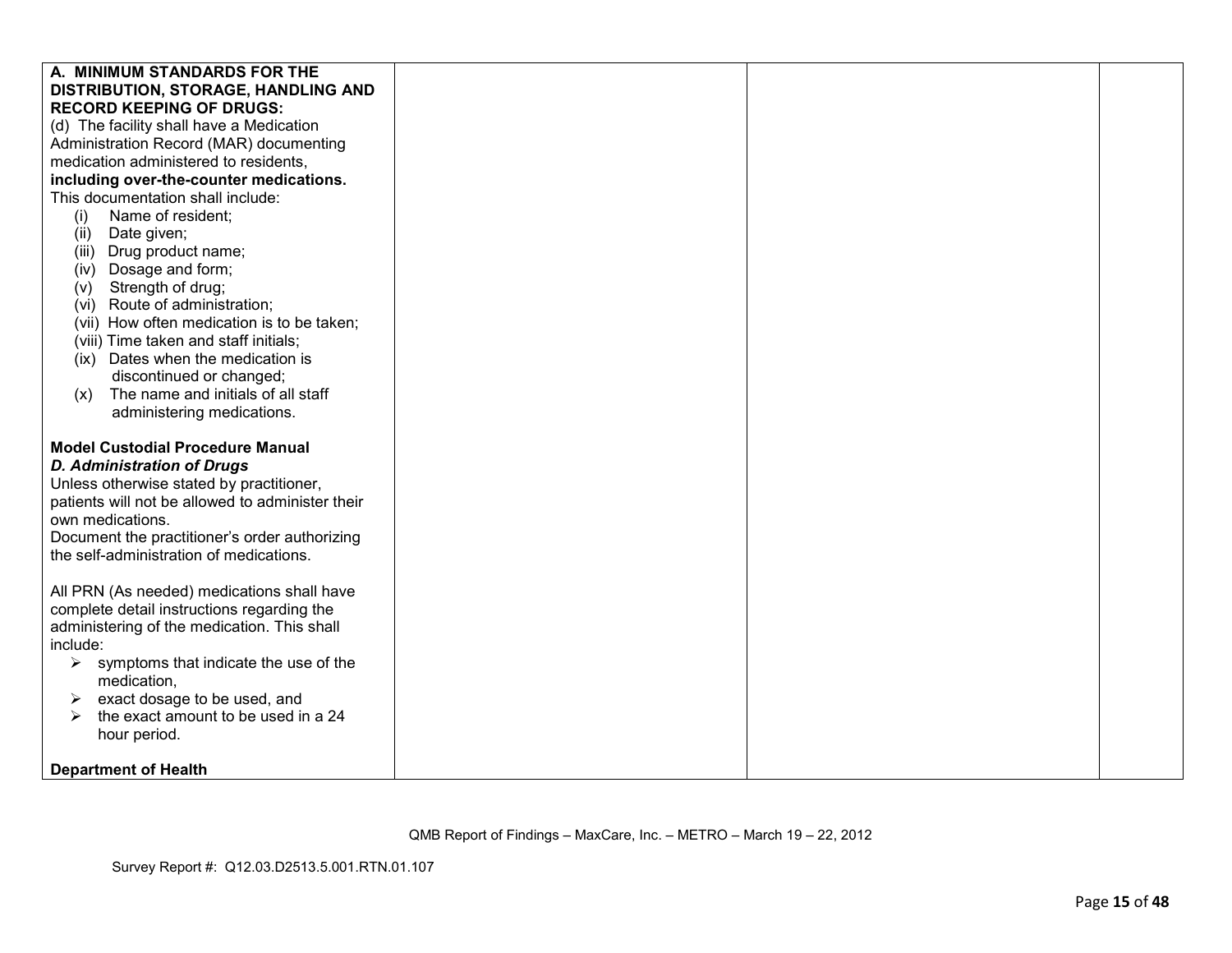| <b>Developmental Disabilities Supports</b>        |  |  |
|---------------------------------------------------|--|--|
| <b>Division (DDSD) Medication Assessment</b>      |  |  |
| and Delivery Policy - Eff. November 1, 2006       |  |  |
| <b>F. PRN Medication</b>                          |  |  |
| 3. Prior to self-administration, self-            |  |  |
| administration with physical assist or assisting  |  |  |
| with delivery of PRN medications, the direct      |  |  |
| support staff must contact the agency nurse to    |  |  |
| describe observed symptoms and thus assure        |  |  |
| that the PRN medication is being used             |  |  |
| according to instructions given by the ordering   |  |  |
| PCP. In cases of fever, respiratory distress      |  |  |
| (including coughing), severe pain, vomiting,      |  |  |
| diarrhea, change in responsiveness/level of       |  |  |
| consciousness, the nurse must strongly            |  |  |
| consider the need to conduct a face-to-face       |  |  |
| assessment to assure that the PRN does not        |  |  |
| mask a condition better treated by seeking        |  |  |
| medical attention. This does not apply to home    |  |  |
| based/family living settings where the provider   |  |  |
| is related by affinity or by consanguinity to the |  |  |
| individual.                                       |  |  |
|                                                   |  |  |
| 4. The agency nurse shall review the utilization  |  |  |
| of PRN medications routinely. Frequent or         |  |  |
| escalating use of PRN medications must be         |  |  |
| reported to the PCP and discussed by the          |  |  |
| Interdisciplinary for changes to the overall      |  |  |
| support plan (see Section H of this policy).      |  |  |
|                                                   |  |  |
| H. Agency Nurse Monitoring                        |  |  |
| 1. Regardless of the level of assistance with     |  |  |
| medication delivery that is required by the       |  |  |
| individual or the route through which the         |  |  |
| medication is delivered, the agency nurses        |  |  |
| must monitor the individual's response to the     |  |  |
| effects of their routine and PRN medications.     |  |  |
| The frequency and type of monitoring must be      |  |  |
| based on the nurse's assessment of the            |  |  |
| individual and consideration of the individual's  |  |  |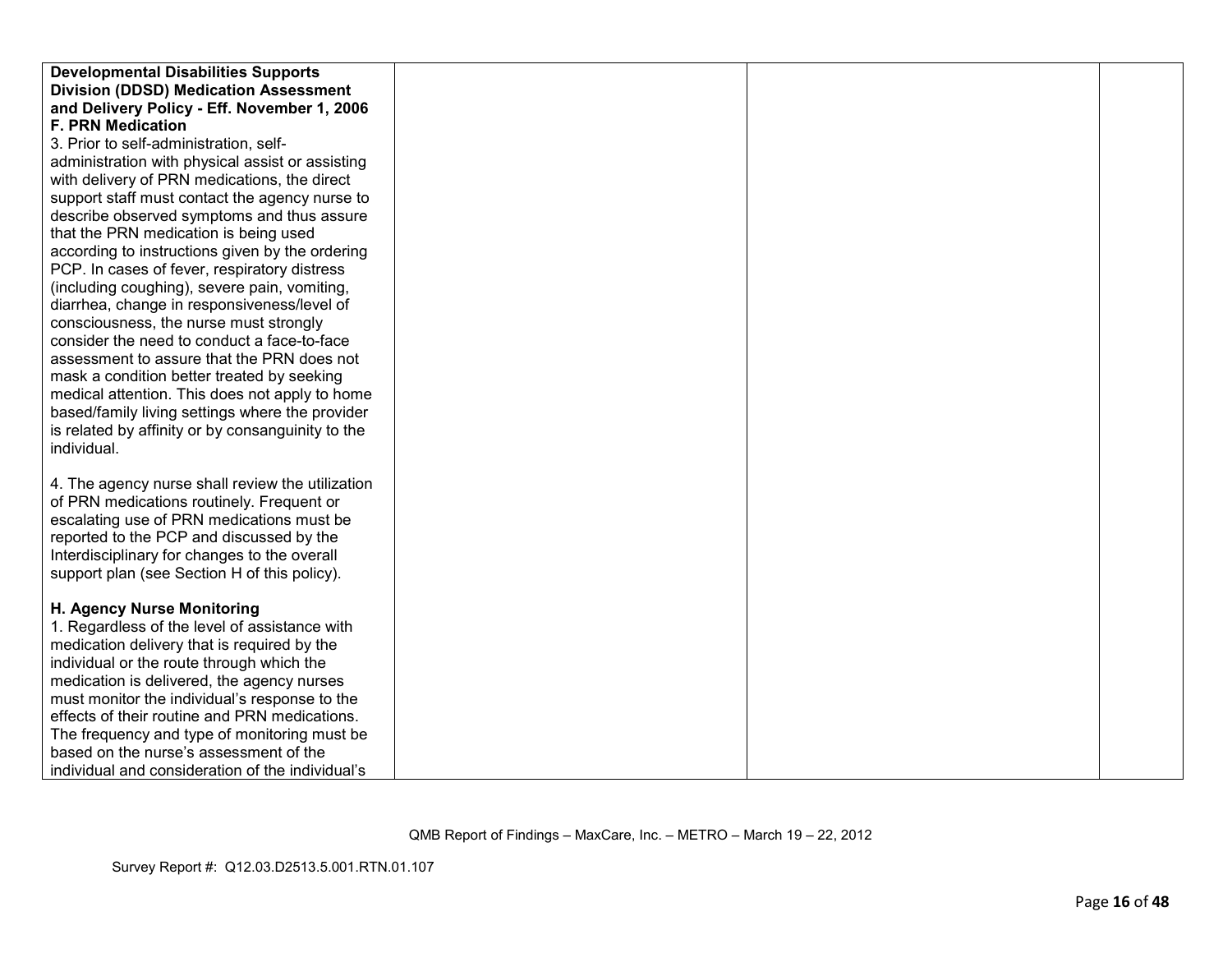| diagnoses, health status, stability, utilization of<br>PRN medications and level of support required<br>by the individual's condition and the skill level<br>and needs of the direct care staff. Nursing<br>monitoring should be based on prudent nursing<br>practice and should support the safety and<br>independence of the individual in the<br>community setting. The health care plan shall<br>reflect the planned monitoring of the<br>individual's response to medication.                                                                                                                                                                                                                                                                                                                                                                                                                                                                                     |  |  |
|------------------------------------------------------------------------------------------------------------------------------------------------------------------------------------------------------------------------------------------------------------------------------------------------------------------------------------------------------------------------------------------------------------------------------------------------------------------------------------------------------------------------------------------------------------------------------------------------------------------------------------------------------------------------------------------------------------------------------------------------------------------------------------------------------------------------------------------------------------------------------------------------------------------------------------------------------------------------|--|--|
| <b>Department of Health Developmental</b><br><b>Disabilities Supports Division (DDSD) -</b><br><b>Procedure Title:</b><br><b>Medication Assessment and Delivery</b><br>Procedure Eff Date: November 1, 2006<br>C. 3. Prior to delivery of the PRN, direct<br>support staff must contact the agency nurse to<br>describe observed symptoms and thus assure<br>that the PRN is being used according to<br>instructions given by the ordering PCP. In<br>cases of fever, respiratory distress (including<br>coughing), severe pain, vomiting, diarrhea,<br>change in responsiveness/level of<br>consciousness, the nurse must strongly<br>consider the need to conduct a face-to-face<br>assessment to assure that the PRN does not<br>mask a condition better treated by seeking<br>medical attention. (References: Psychotropic<br>Medication Use Policy, Section D, page 5 Use<br>of PRN Psychotropic Medications; and, Human<br>Rights Committee Requirements Policy, |  |  |
| Section B, page 4 Interventions Requiring<br>Review and Approval - Use of PRN<br>Medications).<br>a. Document conversation with nurse including<br>all reported signs and symptoms, advice given<br>and action taken by staff.                                                                                                                                                                                                                                                                                                                                                                                                                                                                                                                                                                                                                                                                                                                                         |  |  |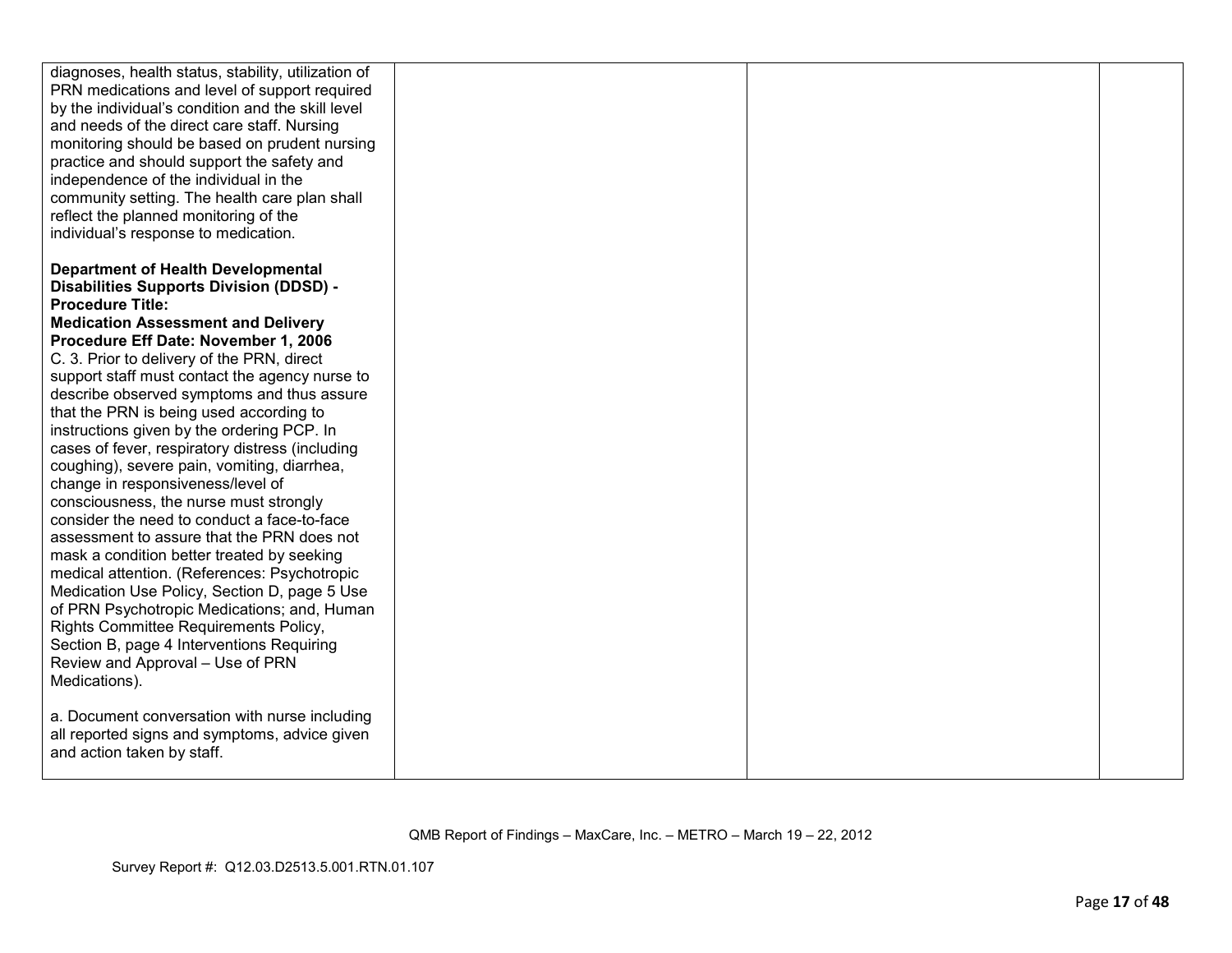| 4. Document on the MAR each time a PRN<br>medication is used and describe its effect on<br>the individual (e.g., temperature down, vomiting<br>lessened, anxiety increased, the condition is<br>the same, improved, or worsened, etc.). |  |  |
|-----------------------------------------------------------------------------------------------------------------------------------------------------------------------------------------------------------------------------------------|--|--|
|                                                                                                                                                                                                                                         |  |  |
|                                                                                                                                                                                                                                         |  |  |
|                                                                                                                                                                                                                                         |  |  |
|                                                                                                                                                                                                                                         |  |  |
|                                                                                                                                                                                                                                         |  |  |
|                                                                                                                                                                                                                                         |  |  |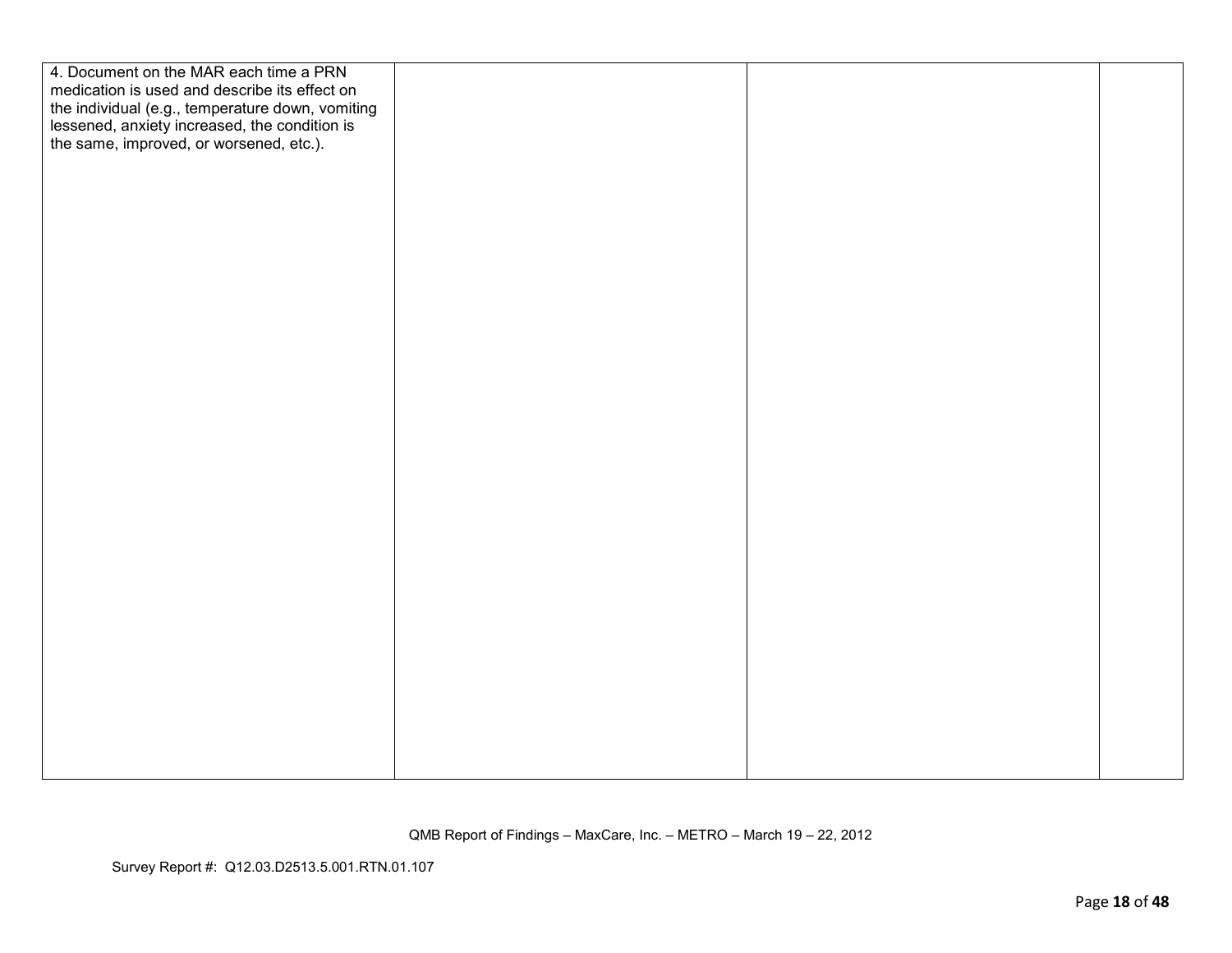| Tag # 1A15.2 & 5109 - Healthcare                                                        | <b>Standard Level Deficiency</b>                |                                                   |  |
|-----------------------------------------------------------------------------------------|-------------------------------------------------|---------------------------------------------------|--|
| <b>Documentation</b>                                                                    |                                                 |                                                   |  |
| Developmental Disabilities (DD) Waiver                                                  | Based on record review, the Agency failed to    |                                                   |  |
| Service Standards effective 4/1/2007                                                    | maintain the required documentation in the      |                                                   |  |
| <b>CHAPTER 1. III. PROVIDER AGENCY</b>                                                  | Individuals Agency Record as required per       |                                                   |  |
| <b>DOCUMENTATION OF SERVICE DELIVERY</b>                                                | standard for 2 of 10 individuals.               |                                                   |  |
| <b>AND LOCATION - Healthcare</b>                                                        |                                                 |                                                   |  |
| <b>Documentation by Nurses For Community</b>                                            | The following were not found, incomplete and/or |                                                   |  |
| <b>Living Services, Community Inclusion</b>                                             | not current:                                    |                                                   |  |
| <b>Services and Private Duty Nursing</b>                                                |                                                 |                                                   |  |
| Services: Nursing services must be available                                            | • Special Health Care Needs:                    |                                                   |  |
| as needed and documented for Provider                                                   | • Nutritional Evaluation                        |                                                   |  |
| Agencies delivering Community Living                                                    | ° Individual #8 - As indicated by the IST       | Provider:                                         |  |
| Services, Community Inclusion Services and                                              | section of ISP the individual is required to    | State your Plan of Correction for the findings in |  |
| Private Duty Nursing Services.                                                          | have an evaluation. No evidence of              | this Tag above this line.                         |  |
|                                                                                         | evaluation found.                               |                                                   |  |
| Chapter 1. III. E. (1 - 4) (1) Documentation of                                         |                                                 | Enter your Quality Assurance/Quality              |  |
| nursing assessment activities                                                           | • Nutritional Plan                              | Improvement processes below the line.             |  |
| (a) The following hierarchy shall be used to                                            | ° Individual #5 - As indicated by the IST       |                                                   |  |
| determine which provider agency is                                                      | section of ISP the individual is required to    |                                                   |  |
| responsible for completion of the HAT and                                               | have a plan. No evidence of a plan found.       |                                                   |  |
| MAAT and related subsequent planning and                                                |                                                 |                                                   |  |
| training:                                                                               |                                                 |                                                   |  |
| (i) Community living services provider                                                  |                                                 |                                                   |  |
| agency;                                                                                 |                                                 |                                                   |  |
| (ii) Private duty nursing provider agency;                                              |                                                 |                                                   |  |
| (iii) Adult habilitation provider agency;                                               |                                                 |                                                   |  |
| (iv) Community access provider agency; and                                              |                                                 |                                                   |  |
| (v) Supported employment provider agency.                                               |                                                 |                                                   |  |
| (b) The provider agency must arrange for their                                          |                                                 |                                                   |  |
| nurse to complete the Health Assessment Tool                                            |                                                 |                                                   |  |
| (HAT) and the Medication Administration<br>Assessment Tool (MAAT) on at least an annual |                                                 |                                                   |  |
| basis for each individual receiving community                                           |                                                 |                                                   |  |
| living, community inclusion or private duty                                             |                                                 |                                                   |  |
| nursing services, unless the provider agency                                            |                                                 |                                                   |  |
| arranges for the individual's Primary Care                                              |                                                 |                                                   |  |
| Practitioner (PCP) to voluntarily complete these                                        |                                                 |                                                   |  |
| assessments in lieu of the agency nurse.                                                |                                                 |                                                   |  |
| Agency nurses may also complete these                                                   |                                                 |                                                   |  |
|                                                                                         |                                                 |                                                   |  |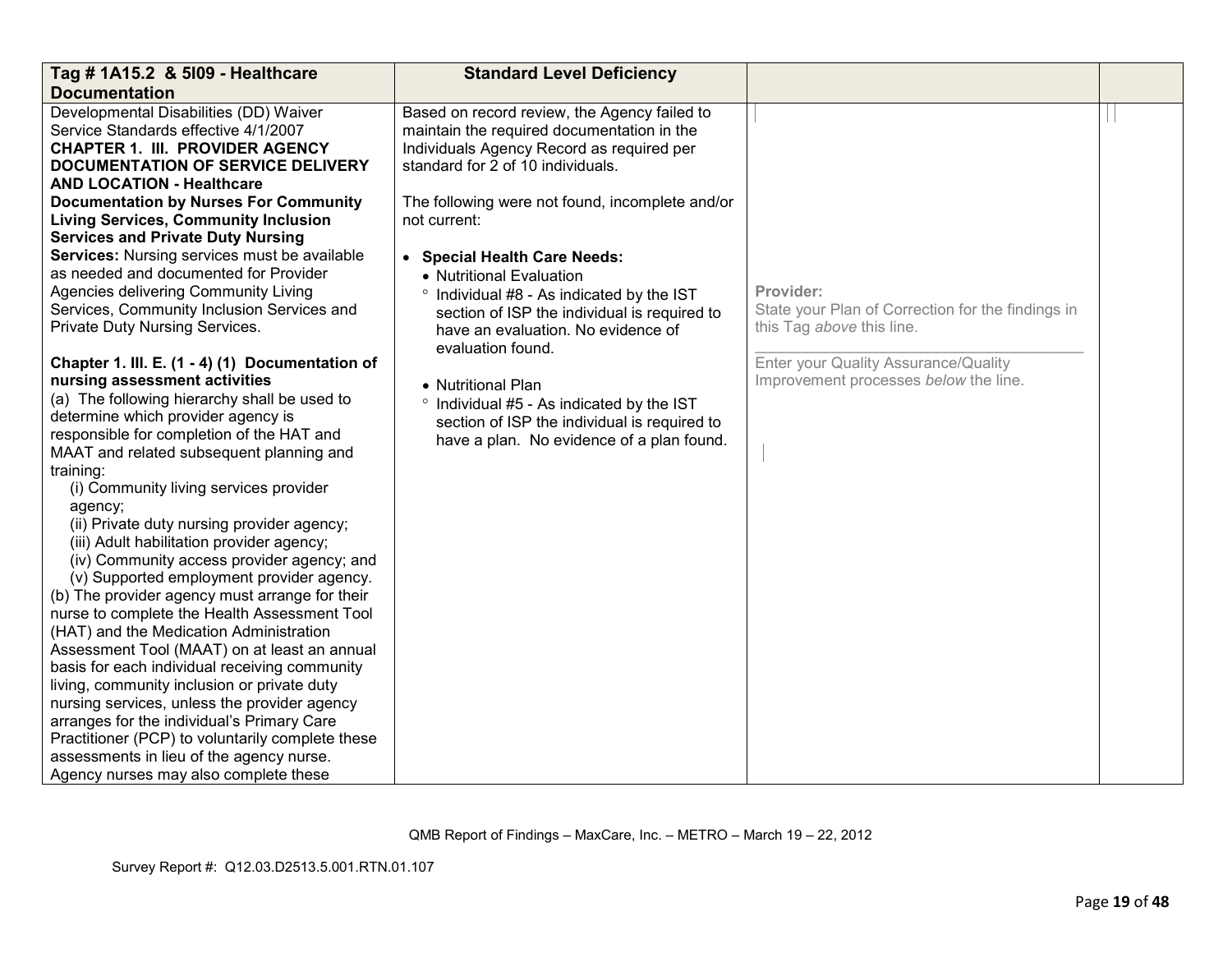| assessments in collaboration with the Primary     |  |  |
|---------------------------------------------------|--|--|
| Care Practitioner if they believe such            |  |  |
| consultation is necessary for an accurate         |  |  |
| assessment. Family Living Provider Agencies       |  |  |
| have the option of having the subcontracted       |  |  |
| caregiver complete the HAT instead of the         |  |  |
| nurse or PCP, if the caregiver is comfortable     |  |  |
| doing so. However, the agency nurse must be       |  |  |
| available to assist the caregiver upon request.   |  |  |
| (c) For newly allocated individuals, the HAT      |  |  |
| and the MAAT must be completed within             |  |  |
| seventy-two (72) hours of admission into direct   |  |  |
| services or two weeks following the initial ISP,  |  |  |
| whichever comes first.                            |  |  |
| (d) For individuals already in services, the HAT  |  |  |
| and the MAAT must be completed at least           |  |  |
| fourteen (14) days prior to the annual ISP        |  |  |
| meeting and submitted to all members of the       |  |  |
| interdisciplinary team. The HAT must also be      |  |  |
| completed at the time of any significant change   |  |  |
| in clinical condition and upon return from any    |  |  |
| hospitalizations. In addition to annually, the    |  |  |
| MAAT must be completed at the time of any         |  |  |
| significant change in clinical condition, when a  |  |  |
| medication regime or route change requires        |  |  |
| delivery by licensed or certified staff, or when  |  |  |
| an individual has completed additional training   |  |  |
| designed to improve their skills to support self- |  |  |
| administration (see DDSD Medication               |  |  |
| Assessment and Delivery Policy).                  |  |  |
| (e) Nursing assessments conducted to              |  |  |
| determine current health status or to evaluate a  |  |  |
| change in clinical condition must be              |  |  |
| documented in a signed progress note that         |  |  |
| includes time and date as well as subjective      |  |  |
| information including the individual complaints,  |  |  |
| signs and symptoms noted by staff, family         |  |  |
| members or other team members; objective          |  |  |
| information including vital signs, physical       |  |  |
| examination, weight, and other pertinent data     |  |  |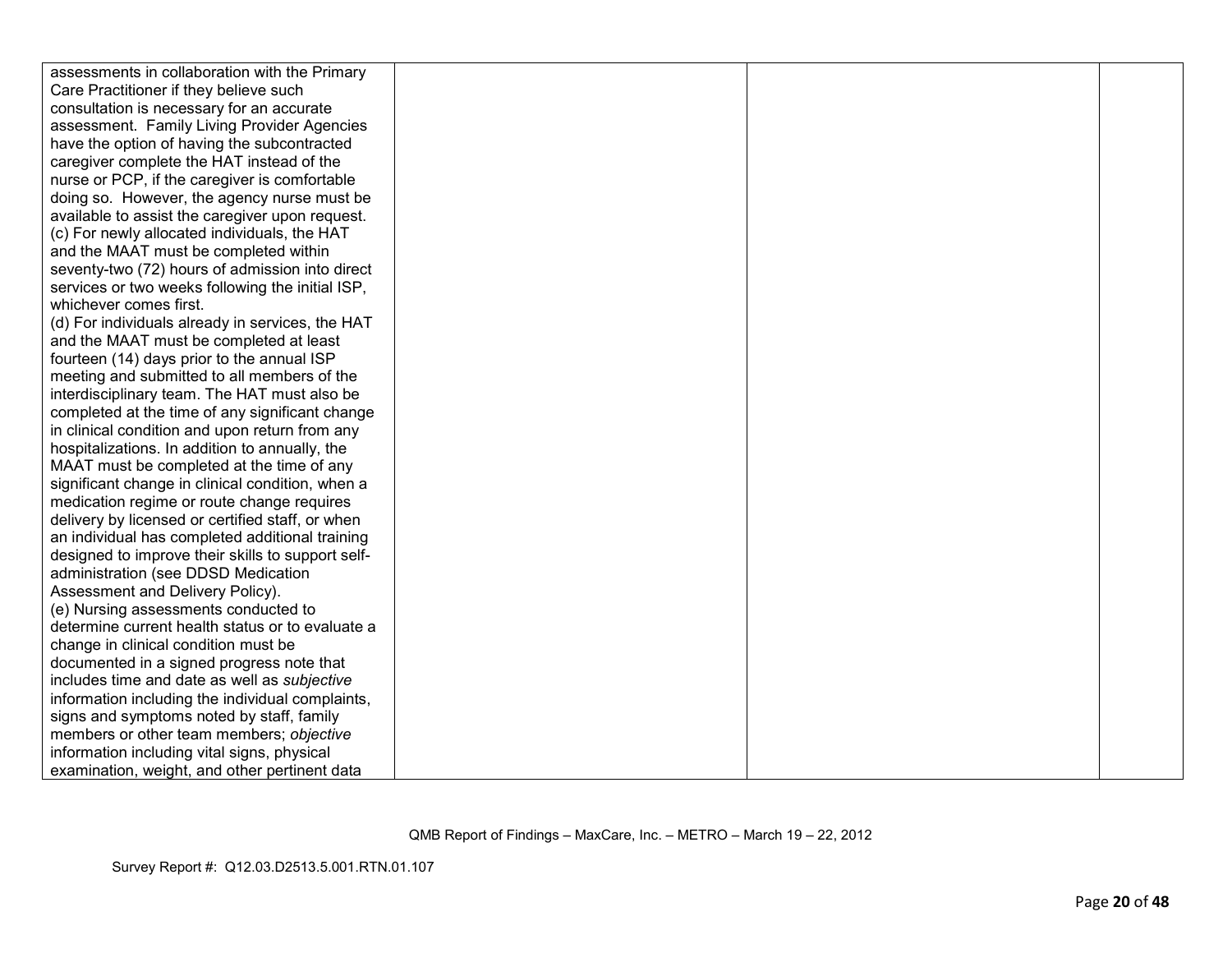| for the given situation (e.g., seizure frequency, |  |  |
|---------------------------------------------------|--|--|
| method in which temperature taken);               |  |  |
| assessment of the clinical status, and plan of    |  |  |
| action addressing relevant aspects of all active  |  |  |
| health problems and follow up on any              |  |  |
| recommendations of medical consultants.           |  |  |
| (2) Health related plans                          |  |  |
| (a) For individuals with chronic conditions that  |  |  |
| have the potential to exacerbate into a life-     |  |  |
| threatening situation, a medical crisis           |  |  |
| prevention and intervention plan must be          |  |  |
| written by the nurse or other appropriately       |  |  |
| designated healthcare professional.               |  |  |
| (b) Crisis prevention and intervention plans      |  |  |
| must be written in user-friendly language that    |  |  |
| is easily understood by those implementing        |  |  |
| the plan.                                         |  |  |
| (c) The nurse shall also document training        |  |  |
| regarding the crisis prevention and               |  |  |
| intervention plan delivered to agency staff and   |  |  |
| other team members, clearly indicating            |  |  |
| competency determination for each trainee.        |  |  |
| (d) If the individual receives services from      |  |  |
| separate agencies for community living and        |  |  |
| community inclusion services, nurses from         |  |  |
| each agency shall collaborate in the              |  |  |
| development of and training delivery for crisis   |  |  |
| prevention and intervention plans to assure       |  |  |
| maximum consistency across settings.              |  |  |
| (3) For all individuals with a HAT score of 4, 5  |  |  |
| or 6, the nurse shall develop a comprehensive     |  |  |
| healthcare plan that includes health related      |  |  |
| supports identified in the ISP (The healthcare    |  |  |
| plan is the equivalent of a nursing care plan;    |  |  |
| two separate documents are not required nor       |  |  |
| recommended):                                     |  |  |
| (a) Each healthcare plan must include a           |  |  |
| statement of the person's healthcare needs        |  |  |
| and list measurable goals to be achieved          |  |  |
| through implementation of the healthcare plan.    |  |  |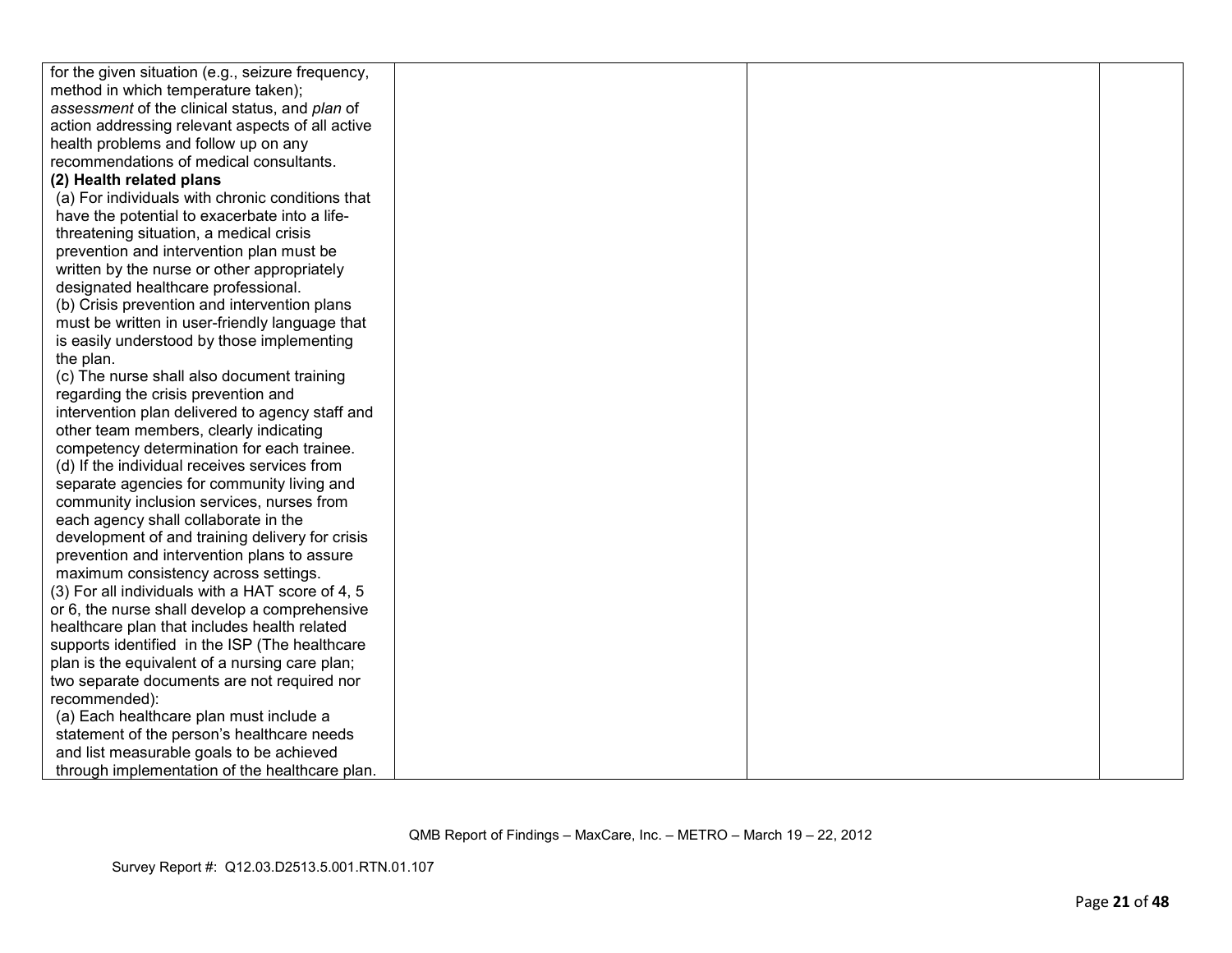| Needs statements may be based upon                |  |  |
|---------------------------------------------------|--|--|
| supports needed for the individual to maintain    |  |  |
| a current strength, ability or skill related to   |  |  |
| their health, prevention measures, and/or         |  |  |
| supports needed to remediate, minimize or         |  |  |
| manage an existing health condition.              |  |  |
| (b) Goals must be measurable and shall be         |  |  |
| revised when an individual has met the goal       |  |  |
| and has the potential to attain additional goals  |  |  |
| or no longer requires supports in order to        |  |  |
| maintain the goal.                                |  |  |
| (c) Approaches described in the plan shall be     |  |  |
| individualized to reflect the individual's unique |  |  |
| needs, provide guidance to the caregiver(s)       |  |  |
| and designed to support successful                |  |  |
| interactions. Some interventions may be           |  |  |
| carried out by staff, family members or other     |  |  |
| team members, and other interventions may         |  |  |
| be carried out directly by the nurse – persons    |  |  |
| responsible for each intervention shall be        |  |  |
| specified in the plan.                            |  |  |
| (d) Healthcare plans shall be written in          |  |  |
| language that will be easily understood by the    |  |  |
| person(s) identified as implementing the          |  |  |
| interventions.                                    |  |  |
| (e) The nurse shall also document training on     |  |  |
| the healthcare plan delivered to agency staff     |  |  |
| and other team members, clearly indicating        |  |  |
| competency determination for each trainee. If     |  |  |
| the individual receives services from separate    |  |  |
| agencies for community living and community       |  |  |
| inclusion services, nurses from each agency       |  |  |
| shall collaborate in the development of and       |  |  |
| training delivery for healthcare plans to assure  |  |  |
| maximum consistency across settings.              |  |  |
| (f) Healthcare plans must be updated to reflect   |  |  |
| relevant discharge orders whenever an             |  |  |
| individual returns to services following a        |  |  |
| hospitalization.                                  |  |  |
| (g) All crisis prevention and intervention plans  |  |  |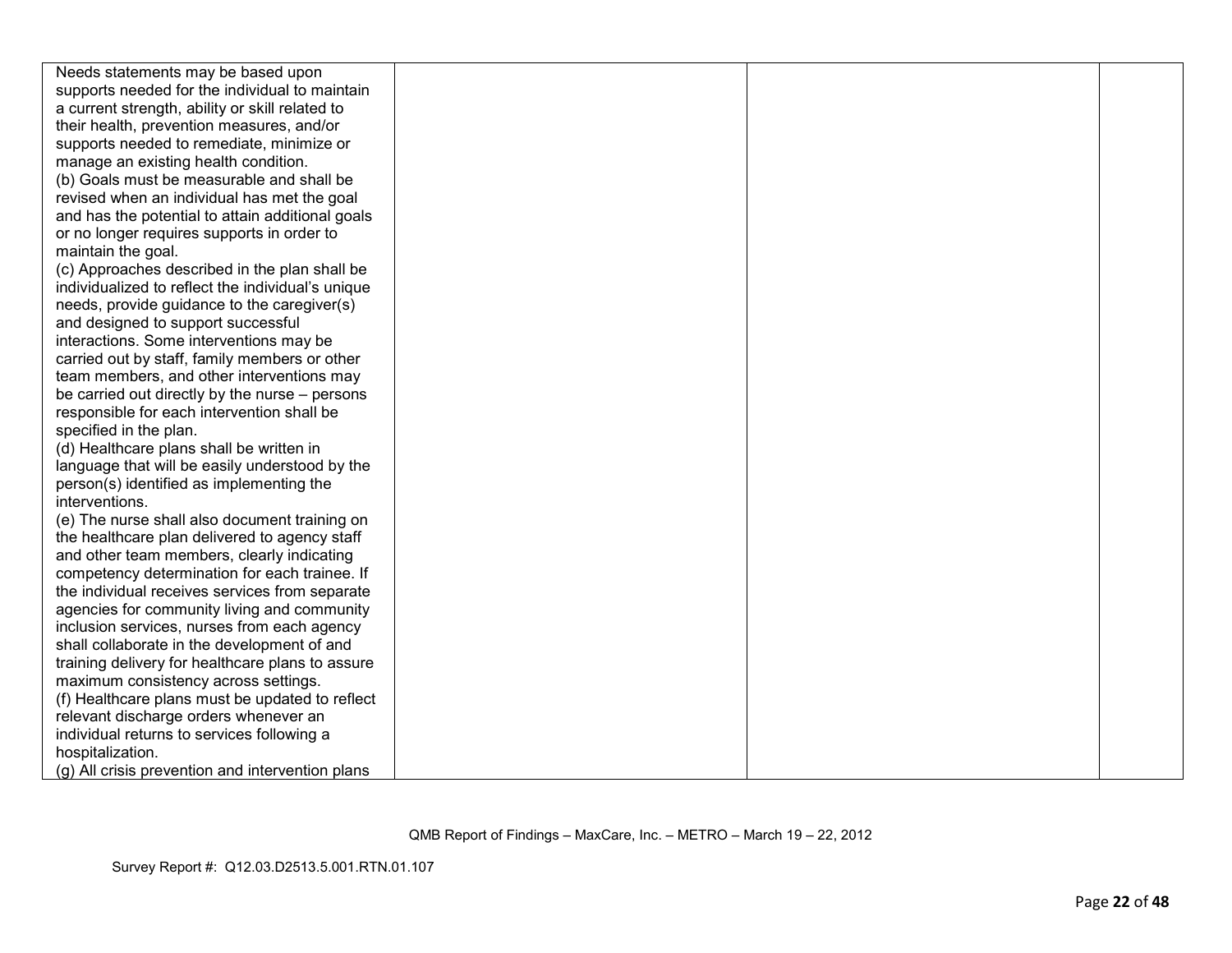| and healthcare plans shall include the            |  |  |
|---------------------------------------------------|--|--|
| individual's name and date on each page and       |  |  |
| shall be signed by the author.                    |  |  |
| (h) Crisis prevention and intervention plans as   |  |  |
| well as healthcare plans shall be reviewed by     |  |  |
| the nurse at least quarterly, and updated as      |  |  |
| needed.                                           |  |  |
| (4) General Nursing Documentation                 |  |  |
| (a) The nurse shall complete legible and          |  |  |
| signed progress notes with date and time          |  |  |
| indicated that describe all interventions or      |  |  |
| interactions conducted with individuals served    |  |  |
| as well as all interactions with other healthcare |  |  |
| providers serving the individual. All             |  |  |
| interactions shall be documented whether they     |  |  |
| occur by phone or in person.                      |  |  |
| (b) For individuals with a HAT score of 4, 5 or   |  |  |
| 6, or who have identified health concerns in      |  |  |
| their ISP, the nurse shall provide the            |  |  |
| interdisciplinary team with a quarterly report    |  |  |
| that indicates current health status and          |  |  |
| progress to date on health related ISP desired    |  |  |
| outcomes and action plans as well as              |  |  |
| progress toward goals in the healthcare plan.     |  |  |
|                                                   |  |  |
| Developmental Disabilities (DD) Waiver            |  |  |
| Service Standards effective 4/1/2007              |  |  |
| <b>CHAPTER 5 IV. COMMUNITY INCLUSION</b>          |  |  |
| <b>SERVICES PROVIDER AGENCY</b>                   |  |  |
| <b>REQUIREMENTS</b>                               |  |  |
| <b>B. IDT Coordination</b>                        |  |  |
| (1) Community Inclusion Services Provider         |  |  |
| Agencies shall participate on the IDT as          |  |  |
| specified in the ISP Regulations (7.26.5)         |  |  |
| NMAC), and shall ensure direct support staff      |  |  |
| participation as needed to plan effectively for   |  |  |
| the individual; and                               |  |  |
|                                                   |  |  |
| (2) Coordinate with the IDT to ensure that        |  |  |
| each individual participating in Community        |  |  |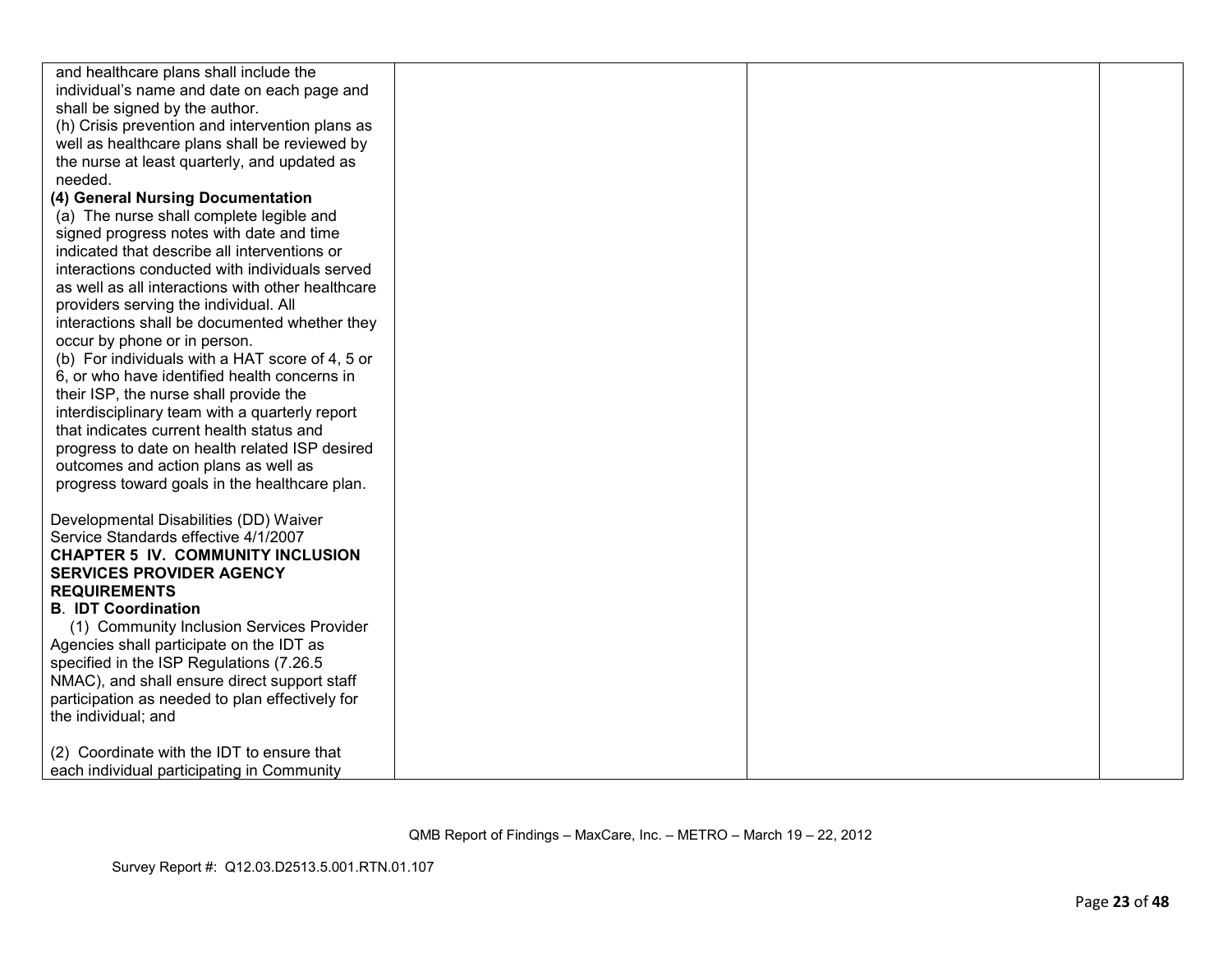| Inclusion Services who has a score of 4, 5, or 6<br>on the HAT has a Health Care Plan developed<br>by a licensed nurse, and if applicable, a Crisis<br>Prevention/Intervention Plan.<br><b>Department of Health Developmental</b><br><b>Disabilities Supports Division Policy.</b><br><b>Medical Emergency Response Plan Policy</b><br>MERP-001 eff.8/1/2010                                                                                                                                                                                                                                                                                                                                                                                                                                                                                                                                                                                                                                                                                          |  |  |
|-------------------------------------------------------------------------------------------------------------------------------------------------------------------------------------------------------------------------------------------------------------------------------------------------------------------------------------------------------------------------------------------------------------------------------------------------------------------------------------------------------------------------------------------------------------------------------------------------------------------------------------------------------------------------------------------------------------------------------------------------------------------------------------------------------------------------------------------------------------------------------------------------------------------------------------------------------------------------------------------------------------------------------------------------------|--|--|
| F. The MERP shall be written in clear, jargon<br>free language and include at a minimum the<br>following information:<br>1. A brief, simple description of the condition<br>or illness.<br>2. A brief description of the most likely life<br>threatening complications that might occur and<br>what those complications may look like to an<br>observer.<br>3. A concise list of the most important<br>measures that may prevent the life threatening<br>complication from occurring (e.g., avoiding<br>allergens that trigger an asthma attack or<br>making sure the person with diabetes has<br>snacks with them to avoid hypoglycemia).<br>4. Clear, jargon free, step-by-step instructions<br>regarding the actions to be taken by direct<br>support personnel (DSP) and/or others to<br>intervene in the emergency, including criteria<br>for when to call 911.<br>5. Emergency contacts with phone numbers.<br>6. Reference to whether the individual has<br>advance directives or not, and if so, where the<br>advance directives are located. |  |  |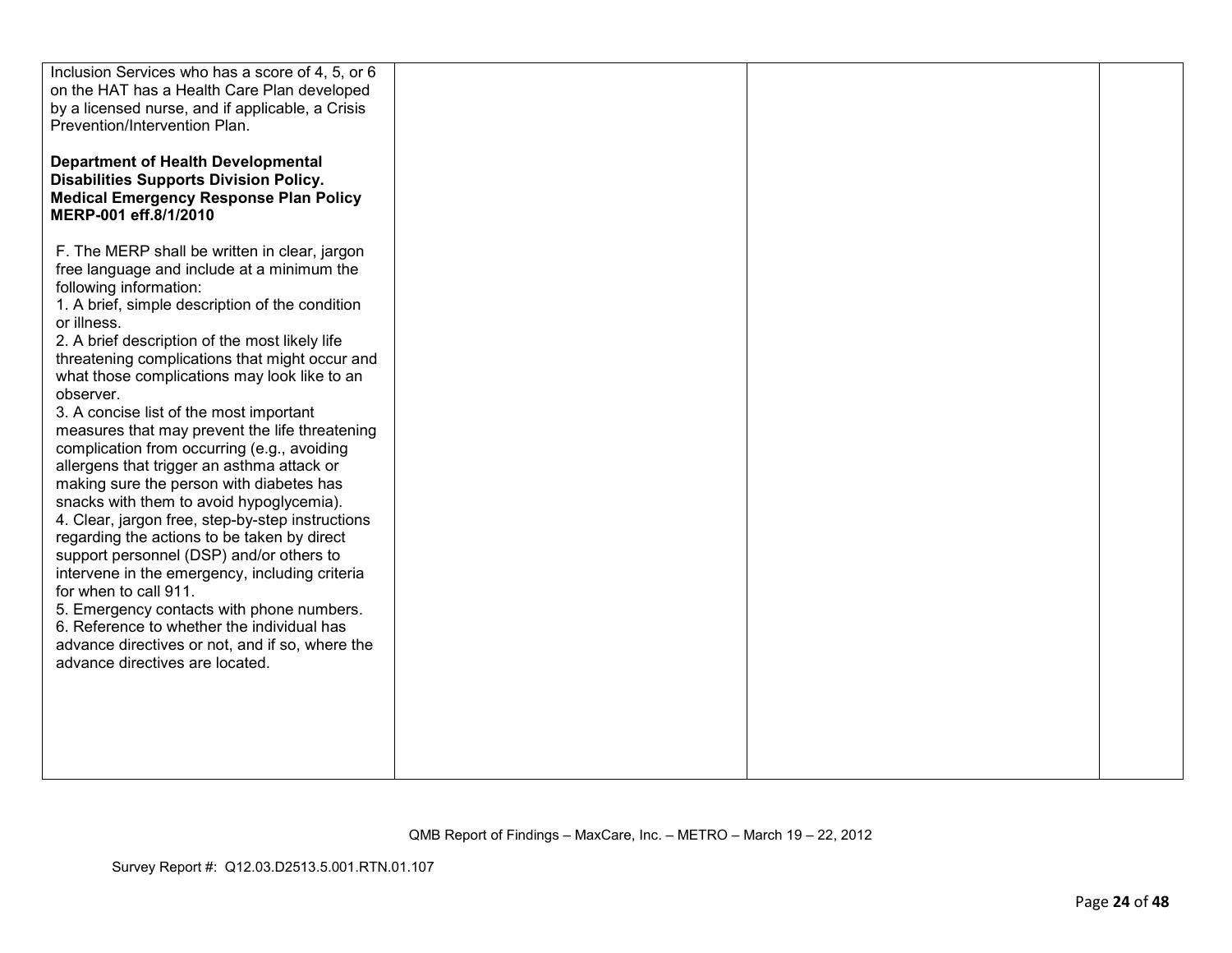| Tag # 1A27 Incident Mgt Late & Failure                                                                                                                                                                                                                                                                                                                                                                                                                                                                                                                                                                                                                                                                                                                                                                                                                                                                                                                                                                                                                                                                                                                                                                                                                                                                                                                                                                                                                                                                                                                                                                                        | <b>Standard Level Deficiency</b>                                                                                                                                                                                                                                                                                                                                                                                                                                                                                                                                                                                                                                                                                                                                                                                                                                                                                                                                                                        |                                                                                                                                                                              |  |
|-------------------------------------------------------------------------------------------------------------------------------------------------------------------------------------------------------------------------------------------------------------------------------------------------------------------------------------------------------------------------------------------------------------------------------------------------------------------------------------------------------------------------------------------------------------------------------------------------------------------------------------------------------------------------------------------------------------------------------------------------------------------------------------------------------------------------------------------------------------------------------------------------------------------------------------------------------------------------------------------------------------------------------------------------------------------------------------------------------------------------------------------------------------------------------------------------------------------------------------------------------------------------------------------------------------------------------------------------------------------------------------------------------------------------------------------------------------------------------------------------------------------------------------------------------------------------------------------------------------------------------|---------------------------------------------------------------------------------------------------------------------------------------------------------------------------------------------------------------------------------------------------------------------------------------------------------------------------------------------------------------------------------------------------------------------------------------------------------------------------------------------------------------------------------------------------------------------------------------------------------------------------------------------------------------------------------------------------------------------------------------------------------------------------------------------------------------------------------------------------------------------------------------------------------------------------------------------------------------------------------------------------------|------------------------------------------------------------------------------------------------------------------------------------------------------------------------------|--|
| to Report                                                                                                                                                                                                                                                                                                                                                                                                                                                                                                                                                                                                                                                                                                                                                                                                                                                                                                                                                                                                                                                                                                                                                                                                                                                                                                                                                                                                                                                                                                                                                                                                                     |                                                                                                                                                                                                                                                                                                                                                                                                                                                                                                                                                                                                                                                                                                                                                                                                                                                                                                                                                                                                         |                                                                                                                                                                              |  |
| 7.1.13.9 INCIDENT MANAGEMENT SYSTEM<br><b>REPORTING REQUIREMENTS FOR</b><br><b>COMMUNITY BASED SERVICE</b><br><b>PROVIDERS:</b><br>A. Duty To Report:<br>(1) All community based service providers shall<br>immediately report abuse, neglect or<br>misappropriation of property to the adult<br>protective services division.<br>(2) All community based service providers shall<br>report to the division within twenty four (24)<br>hours: abuse, neglect, or misappropriation of<br>property, unexpected and natural/expected<br>deaths; and other reportable incidents<br>to include:<br>(a) an environmental hazardous condition,<br>which creates an immediate threat to life or<br>health; or<br>(b) admission to a hospital or psychiatric facility<br>or the provision of emergency services that<br>results in medical care which is unanticipated<br>or unscheduled for the consumer and which<br>would not routinely be provided by a<br>community based service provider.<br>(3) All community based service providers shall<br>ensure that the reporter with direct knowledge<br>of an incident has immediate access to the<br>division incident report form to allow the<br>reporter to respond to, report, and document<br>incidents in a timely and accurate manner.<br>B. Notification: (1) Incident Reporting: Any<br>consumer, employee, family member or legal<br>guardian may report an incident independently<br>or through the community based service<br>provider to the division by telephone call,<br>written correspondence or other forms of<br>communication utilizing the division's incident | Based on the Incident Management Bureau's<br>Late and Failure Reports, the Agency failed to<br>report suspected abuse, neglect, or<br>misappropriation of property, unexpected and<br>natural/expected deaths; or other reportable<br>incidents to the Division of Health Improvement<br>for 3 of 13 individuals.<br>Individual #11<br>• Incident date 7/14/2011. Allegation was<br>Neglect. Incident report was received<br>7/25/2011. Failure to Report. IMB Late &<br>Failure Report indicated incident of Neglect<br>was "Confirmed."<br>Individual #12<br>• Incident date 11/28/2011. Allegation was<br>Neglect. Incident report was received<br>12/01/2011. Failure to Report. IMB Late &<br>Failure Report indicated incident of Neglect<br>was "Confirmed."<br>Individual #13<br>• Incident date 12/01/2011. Allegation was<br>Exploitation. Incident report was received<br>12/02/2011. Failure to Report. IMB Late &<br>Failure Report indicated incident of<br>Exploitation was "Confirmed." | Provider:<br>State your Plan of Correction for the findings in<br>this Tag above this line.<br>Enter your Quality Assurance/Quality<br>Improvement processes below the line. |  |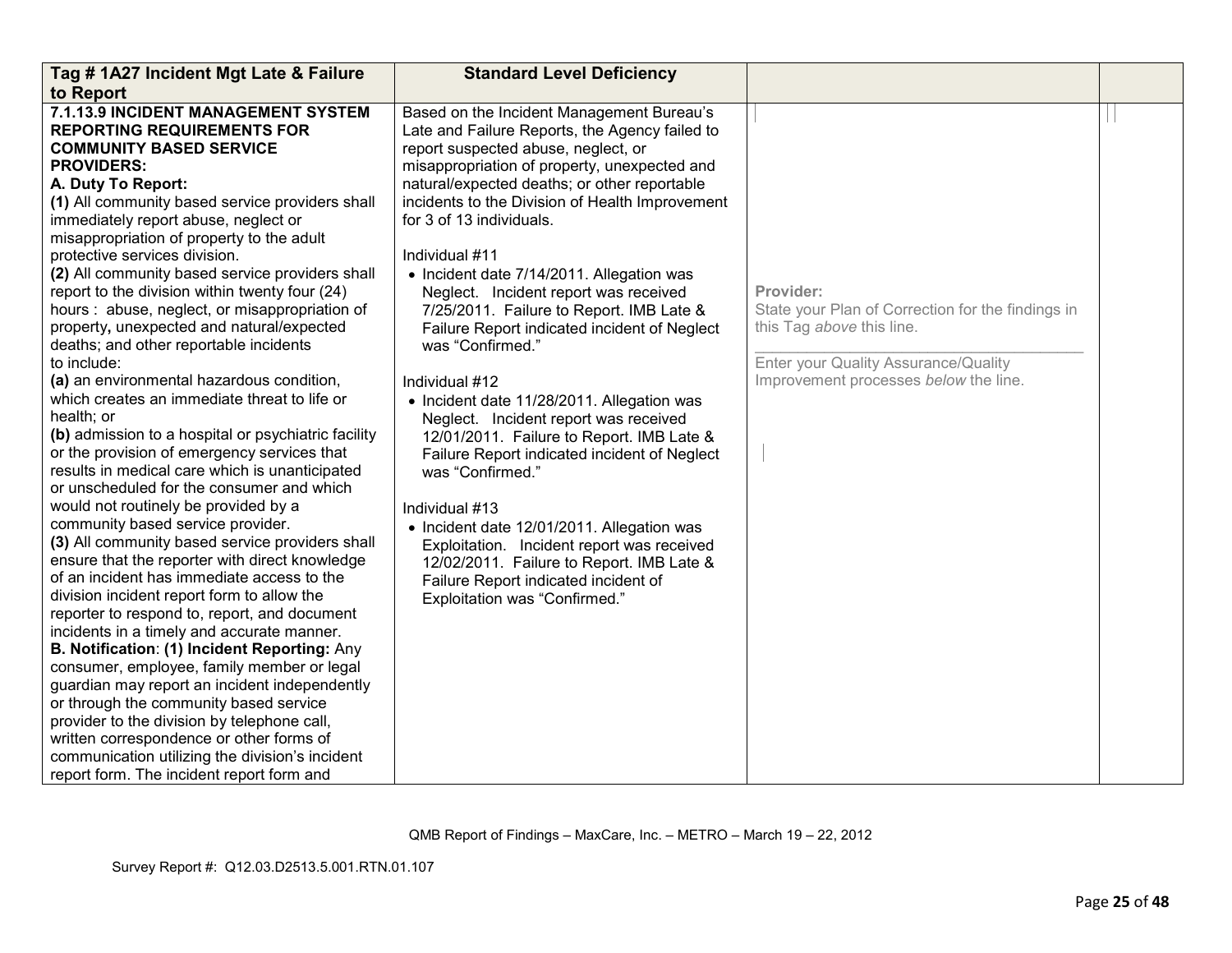| instructions for the completion and filing are<br>available at the division's website,                                                |  |  |
|---------------------------------------------------------------------------------------------------------------------------------------|--|--|
| http://dhi.health.state.nm.us/elibrary/ironline/ir.p<br>hp or may be obtained from the department by<br>calling the toll free number. |  |  |
|                                                                                                                                       |  |  |
|                                                                                                                                       |  |  |
|                                                                                                                                       |  |  |
|                                                                                                                                       |  |  |
|                                                                                                                                       |  |  |
|                                                                                                                                       |  |  |
|                                                                                                                                       |  |  |
|                                                                                                                                       |  |  |
|                                                                                                                                       |  |  |
|                                                                                                                                       |  |  |
|                                                                                                                                       |  |  |
|                                                                                                                                       |  |  |
|                                                                                                                                       |  |  |
|                                                                                                                                       |  |  |
|                                                                                                                                       |  |  |
|                                                                                                                                       |  |  |
|                                                                                                                                       |  |  |
|                                                                                                                                       |  |  |
|                                                                                                                                       |  |  |
|                                                                                                                                       |  |  |
|                                                                                                                                       |  |  |
|                                                                                                                                       |  |  |
|                                                                                                                                       |  |  |
|                                                                                                                                       |  |  |
|                                                                                                                                       |  |  |

Survey Report #: Q12.03.D2513.5.001.RTN.01.107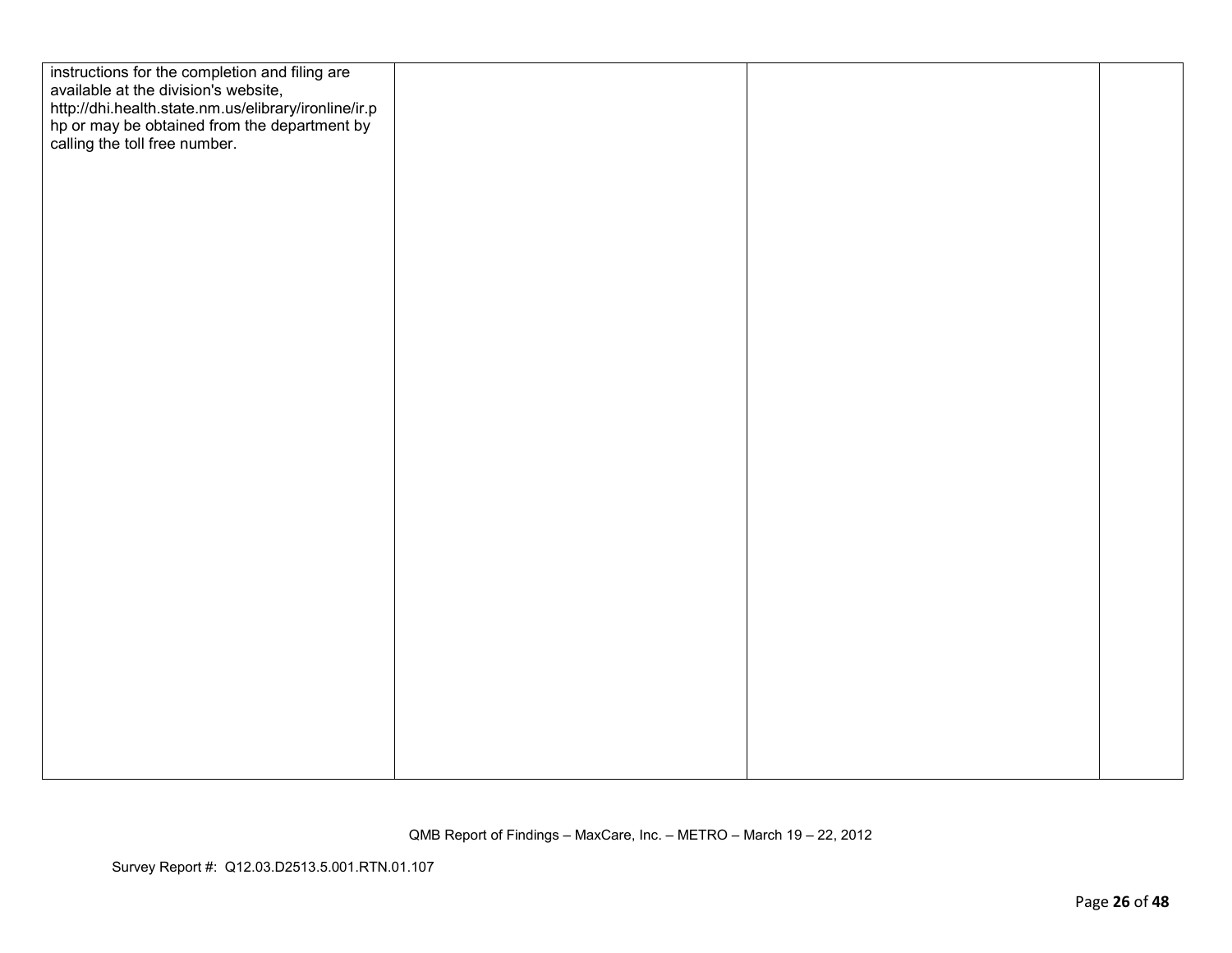|          | Tag #1A33 Board of Pharmacy - Med                                                                                                                                                                                                                                                                                                                                                                                                                                                                                                                                                                                                                                       | <b>Standard Level Deficiency</b>                                                                                                                                                                                                                                                                                                               |                                                                                                                                                                              |  |
|----------|-------------------------------------------------------------------------------------------------------------------------------------------------------------------------------------------------------------------------------------------------------------------------------------------------------------------------------------------------------------------------------------------------------------------------------------------------------------------------------------------------------------------------------------------------------------------------------------------------------------------------------------------------------------------------|------------------------------------------------------------------------------------------------------------------------------------------------------------------------------------------------------------------------------------------------------------------------------------------------------------------------------------------------|------------------------------------------------------------------------------------------------------------------------------------------------------------------------------|--|
|          |                                                                                                                                                                                                                                                                                                                                                                                                                                                                                                                                                                                                                                                                         |                                                                                                                                                                                                                                                                                                                                                |                                                                                                                                                                              |  |
|          | <b>Storage</b><br><b>New Mexico Board of Pharmacy Model</b><br><b>Custodial Drug Procedures Manual</b><br>E. Medication Storage:<br>1. Prescription drugs will be stored in a<br>locked cabinet and the key will be in the<br>care of the administrator or designee.<br>2. Drugs to be taken by mouth will be<br>separate from all other dosage forms.<br>3. A locked compartment will be available in<br>the refrigerator for those items labeled<br>"Keep in Refrigerator." The temperature<br>will be kept in the 36°F - 46°F range. An<br>accurate thermometer will be kept in the<br>refrigerator to verify temperature.<br>Separate compartments are required for | Based on record review and observation, the<br>Agency failed to ensure proper storage of<br>medication for 1 of 10 individuals.<br>Observation included:<br>Individual #6<br>• Triamcinolone 0.1% Cream expired 11/2011.<br>Expired medication was not kept separate<br>from other medications as required by Board<br>of Pharmacy Procedures. |                                                                                                                                                                              |  |
| 4.<br>6. | each resident's medication.<br>5. All medication will be stored according to<br>their individual requirement or in the<br>absence of temperature and humidity<br>requirements, controlled room temperature<br>(68-77°F) and protected from light.<br>Storage requirements are in effect 24<br>hours a day.<br>Medication no longer in use, unwanted,<br>outdated, or adulterated will be placed in a<br>quarantine area in the locked medication<br>cabinet and held for destruction by the<br>consultant pharmacist.                                                                                                                                                   |                                                                                                                                                                                                                                                                                                                                                | Provider:<br>State your Plan of Correction for the findings in<br>this Tag above this line.<br>Enter your Quality Assurance/Quality<br>Improvement processes below the line. |  |
|          | 8. References<br>A. Adequate drug references shall be available<br>for facility staff                                                                                                                                                                                                                                                                                                                                                                                                                                                                                                                                                                                   |                                                                                                                                                                                                                                                                                                                                                |                                                                                                                                                                              |  |
|          | H. Controlled Substances (Perpetual Count<br><b>Requirement)</b><br>1. Separate accountability or proof-of-use<br>sheets shall be maintained, for each controlled<br>substance.                                                                                                                                                                                                                                                                                                                                                                                                                                                                                         |                                                                                                                                                                                                                                                                                                                                                |                                                                                                                                                                              |  |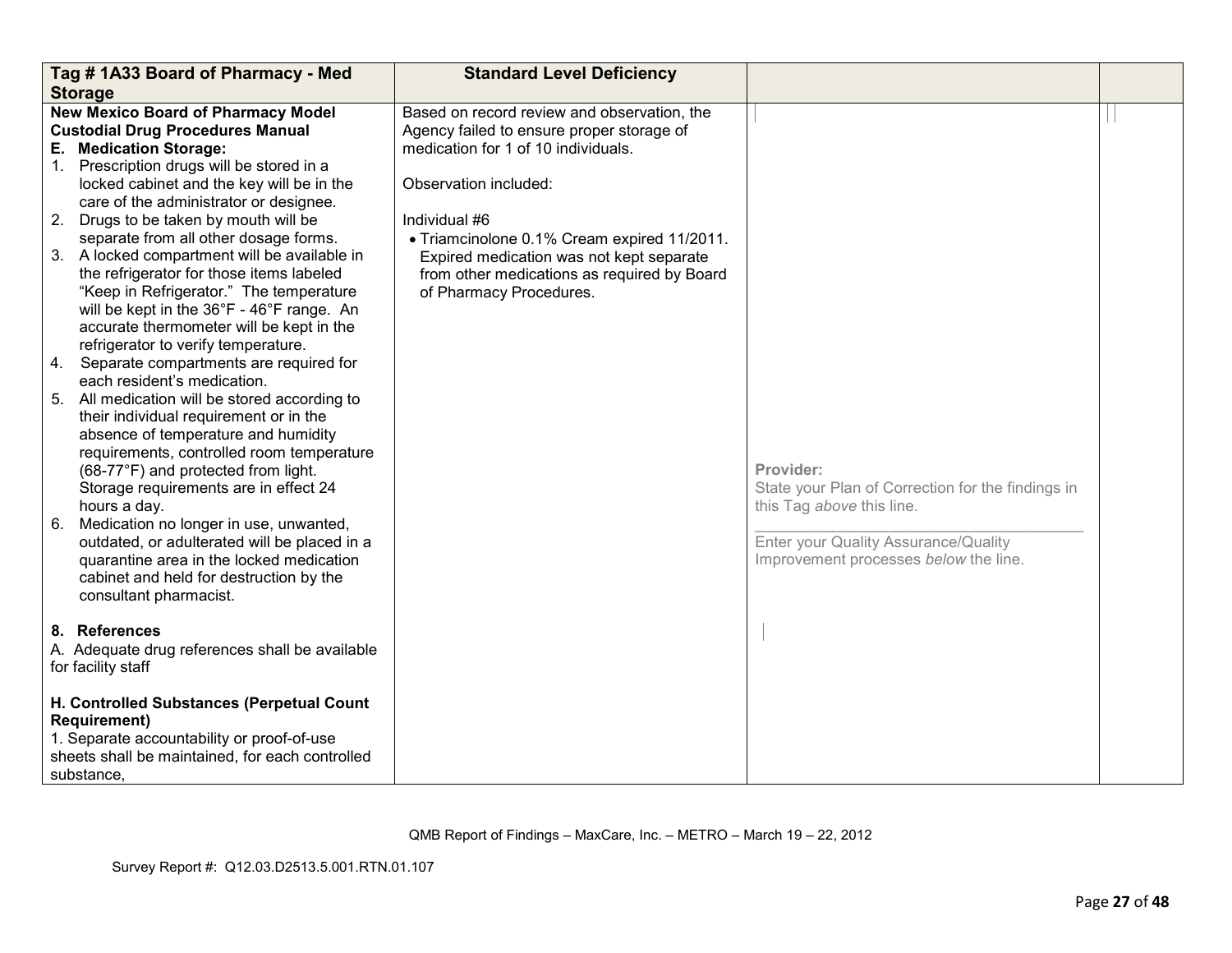| indicating the following information:             |  |  |
|---------------------------------------------------|--|--|
| a. date                                           |  |  |
| b. time administered                              |  |  |
| c. name of patient                                |  |  |
| d. dose                                           |  |  |
| e. practitioner's name                            |  |  |
| f. signature of person administering or assisting |  |  |
| with the administration the dose                  |  |  |
| g. balance of controlled substance remaining.     |  |  |
|                                                   |  |  |
|                                                   |  |  |
|                                                   |  |  |
|                                                   |  |  |
|                                                   |  |  |
|                                                   |  |  |
|                                                   |  |  |
|                                                   |  |  |
|                                                   |  |  |
|                                                   |  |  |
|                                                   |  |  |
|                                                   |  |  |
|                                                   |  |  |
|                                                   |  |  |
|                                                   |  |  |
|                                                   |  |  |
|                                                   |  |  |
|                                                   |  |  |
|                                                   |  |  |
|                                                   |  |  |
|                                                   |  |  |
|                                                   |  |  |
|                                                   |  |  |
|                                                   |  |  |
|                                                   |  |  |
|                                                   |  |  |
|                                                   |  |  |
|                                                   |  |  |
|                                                   |  |  |
|                                                   |  |  |
|                                                   |  |  |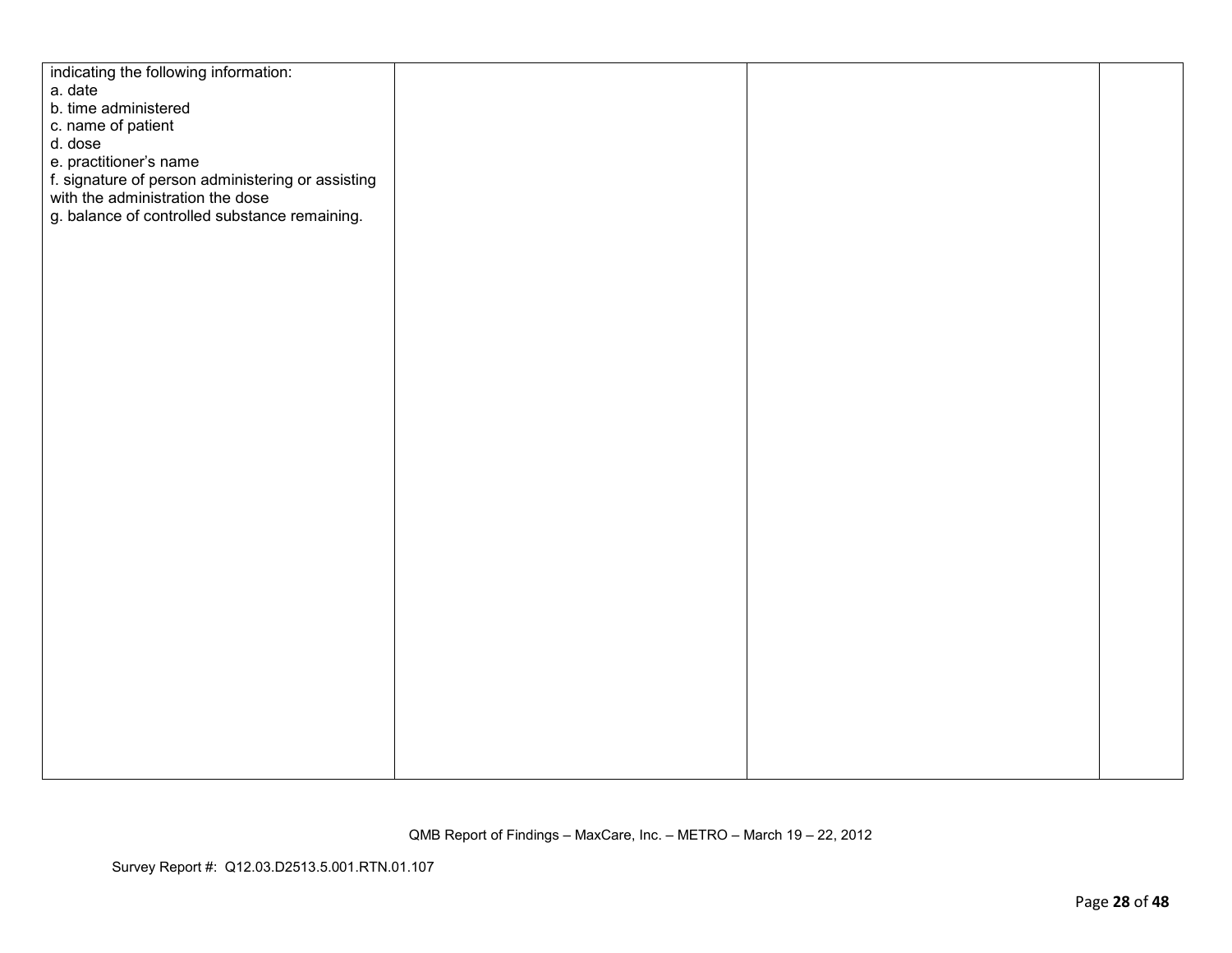| Tag # 6L25 Residential Health & Safety                                         | <b>Standard Level Deficiency</b>                |                                                                                |  |
|--------------------------------------------------------------------------------|-------------------------------------------------|--------------------------------------------------------------------------------|--|
| (Supported Living & Family Living)                                             |                                                 |                                                                                |  |
| Developmental Disabilities (DD) Waiver                                         | Based on observation, the Agency failed to      |                                                                                |  |
| Service Standards effective 4/1/2007                                           | ensure that each individual's residence met all |                                                                                |  |
| <b>CHAPTER 6. VIII. COMMUNITY LIVING</b>                                       | requirements within the standard for 1 of 4     |                                                                                |  |
| <b>SERVICE PROVIDER AGENCY</b>                                                 | Supported Living residences.                    |                                                                                |  |
| <b>REQUIREMENTS</b>                                                            |                                                 |                                                                                |  |
| L. Residence Requirements for Family                                           | The following items were not found, not         |                                                                                |  |
| <b>Living Services and Supported Living</b>                                    | functioning or incomplete:                      |                                                                                |  |
| <b>Services</b>                                                                |                                                 |                                                                                |  |
| (1) Supported Living Services and Family                                       | • Accessible written procedures for the safe    |                                                                                |  |
| Living Services providers shall assure that                                    | storage of all medications with dispensing      |                                                                                |  |
| each individual's residence has:                                               | instructions for each individual that are       | Provider:                                                                      |  |
| (a) Battery operated or electric smoke                                         | consistent with the Assisting with Medication   | State your Plan of Correction for the findings in<br>this Tag above this line. |  |
| detectors, heat sensors, or a sprinkler<br>system installed in the residence;  | Administration training or each individual's    |                                                                                |  |
| (b) General-purpose first aid kit;                                             | ISP (#5, 7 & 8)                                 | Enter your Quality Assurance/Quality                                           |  |
| (c) When applicable due to an individual's                                     | Note: Individuals #5, 7 & 8 share a residence.  | Improvement processes below the line.                                          |  |
| health status, a blood borne pathogens kit;                                    |                                                 |                                                                                |  |
| (d) Accessible written procedures for                                          |                                                 |                                                                                |  |
| emergency evacuation e.g. fire and                                             |                                                 |                                                                                |  |
| weather-related threats;                                                       |                                                 |                                                                                |  |
| (e) Accessible telephone numbers of poison                                     |                                                 |                                                                                |  |
| control centers located within the line of                                     |                                                 |                                                                                |  |
| sight of the telephone;                                                        |                                                 |                                                                                |  |
| (f) Accessible written documentation of actual                                 |                                                 |                                                                                |  |
| evacuation drills occurring at least three                                     |                                                 |                                                                                |  |
| (3) times a year. For Supported Living                                         |                                                 |                                                                                |  |
| evacuation drills shall occur at least once                                    |                                                 |                                                                                |  |
| a year during each shift;                                                      |                                                 |                                                                                |  |
| (g) Accessible written procedures for the safe                                 |                                                 |                                                                                |  |
| storage of all medications with dispensing                                     |                                                 |                                                                                |  |
| instructions for each individual that are                                      |                                                 |                                                                                |  |
| consistent with the Assisting with                                             |                                                 |                                                                                |  |
| Medication Administration training or each                                     |                                                 |                                                                                |  |
| individual's ISP; and                                                          |                                                 |                                                                                |  |
| (h) Accessible written procedures for<br>emergency placement and relocation of |                                                 |                                                                                |  |
| individuals in the event of an emergency                                       |                                                 |                                                                                |  |
| evacuation that makes the residence                                            |                                                 |                                                                                |  |
|                                                                                |                                                 |                                                                                |  |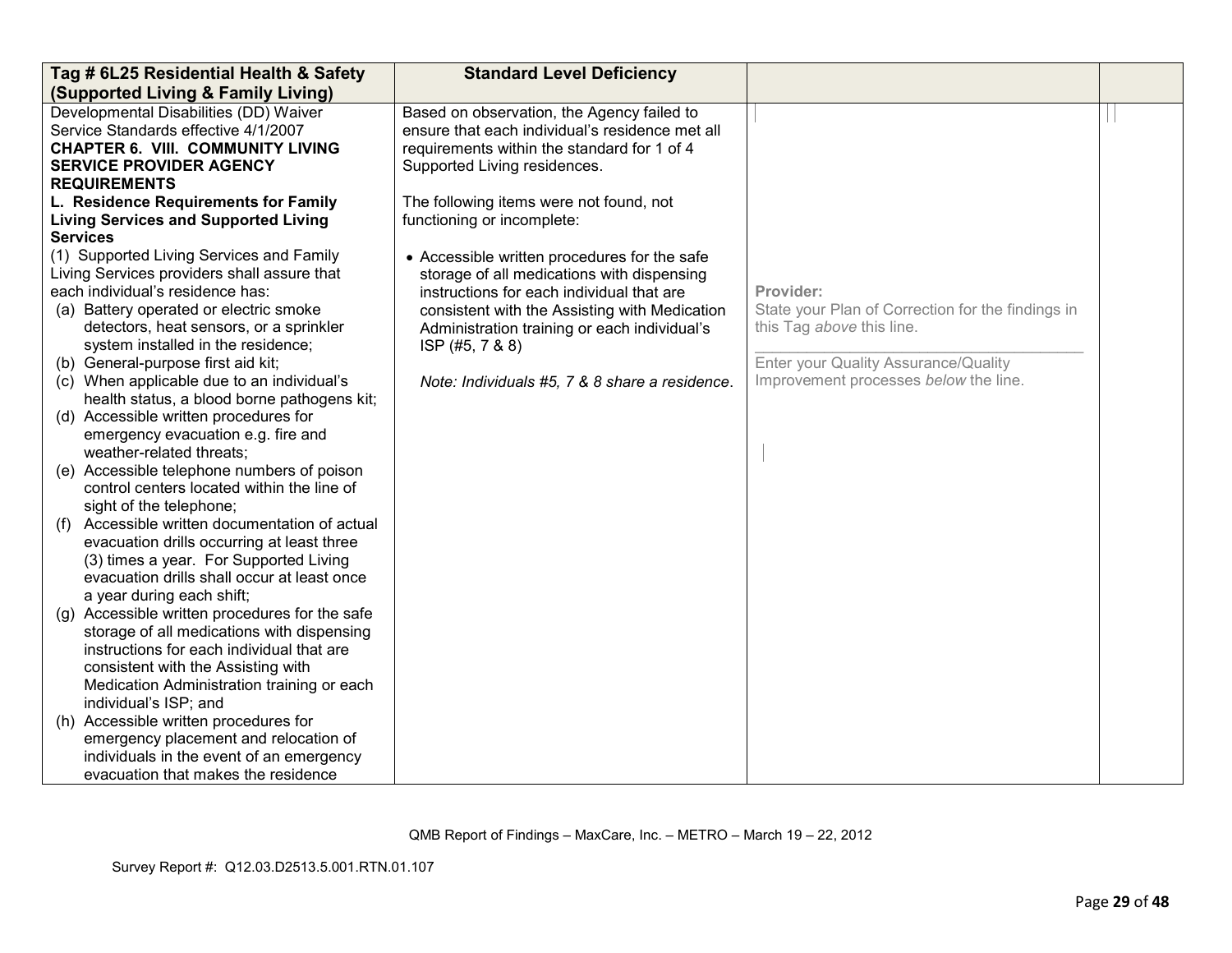| unsuitable for occupancy. The emergency<br>evacuation procedures shall address, but<br>are not limited to, fire, chemical and/or<br>hazardous waste spills, and flooding. |  |  |
|---------------------------------------------------------------------------------------------------------------------------------------------------------------------------|--|--|
|                                                                                                                                                                           |  |  |
|                                                                                                                                                                           |  |  |
|                                                                                                                                                                           |  |  |
|                                                                                                                                                                           |  |  |
|                                                                                                                                                                           |  |  |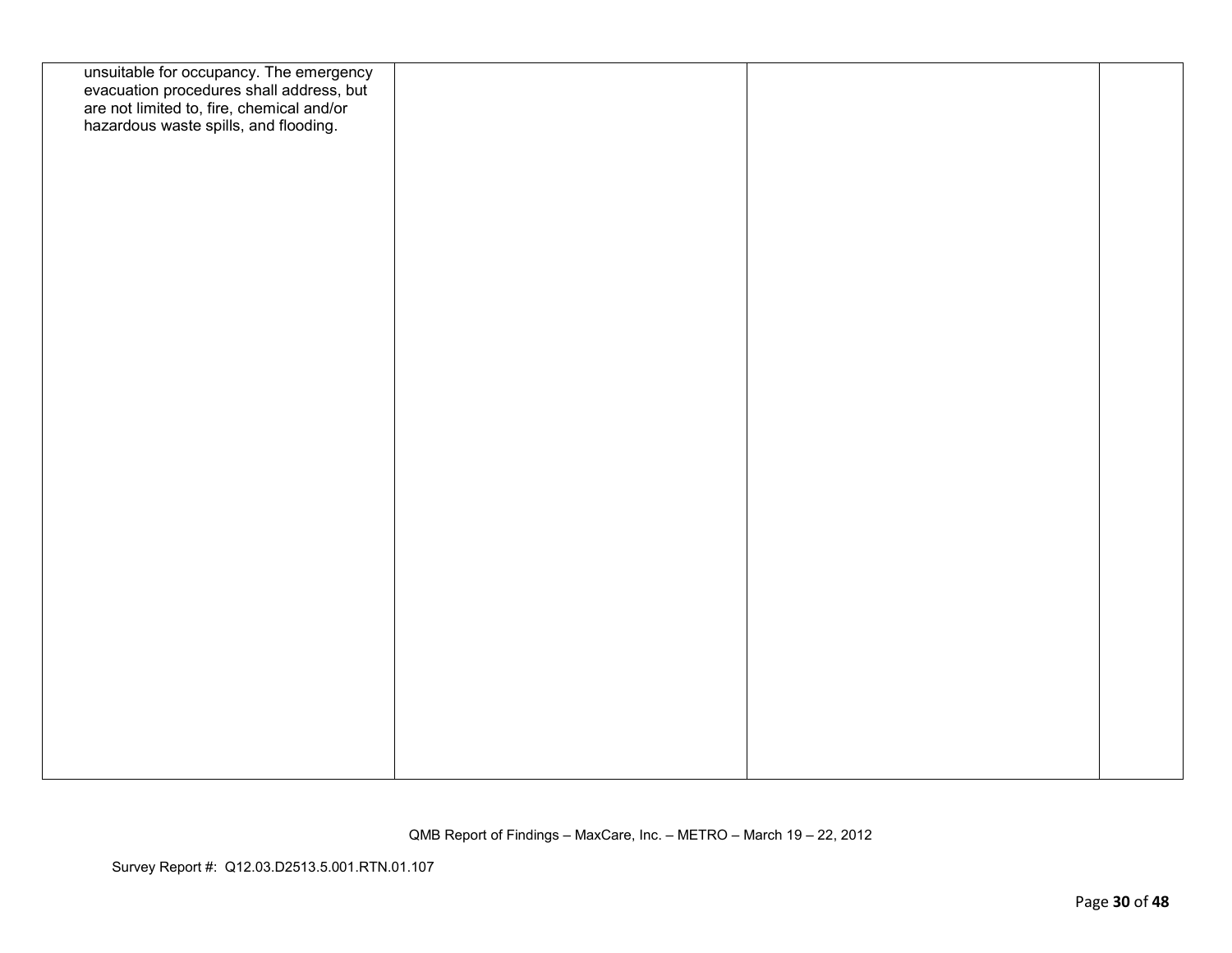| <b>Standard of Care</b>                                                                                                                                                                                                                                                                                                                                                                                                                                                                                                                                                                                                                                                                                                                                                                                                                                                                                                                                                                                                                                                                                                                                                                                                                                                                 | <b>Deficiencies</b>                                                                                                                                                                                                                                                                                                                                                                                                                                                                                                                                                                                                                                                                                                                                                                       | <b>Agency Plan of Correction, On-going</b><br><b>QA/QI &amp; Responsible Party</b>                                                                                           | <b>Date</b><br><b>Due</b> |  |  |
|-----------------------------------------------------------------------------------------------------------------------------------------------------------------------------------------------------------------------------------------------------------------------------------------------------------------------------------------------------------------------------------------------------------------------------------------------------------------------------------------------------------------------------------------------------------------------------------------------------------------------------------------------------------------------------------------------------------------------------------------------------------------------------------------------------------------------------------------------------------------------------------------------------------------------------------------------------------------------------------------------------------------------------------------------------------------------------------------------------------------------------------------------------------------------------------------------------------------------------------------------------------------------------------------|-------------------------------------------------------------------------------------------------------------------------------------------------------------------------------------------------------------------------------------------------------------------------------------------------------------------------------------------------------------------------------------------------------------------------------------------------------------------------------------------------------------------------------------------------------------------------------------------------------------------------------------------------------------------------------------------------------------------------------------------------------------------------------------------|------------------------------------------------------------------------------------------------------------------------------------------------------------------------------|---------------------------|--|--|
|                                                                                                                                                                                                                                                                                                                                                                                                                                                                                                                                                                                                                                                                                                                                                                                                                                                                                                                                                                                                                                                                                                                                                                                                                                                                                         | CMS Assurance - Financial Accountability - State financial oversight exists to assure that claims are coded and paid for in<br>accordance with the reimbursement methodology specified in the approved waiver.                                                                                                                                                                                                                                                                                                                                                                                                                                                                                                                                                                            |                                                                                                                                                                              |                           |  |  |
| Tag # 5136 Community Access<br><b>Reimbursement</b><br>Developmental Disabilities (DD) Waiver<br>Service Standards effective 4/1/2007<br><b>CHAPTER 1 III. PROVIDER AGENCY</b><br><b>DOCUMENTATION OF SERVICE DELIVERY</b><br><b>AND LOCATION</b><br>A. General: All Provider Agencies shall<br>maintain all records necessary to fully<br>disclose the service, quality, quantity and<br>clinical necessity furnished to individuals<br>who are currently receiving services. The<br>Provider Agency records shall be<br>sufficiently detailed to substantiate the<br>date, time, individual name, servicing<br>Provider Agency, level of services, and<br>length of a session of service billed.<br>В.<br><b>Billable Units: The documentation of the</b><br>billable time spent with an individual shall<br>be kept on the written or electronic record<br>that is prepared prior to a request for<br>reimbursement from the HSD. For each<br>unit billed, the record shall contain the<br>following:<br>Date, start and end time of each service<br>(1)<br>encounter or other billable service interval;<br>A description of what occurred during the<br>(2)<br>encounter or service interval; and<br>The signature or authenticated name of<br>(3)<br>staff providing the service. | <b>Standard Level Deficiency</b><br>Based on record review, the Agency failed to<br>provide written or electronic documentation as<br>evidence for each unit billed for Community<br>Access Services for 2 of 5 individuals.<br>Individual #5<br>January 2012<br>• The Agency billed 171 units of Community<br>Access (H2021 U1) from 1/1/2012 through<br>1/31/2012. Documentation received<br>accounted for 111 units.<br>Individual #8<br>January 2012<br>• The Agency billed 22 units of Community<br>Access (H2021 U1) from 1/1/2012 through<br>1/31/2012. Documentation received<br>accounted for 0 units.<br>February 2012<br>• The Agency billed 24 units of Community<br>Access (H2021 U1) from 02/1/2012 through<br>02/29/2012. Documentation received<br>accounted for 0 units. | Provider:<br>State your Plan of Correction for the findings in<br>this Tag above this line.<br>Enter your Quality Assurance/Quality<br>Improvement processes below the line. |                           |  |  |
| MAD-MR: 03-59 Eff 1/1/2004<br>8.314.1 BI RECORD KEEPING AND                                                                                                                                                                                                                                                                                                                                                                                                                                                                                                                                                                                                                                                                                                                                                                                                                                                                                                                                                                                                                                                                                                                                                                                                                             |                                                                                                                                                                                                                                                                                                                                                                                                                                                                                                                                                                                                                                                                                                                                                                                           |                                                                                                                                                                              |                           |  |  |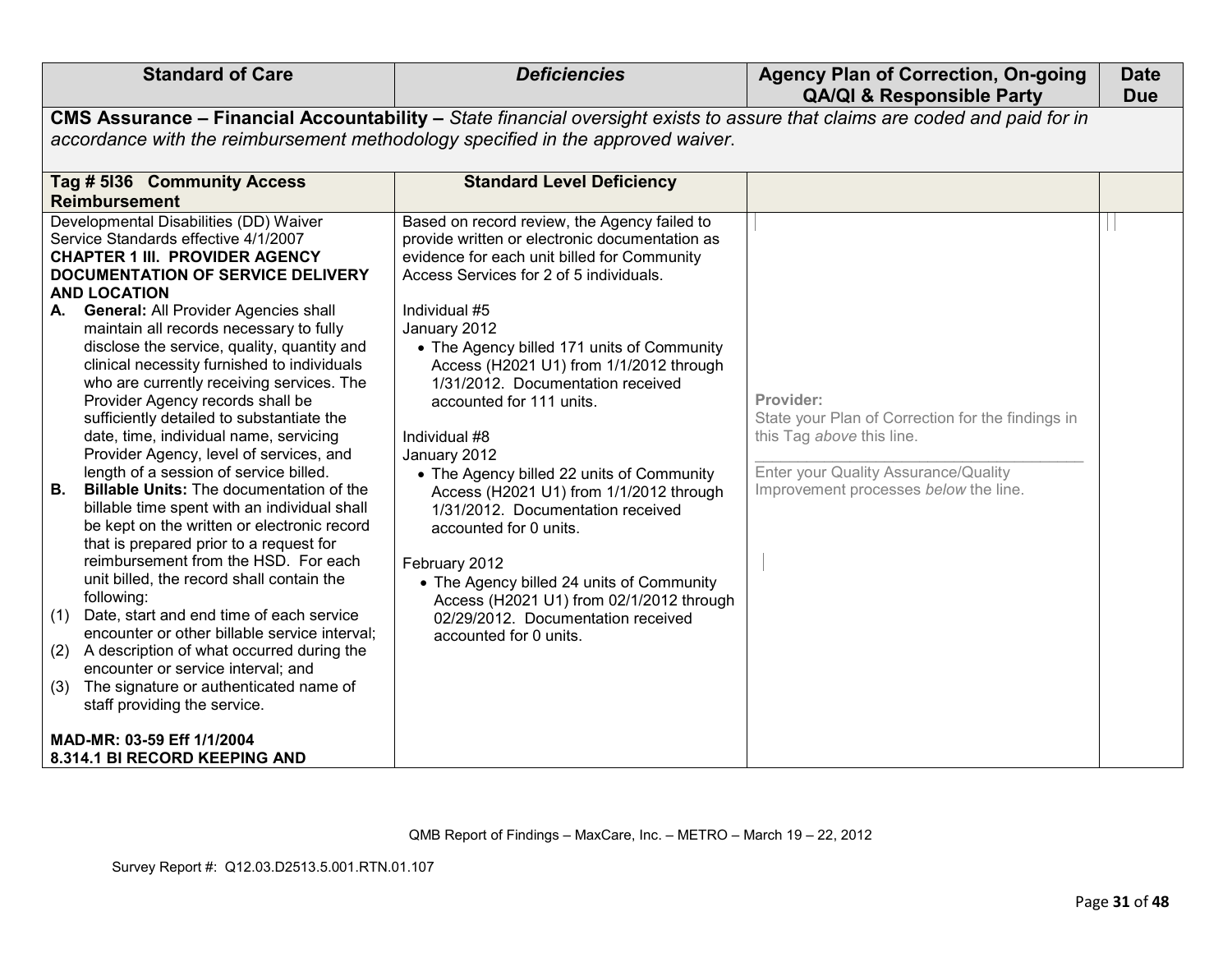| <b>DOCUMENTATION REQUIREMENTS:</b>                |  |  |
|---------------------------------------------------|--|--|
| Providers must maintain all records necessary     |  |  |
| to fully disclose the extent of the services      |  |  |
| provided to the Medicaid recipient. Services      |  |  |
| that have been billed to Medicaid, but are not    |  |  |
|                                                   |  |  |
| substantiated in a treatment plan and/or patient  |  |  |
| records for the recipient are subject to          |  |  |
| recoupment.                                       |  |  |
|                                                   |  |  |
| Developmental Disabilities (DD) Waiver            |  |  |
| Service Standards effective 4/1/2007              |  |  |
| <b>CHAPTER 5 XI. COMMUNITY ACCESS</b>             |  |  |
|                                                   |  |  |
| <b>SERVICES REQUIREMENTS</b>                      |  |  |
| <b>G. Reimbursement</b>                           |  |  |
| (1) Billable Unit: A billable unit is defined as  |  |  |
| one-quarter hour of service.                      |  |  |
|                                                   |  |  |
| (2) Billable Activities: The Community Access     |  |  |
| Provider Agency can bill for those activities     |  |  |
|                                                   |  |  |
| listed in the Community Access Scope of           |  |  |
| Service. Billable units are typically provided    |  |  |
| face-to-face but time spent in non face-to-face   |  |  |
| activity may be claimed under the following       |  |  |
| conditions:                                       |  |  |
|                                                   |  |  |
| (a) Time that is non face-to-face is              |  |  |
| documented separately and clearly                 |  |  |
| identified as to the nature of the activity,      |  |  |
|                                                   |  |  |
| and is tied directly to the individual's          |  |  |
| ISP, Action Plan;                                 |  |  |
| (b) Time that is non face-to-face involves        |  |  |
| outreach and identification and training          |  |  |
| of community connections and natural              |  |  |
| supports; and                                     |  |  |
| (c) Non face-to-face hours do not exceed          |  |  |
| 10% of the monthly billable hours.                |  |  |
|                                                   |  |  |
|                                                   |  |  |
| (3) Non-Billable Activities: Activities that the  |  |  |
| service Provider Agency may need to conduct,      |  |  |
| but which are not separately billable activities, |  |  |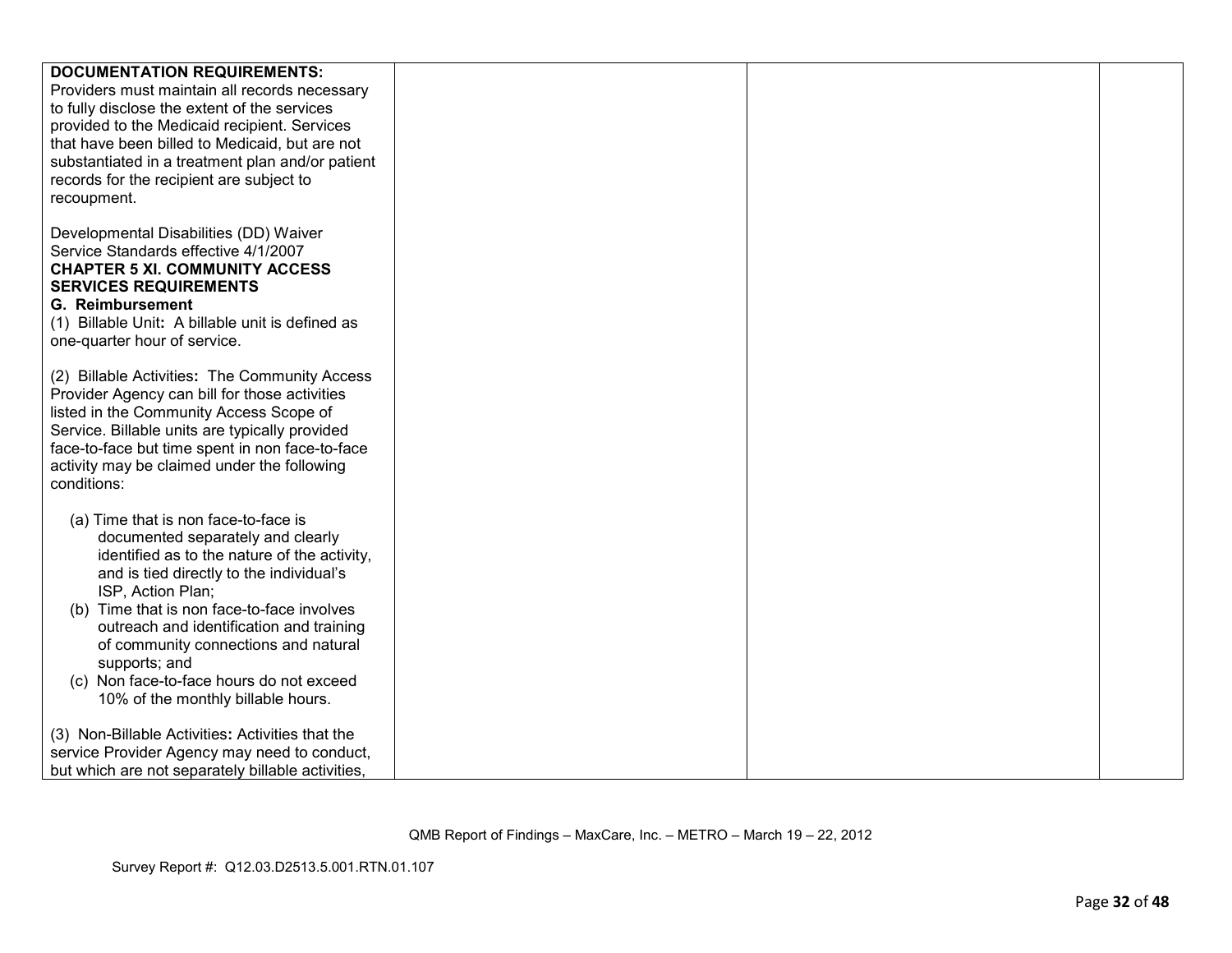| may include:                                   |  |  |
|------------------------------------------------|--|--|
| (a) Time and expense for training service      |  |  |
| personnel;<br>(b) Supervision of agency staff; |  |  |
|                                                |  |  |
| (c) Service documentation and billing          |  |  |
| activities; or                                 |  |  |
| (d) Time the individual spends in segregated   |  |  |
| facility-based settings activities.            |  |  |
|                                                |  |  |
|                                                |  |  |
|                                                |  |  |
|                                                |  |  |
|                                                |  |  |
|                                                |  |  |
|                                                |  |  |
|                                                |  |  |
|                                                |  |  |
|                                                |  |  |
|                                                |  |  |
|                                                |  |  |
|                                                |  |  |
|                                                |  |  |
|                                                |  |  |
|                                                |  |  |
|                                                |  |  |
|                                                |  |  |
|                                                |  |  |
|                                                |  |  |
|                                                |  |  |
|                                                |  |  |
|                                                |  |  |
|                                                |  |  |
|                                                |  |  |
|                                                |  |  |
|                                                |  |  |
|                                                |  |  |
|                                                |  |  |
|                                                |  |  |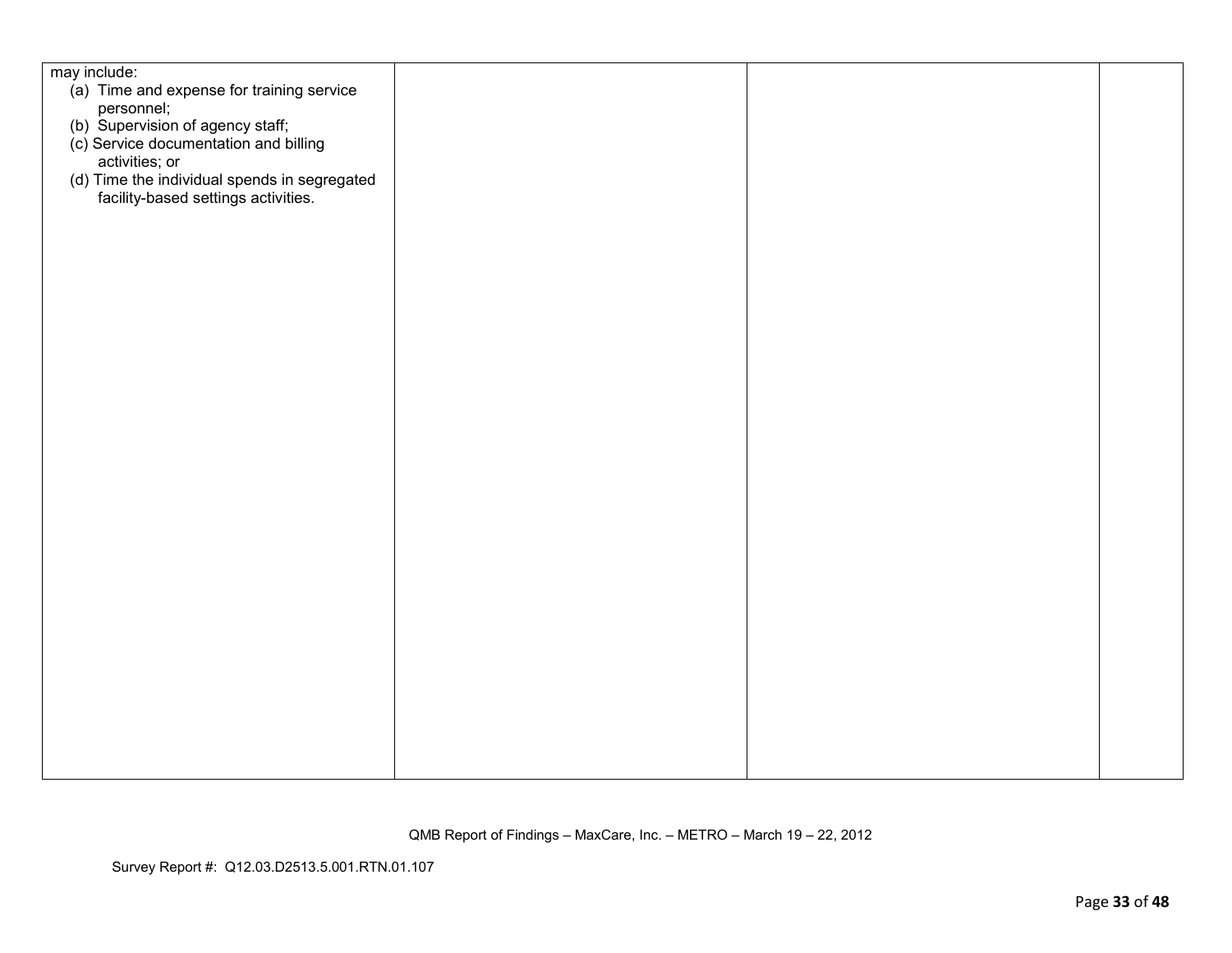| Tag # 5144 Adult Habilitation                    |                                                                                 | <b>Standard Level Deficiency</b>                                             |                                                   |  |
|--------------------------------------------------|---------------------------------------------------------------------------------|------------------------------------------------------------------------------|---------------------------------------------------|--|
| <b>Reimbursement</b>                             |                                                                                 |                                                                              |                                                   |  |
| Developmental Disabilities (DD) Waiver           |                                                                                 | Based on record review, the Agency failed to                                 |                                                   |  |
|                                                  | Service Standards effective 4/1/2007                                            | provide written or electronic documentation as                               |                                                   |  |
|                                                  | <b>CHAPTER 1 III. PROVIDER AGENCY</b>                                           | evidence for each unit billed for Adult                                      |                                                   |  |
|                                                  | <b>DOCUMENTATION OF SERVICE DELIVERY</b>                                        | Habilitation Services for 8 of 9 individuals.                                |                                                   |  |
|                                                  | <b>AND LOCATION</b>                                                             |                                                                              |                                                   |  |
| А.                                               | <b>General: All Provider Agencies shall</b>                                     | Individual #3                                                                |                                                   |  |
|                                                  | maintain all records necessary to fully                                         | December 2011                                                                |                                                   |  |
|                                                  | disclose the service, quality, quantity and                                     | • The Agency billed 168 units of Adult                                       |                                                   |  |
|                                                  | clinical necessity furnished to individuals                                     | Habilitation (T2021, U2) from 12/1/2011                                      |                                                   |  |
|                                                  | who are currently receiving services. The                                       | through 12/31/2011. Documentation                                            |                                                   |  |
|                                                  | Provider Agency records shall be                                                | received accounted for 102 units.                                            | Provider:                                         |  |
|                                                  | sufficiently detailed to substantiate the                                       |                                                                              | State your Plan of Correction for the findings in |  |
|                                                  | date, time, individual name, servicing                                          | January 2011                                                                 | this Tag above this line.                         |  |
|                                                  | Provider Agency, level of services, and                                         | • The Agency billed 240 units of Adult                                       |                                                   |  |
|                                                  | length of a session of service billed.                                          | Habilitation (T2021, U2) from 01/1/2012                                      | Enter your Quality Assurance/Quality              |  |
| В.                                               | <b>Billable Units:</b> The documentation of the                                 | through 01/31/2012. Documentation                                            | Improvement processes below the line.             |  |
|                                                  | billable time spent with an individual shall                                    | received accounted for 148 units.                                            |                                                   |  |
|                                                  | be kept on the written or electronic record                                     |                                                                              |                                                   |  |
|                                                  | that is prepared prior to a request for<br>reimbursement from the HSD. For each | February 2012                                                                |                                                   |  |
|                                                  |                                                                                 | • The Agency billed 260 units of Adult                                       |                                                   |  |
|                                                  | unit billed, the record shall contain the<br>following:                         | Habilitation (T2021, U2) from 2/1/2012                                       |                                                   |  |
|                                                  | (1) Date, start and end time of each service                                    | through 2/29/2012. Documentation                                             |                                                   |  |
|                                                  | encounter or other billable service interval;                                   | received accounted for 192 units.                                            |                                                   |  |
| (2)                                              | A description of what occurred during the                                       |                                                                              |                                                   |  |
|                                                  | encounter or service interval; and                                              | Individual #4<br>December 2011                                               |                                                   |  |
| (3)                                              | The signature or authenticated name of                                          |                                                                              |                                                   |  |
|                                                  | staff providing the service.                                                    | • The Agency billed 528 units of Adult                                       |                                                   |  |
|                                                  |                                                                                 | Habilitation (T2021, U1) from 12/1/2011<br>through 12/31/2011. Documentation |                                                   |  |
|                                                  | MAD-MR: 03-59 Eff 1/1/2004                                                      | received accounted for 325 units.                                            |                                                   |  |
| 8.314.1 BI RECORD KEEPING AND                    |                                                                                 |                                                                              |                                                   |  |
| <b>DOCUMENTATION REQUIREMENTS:</b>               |                                                                                 | January 2012                                                                 |                                                   |  |
| Providers must maintain all records necessary    |                                                                                 | • The Agency billed 456 units of Adult                                       |                                                   |  |
| to fully disclose the extent of the services     |                                                                                 | Habilitation (T2021, U2) from 1/01/2012                                      |                                                   |  |
| provided to the Medicaid recipient. Services     |                                                                                 | through 1/28/2012. Documentation received                                    |                                                   |  |
| that have been billed to Medicaid, but are not   |                                                                                 | accounted for 325 units.                                                     |                                                   |  |
| substantiated in a treatment plan and/or patient |                                                                                 |                                                                              |                                                   |  |
| records for the recipient are subject to         |                                                                                 |                                                                              |                                                   |  |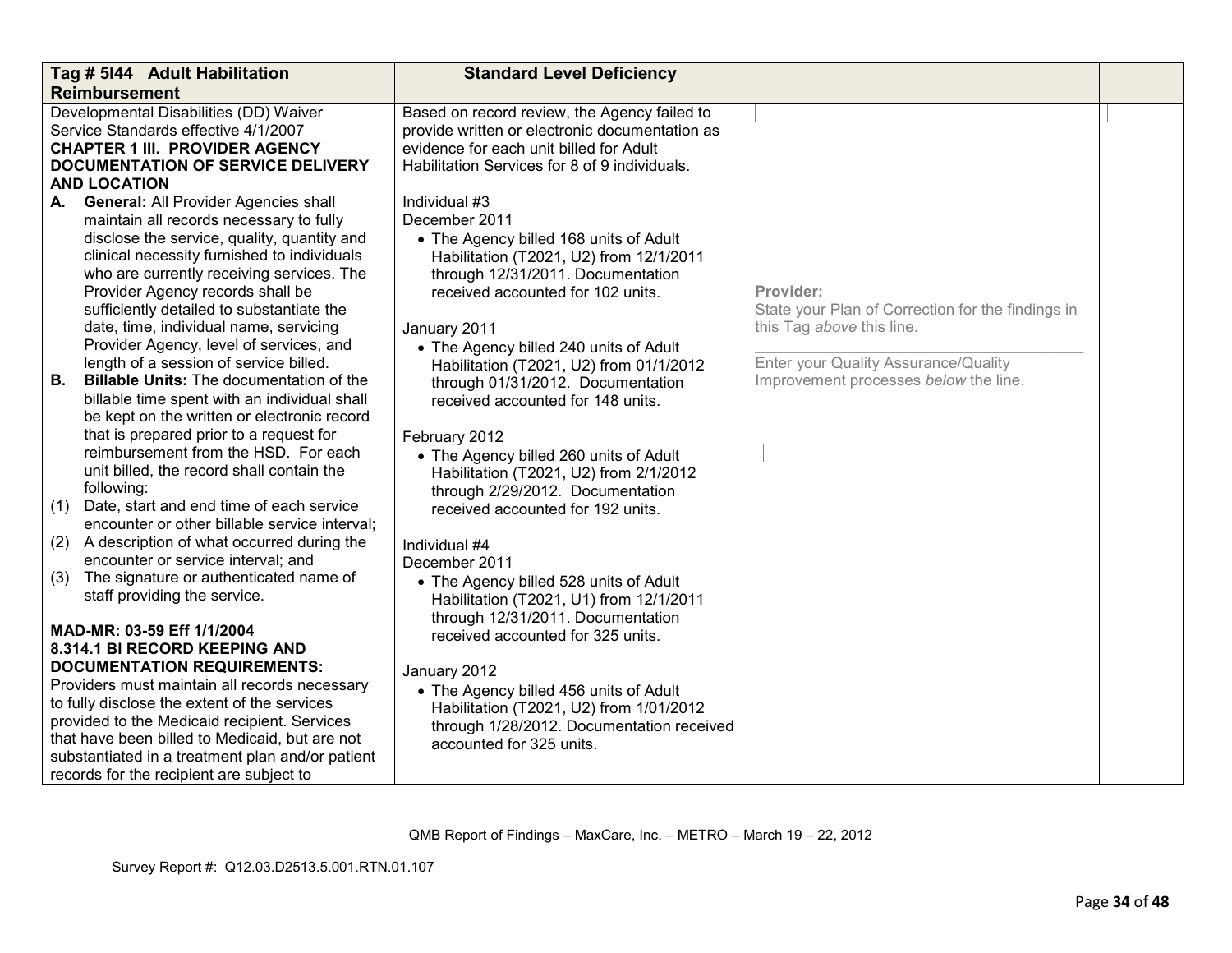| recoupment.                                                                                                                                                                                                                                                                                                                                                                                                                                                                                                                                                                                                                                                                                                                                                                                                                                                                                                                                                                                                                                                                                                                                    | February 2012                                                                                                                                                                                                                                                                                                                                                                                                                                                                                                                                                                                                                                                                                                                                                                                                                                                                                                                                                                                                                                                                                                              |  |
|------------------------------------------------------------------------------------------------------------------------------------------------------------------------------------------------------------------------------------------------------------------------------------------------------------------------------------------------------------------------------------------------------------------------------------------------------------------------------------------------------------------------------------------------------------------------------------------------------------------------------------------------------------------------------------------------------------------------------------------------------------------------------------------------------------------------------------------------------------------------------------------------------------------------------------------------------------------------------------------------------------------------------------------------------------------------------------------------------------------------------------------------|----------------------------------------------------------------------------------------------------------------------------------------------------------------------------------------------------------------------------------------------------------------------------------------------------------------------------------------------------------------------------------------------------------------------------------------------------------------------------------------------------------------------------------------------------------------------------------------------------------------------------------------------------------------------------------------------------------------------------------------------------------------------------------------------------------------------------------------------------------------------------------------------------------------------------------------------------------------------------------------------------------------------------------------------------------------------------------------------------------------------------|--|
| Developmental Disabilities (DD) Waiver<br>Service Standards effective 4/1/2007<br><b>CHAPTER 5 XVI. REIMBURSEMENT</b><br>A. Billable Unit. A billable unit for Adult<br>Habilitation Services is in 15-minute increments<br>hour. The rate is based on the individual's level<br>of care.<br><b>B. Billable Activities</b><br>(1) The Community Inclusion Provider Agency<br>can bill for those activities listed and described<br>on the ISP and within the Scope of Service.<br>Partial units are allowable. Billable units are<br>face-to-face, except that Adult Habilitation<br>services may be non-face-to-face under the<br>following conditions: (a) Time that is non face-<br>to-face is documented separately and clearly<br>identified as to the nature of the activity; and(b)<br>Non face-to-face hours do not exceed 5% of<br>the monthly billable hours.<br>(2) Adult Habilitation Services can be provided<br>with any other services, insofar as the services<br>are not reported for the same hours on the<br>same day, except that Therapy Services and<br>Case Management may be provided and billed<br>for the same hours | • The Agency billed 463 units of Adult<br>Habilitation (T2021 U2) from 2/01/2012<br>through 2/29/2012. Documentation received<br>accounted for 394 units.<br>Individual #5<br>December 2011<br>• The Agency billed 444 units of Adult<br>Habilitation (T2021 U1/U4) from 12/1/2011<br>through 12/31/2011. Documentation<br>received accounted for 310 units<br>February 2012<br>• The Agency billed 410 units of Adult<br>Habilitation (T2021 U1/U4) from 2/1/2012<br>through 2/29/2012. Documentation received<br>accounted for 353 units.<br>Individual #6<br>December 2011<br>• The Agency billed 524 units of Adult<br>Habilitation (T2021 U1) from 12/1/2011<br>through 12/31/2011. Documentation<br>received accounted for 356 units.<br>January 2012<br>• The Agency billed 312 units of Adult<br>Habilitation (T2021 U1) from 1/1/2012<br>through 1/31/2012. Documentation received<br>accounted for 391 units.<br>Individual #7<br>December 2011<br>• The Agency billed 168 units of Adult<br>Habilitation (T2021 U1/U4) from 12/1/2011<br>through 12/31/2011. Documentation<br>received accounted for 102 units. |  |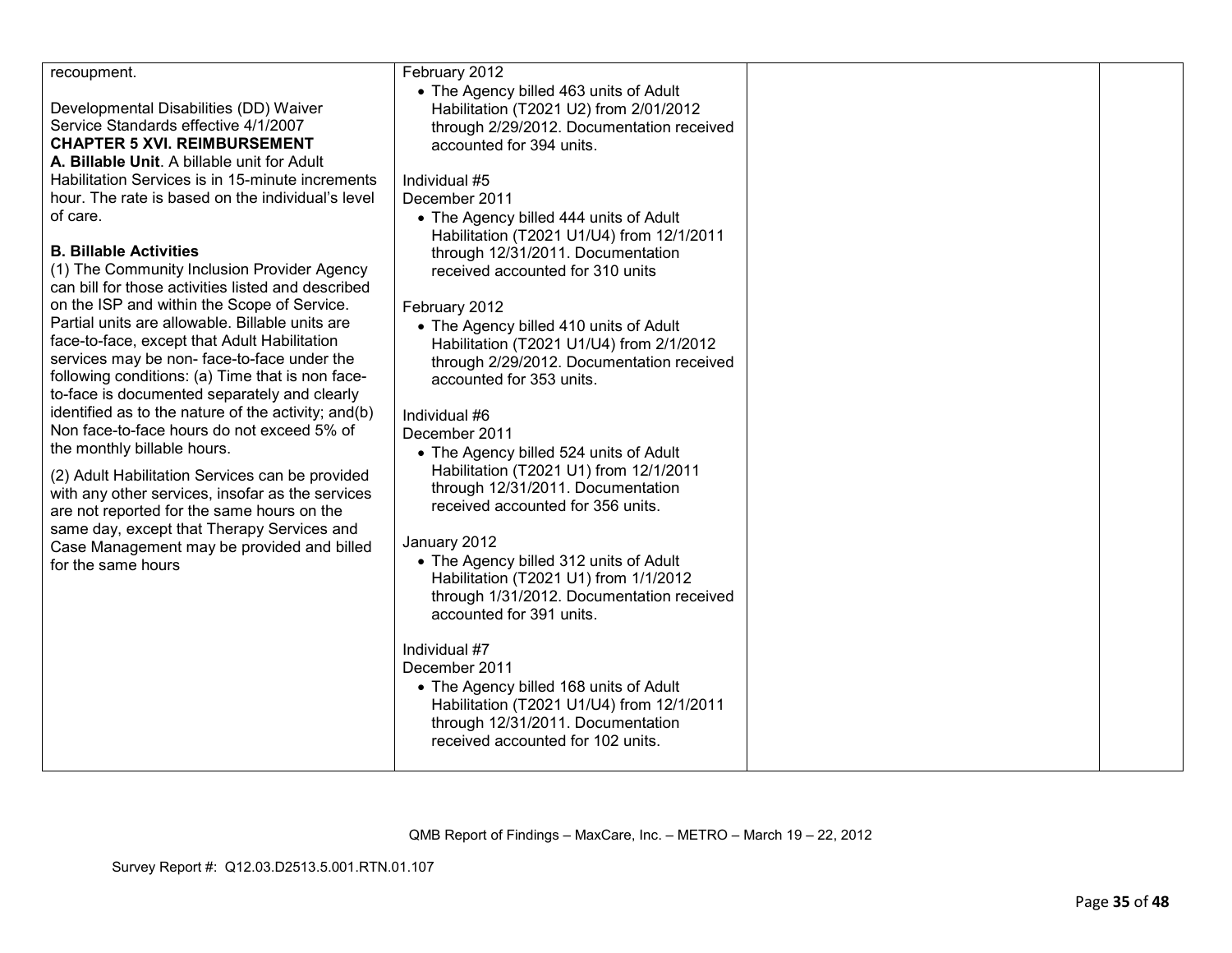| Individual #8                              |  |
|--------------------------------------------|--|
| December 2011                              |  |
| • The Agency billed 96 units of Adult      |  |
| Habilitation (T2021 U1) from 12/1/2011     |  |
|                                            |  |
| through 12/31/2011. Documentation          |  |
| received accounted for 84 units.           |  |
|                                            |  |
| February 2012                              |  |
| • The Agency billed 27 units of Adult      |  |
| Habilitation (T2021 U1) from 2/11/2012     |  |
| through 2/29/2012. Documentation received  |  |
| accounted for 0 units. SC #77 stated, "did |  |
| not attend Adult Hab in February."         |  |
| Individual #9                              |  |
| January 2012                               |  |
| • The Agency billed 508 units of Adult     |  |
| Habilitation (T2021 U2) from 1/1/2012      |  |
| through 1/31/2012. Documentation received  |  |
| accounted for 471 units.                   |  |
|                                            |  |
| February 2012                              |  |
| • The Agency billed 480 units of Adult     |  |
| Habilitation (T2021 U2) from 2/1/2012      |  |
| through 2/29/2012. Documentation received  |  |
| accounted for 456 units.                   |  |
|                                            |  |
| Individual #10                             |  |
| December 2011                              |  |
| • The Agency billed 168 units of Adult     |  |
| Habilitation (T2021 U1) from 12/1/2011     |  |
| through 12/31/2011. Documentation          |  |
| received accounted for 160 units.          |  |
|                                            |  |
| February 2012                              |  |
| • The Agency billed 405 units of Adult     |  |
| Habilitation (T2021 U2) from 2/1/2012      |  |
| through 2/29/2012. Documentation received  |  |
| accounted for 393 units.                   |  |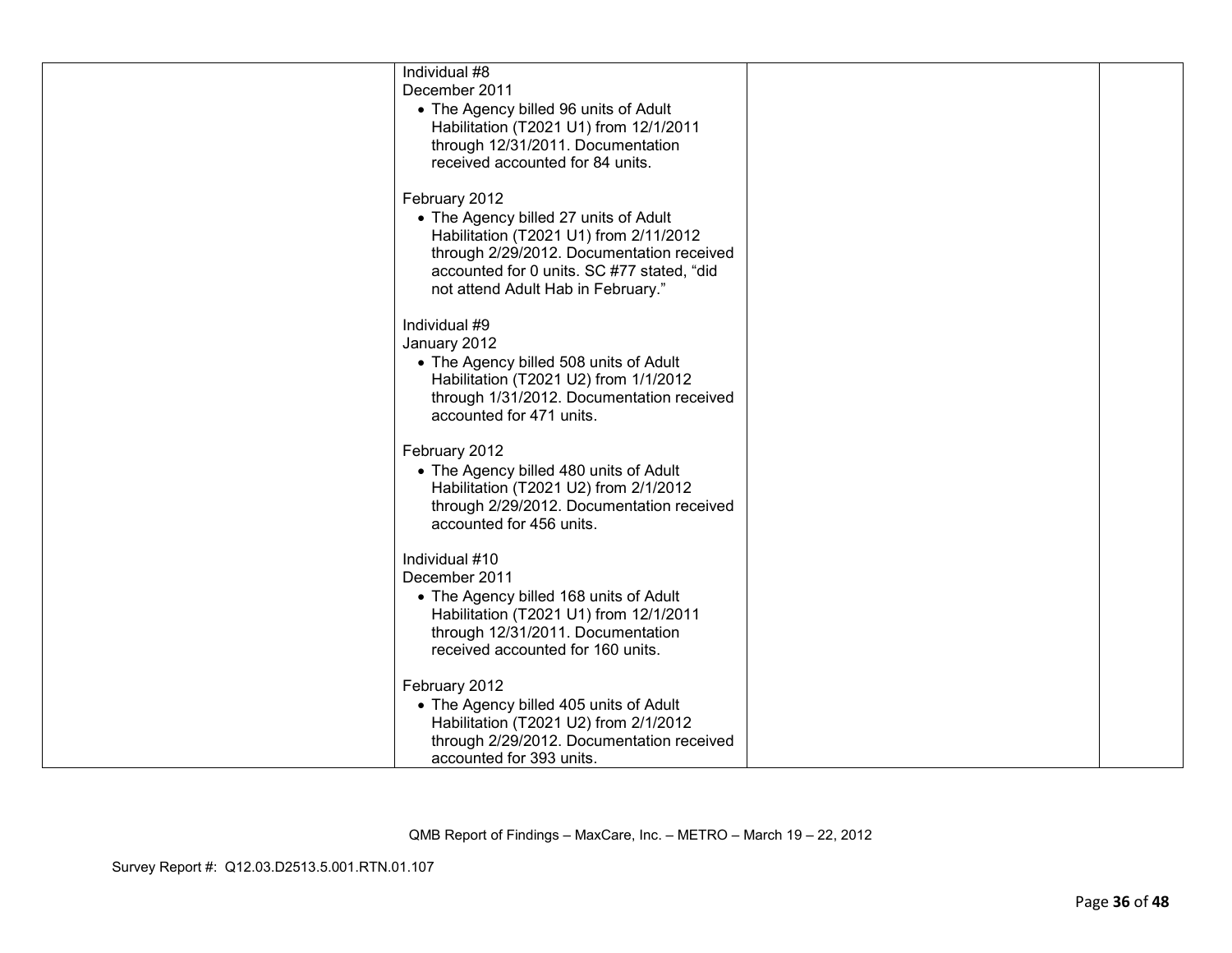| Tag # 6L26 Supported Living                                                                                                                                                                                                                                                                                                                                                                          |                                                                                                                                                                                                                                                                                                                                                                                                                                                                                                                                                                                                                                                                                                                                     | <b>Standard Level Deficiency</b>                                                                                                                                                            |                                                                                                                                                                              |  |
|------------------------------------------------------------------------------------------------------------------------------------------------------------------------------------------------------------------------------------------------------------------------------------------------------------------------------------------------------------------------------------------------------|-------------------------------------------------------------------------------------------------------------------------------------------------------------------------------------------------------------------------------------------------------------------------------------------------------------------------------------------------------------------------------------------------------------------------------------------------------------------------------------------------------------------------------------------------------------------------------------------------------------------------------------------------------------------------------------------------------------------------------------|---------------------------------------------------------------------------------------------------------------------------------------------------------------------------------------------|------------------------------------------------------------------------------------------------------------------------------------------------------------------------------|--|
|                                                                                                                                                                                                                                                                                                                                                                                                      | <b>Reimbursement</b>                                                                                                                                                                                                                                                                                                                                                                                                                                                                                                                                                                                                                                                                                                                |                                                                                                                                                                                             |                                                                                                                                                                              |  |
| Developmental Disabilities (DD) Waiver<br>Service Standards effective 4/1/2007<br><b>CHAPTER 1 III. PROVIDER AGENCY</b><br><b>DOCUMENTATION OF SERVICE DELIVERY</b><br><b>AND LOCATION</b>                                                                                                                                                                                                           |                                                                                                                                                                                                                                                                                                                                                                                                                                                                                                                                                                                                                                                                                                                                     | Based on record review, the Agency failed to<br>provide written or electronic documentation as<br>evidence for each unit billed for Supported<br>Living Services for 1 of 7individuals.     |                                                                                                                                                                              |  |
|                                                                                                                                                                                                                                                                                                                                                                                                      |                                                                                                                                                                                                                                                                                                                                                                                                                                                                                                                                                                                                                                                                                                                                     |                                                                                                                                                                                             |                                                                                                                                                                              |  |
| А.<br>В.                                                                                                                                                                                                                                                                                                                                                                                             | <b>General: All Provider Agencies shall</b><br>maintain all records necessary to fully<br>disclose the service, quality, quantity and<br>clinical necessity furnished to individuals<br>who are currently receiving services. The<br>Provider Agency records shall be<br>sufficiently detailed to substantiate the<br>date, time, individual name, servicing<br>Provider Agency, level of services, and<br>length of a session of service billed.<br><b>Billable Units: The documentation of the</b><br>billable time spent with an individual shall<br>be kept on the written or electronic record<br>that is prepared prior to a request for<br>reimbursement from the HSD. For each<br>unit billed, the record shall contain the | Individual #1<br>December 2011<br>• The Agency billed 28 units of Supported<br>Living (T2033 U2/UJ) from 12/1/2011<br>through 12/31/2011. Documentation<br>received accounted for 25 units. | Provider:<br>State your Plan of Correction for the findings in<br>this Tag above this line.<br>Enter your Quality Assurance/Quality<br>Improvement processes below the line. |  |
| (1)                                                                                                                                                                                                                                                                                                                                                                                                  | following:<br>Date, start and end time of each service                                                                                                                                                                                                                                                                                                                                                                                                                                                                                                                                                                                                                                                                              |                                                                                                                                                                                             |                                                                                                                                                                              |  |
| (2)                                                                                                                                                                                                                                                                                                                                                                                                  | encounter or other billable service interval;<br>A description of what occurred during the                                                                                                                                                                                                                                                                                                                                                                                                                                                                                                                                                                                                                                          |                                                                                                                                                                                             |                                                                                                                                                                              |  |
| (3)                                                                                                                                                                                                                                                                                                                                                                                                  | encounter or service interval; and<br>The signature or authenticated name of<br>staff providing the service.                                                                                                                                                                                                                                                                                                                                                                                                                                                                                                                                                                                                                        |                                                                                                                                                                                             |                                                                                                                                                                              |  |
| MAD-MR: 03-59 Eff 1/1/2004<br>8.314.1 BI RECORD KEEPING AND<br><b>DOCUMENTATION REQUIREMENTS:</b><br>Providers must maintain all records necessary<br>to fully disclose the extent of the services<br>provided to the Medicaid recipient. Services<br>that have been billed to Medicaid, but are not<br>substantiated in a treatment plan and/or patient<br>records for the recipient are subject to |                                                                                                                                                                                                                                                                                                                                                                                                                                                                                                                                                                                                                                                                                                                                     |                                                                                                                                                                                             |                                                                                                                                                                              |  |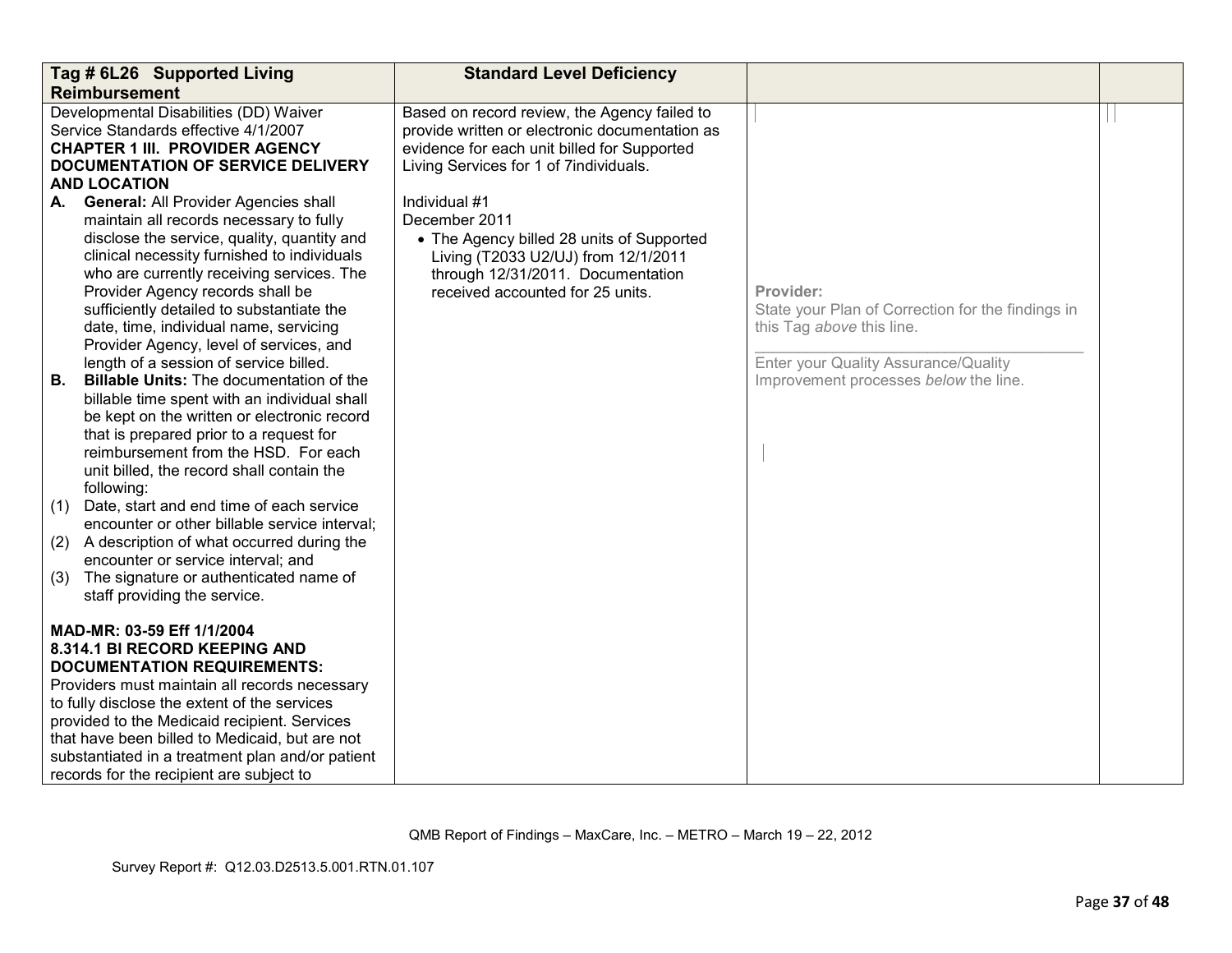| recoupment.                                                                         |  |  |
|-------------------------------------------------------------------------------------|--|--|
| Developmental Disabilities (DD) Waiver                                              |  |  |
| Service Standards effective 4/1/2007                                                |  |  |
| <b>CHAPTER 6. IX. REIMBURSEMENT FOR</b>                                             |  |  |
| <b>COMMUNITY LIVING SERVICES</b>                                                    |  |  |
| A. Reimbursement for Supported Living                                               |  |  |
| Services                                                                            |  |  |
| Billable Unit. The billable Unit for<br>(1)                                         |  |  |
| Supported Living Services is based on a                                             |  |  |
| daily rate. The daily rate cannot exceed                                            |  |  |
| 340 billable days a year.                                                           |  |  |
| <b>Billable Activities</b><br>(2)                                                   |  |  |
| (a) Direct care provided to an individual in                                        |  |  |
| the residence any portion of the day.                                               |  |  |
| Direct support provided to an individual<br>(b)                                     |  |  |
| by community living direct service staff                                            |  |  |
| away from the residence, e.g., in the                                               |  |  |
| community.                                                                          |  |  |
| (c) Any activities in which direct support                                          |  |  |
| staff provides in accordance with the                                               |  |  |
| Scope of Services.                                                                  |  |  |
| <b>Non-Billable Activities</b><br>(3)                                               |  |  |
| (a) The Supported Living Services provider<br>shall not bill DD Waiver for Room and |  |  |
| Board.                                                                              |  |  |
| (b) Personal care, respite, nutritional                                             |  |  |
| counseling and nursing supports shall                                               |  |  |
| not be billed as separate services for an                                           |  |  |
| individual receiving Supported Living                                               |  |  |
| Services.                                                                           |  |  |
| The provider shall not bill when an<br>(C)                                          |  |  |
| individual is hospitalized or in an                                                 |  |  |
| institutional care setting.                                                         |  |  |
|                                                                                     |  |  |